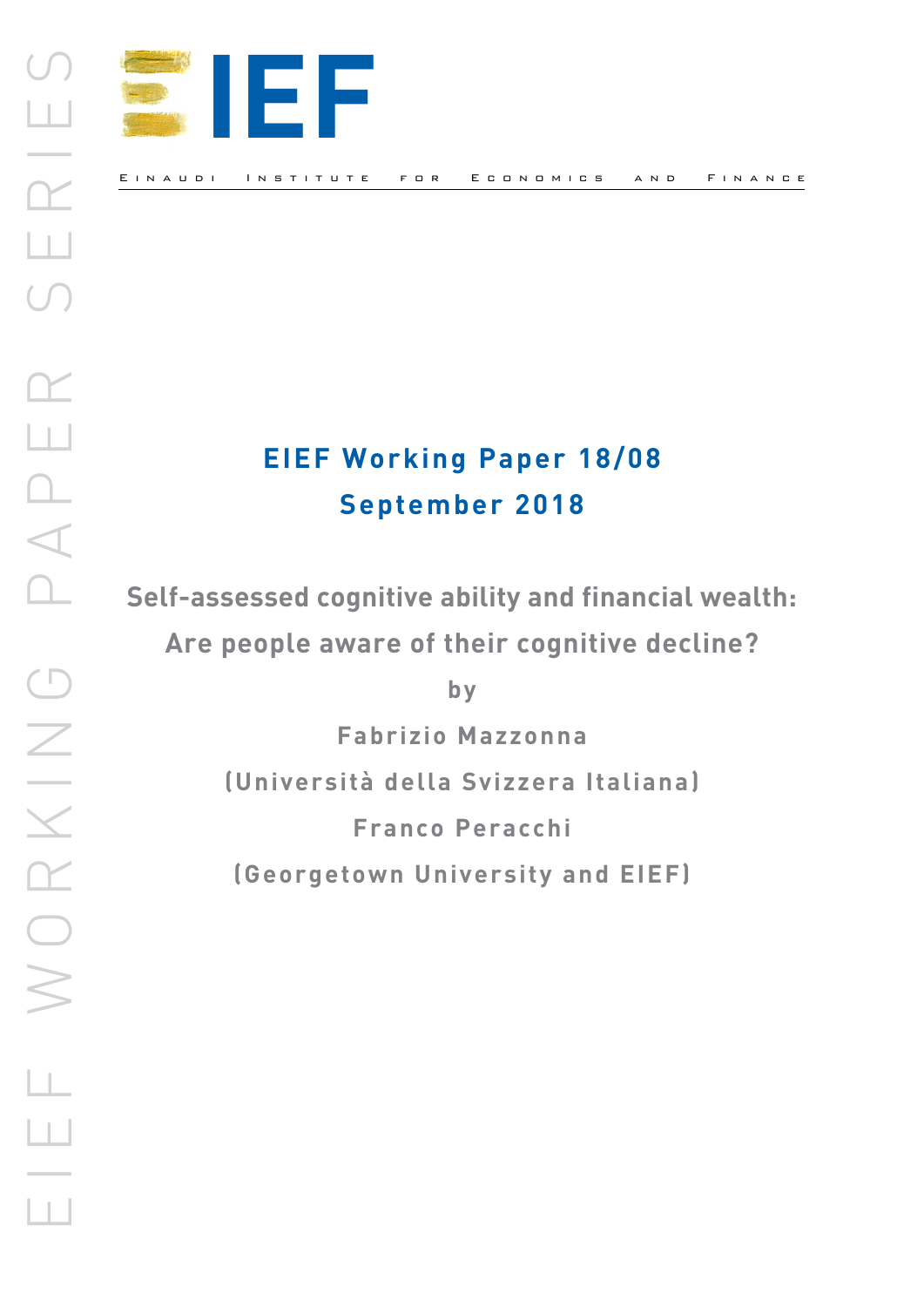# Self-assessed cognitive ability and financial wealth: Are people aware of their cognitive decline?<sup>∗</sup>

Fabrizio Mazzonna Universitá della Svizzera Italiana (USI)

Franco Peracchi Georgetown University and EIEF

September 20, 2018

#### Abstract

We investigate whether people correctly perceive their own cognitive decline and the potential financial consequences of misperception. Using longitudinal data from the Health and Retirement Survey, we examine the relationship between self-ratings of memory ability and assessed memory performance and show that older people tend to underestimate their own cognitive decline. We then investigate the financial consequences of this underestimation. We show that respondents who experience a severe cognitive decline across waves, but are unaware of it, are more likely to experience financial losses. Finally, we examine potential explanations for the patterns of wealth changes observed among respondents who are unaware of their cognitive decline. Our findings support the view that financial losses among unaware respondents reflect bad financial decisions, not rational disinvestment strategies.

Keywords: Aging; cognitive ability; financial decisions; HRS.

JEL codes: J14, J24, C23.

<sup>∗</sup>Corresponding author: Fabrizio Mazzonna (fabrizio.mazzonna@usi.ch). We thank Sumit Agarwal, Luigi Guiso, Annamaria Lusardi, Jonathan Skinner, Joachim Winter, and seminar participants at George Washington University and the NBER 2018 Summer Institute for their comments.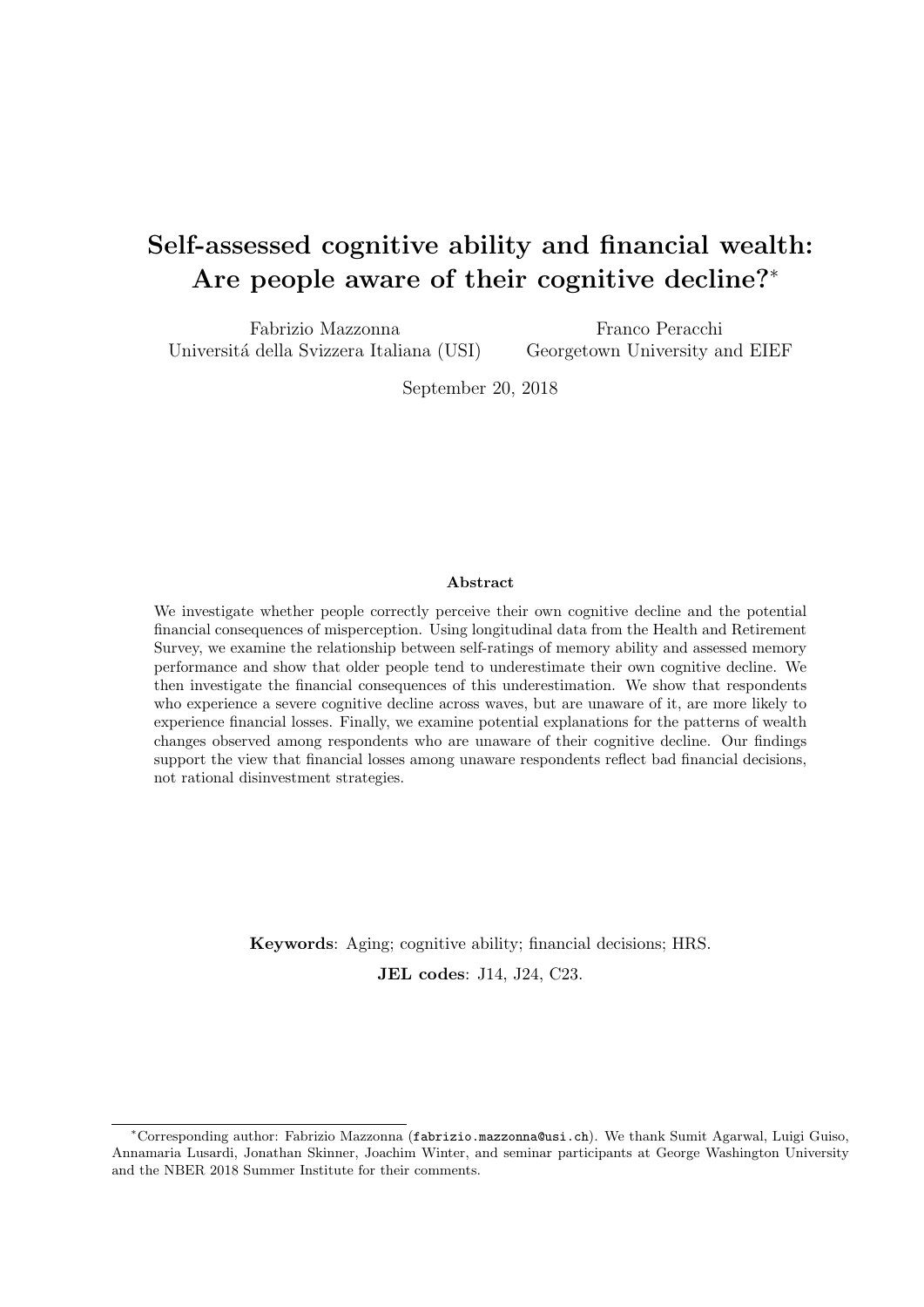# 1 Introduction

A key aspect of the process of human aging is the decline of cognitive ability, a complex phenomenon whose causes and economic consequences are still not well understood. Our insufficient understanding of cognitive decline, and of human capital decumulation more generally, is unfortunate because cognitive functioning influences an individual's ability to process information and make the right choices, and is therefore crucial for task performance and decision making. The role of cognitive functioning is even more important in the light of the recent tendency to scale back publicly-provided safety nets that require relatively little individual decision-making – such as public social security and healthcare systems – and to rely more on private providers that require substantially higher decisionmaking skills. For instance, the pension landscape in the U.S. and many other countries has changed dramatically in the last three decades with a major shift away from defined benefit systems towards defined contribution systems (see e.g. [Poterba et al.,](#page-22-0) [2007\)](#page-22-0). Irrespective of the precise nature of this shift (which in each country reflects a different mix of legislated changes, changes in the patterns of participation behavior, and changes in the level and composition of pension portfolios), the result is that older people are now asked to make decisions in complex choice situations that crucially affect their lifetime resources and welfare. If older people lack the skills required to properly manage their wealth, they are more likely to make mistakes that lower their own welfare with broader consequences for the whole economy [\(Campbell,](#page-20-0) [2016\)](#page-20-0). Because of the significant amount of assets they hold, $\frac{1}{2}$  $\frac{1}{2}$  $\frac{1}{2}$ older people are also more likely to be victimized by investment fraud [\(Kieffer and Mottola,](#page-21-0) [2016\)](#page-21-0).

These observations motivate the growing body of research in economics on the cause and consequences of financial (il)literacy (see [Lusardi et al.,](#page-22-1) [2014](#page-22-1) for a review) and its relationship with the age related process of cognitive decline [\(Agarwal and Mazumder,](#page-20-1) [2013;](#page-20-1) [Korniotis and Kumar,](#page-21-1) [2011;](#page-21-1) [Finke et al.,](#page-21-2) [2016\)](#page-21-2). They also raise fundamental questions about the optimal policy response [\(Agarwal et al.,](#page-20-2) [2009\)](#page-20-2). A crucial aspect that has received only limited attention is whether people recognize their own cognitive decline and are able to protect themselves from it. For example, if people perceive or predict their own cognitive decline, they may delegate financial decisions to someone they trust – another family members or to a financial advisor – without incurring any financial loss. On the contrary, if people are unaware of their cognitive decline, they may incur financial losses or may be subject to financial frauds or scams [\(Lusardi et al.,](#page-22-1) [2014\)](#page-22-1). The consequences of cognitive decline may be even worse for people with high initial levels of cognitive ability who tend to manage directly their finances and not seek advice due to their higher level of confidence [\(Kim et al.,](#page-21-3) [2018\)](#page-21-3).

Using longitudinal data from the Health and Retirement Survey (HRS), a large nationally representative survey, we study the relationship between self-ratings of memory ability and assessed

<span id="page-2-0"></span><sup>&</sup>lt;sup>1</sup> According to the 2016 Survey of Consumer Finance of the Federal Reserve Bank, the highest value of the median family net worth in the U.S., roughly 265,000 U.S. dollars, is found among families whose head is 75+.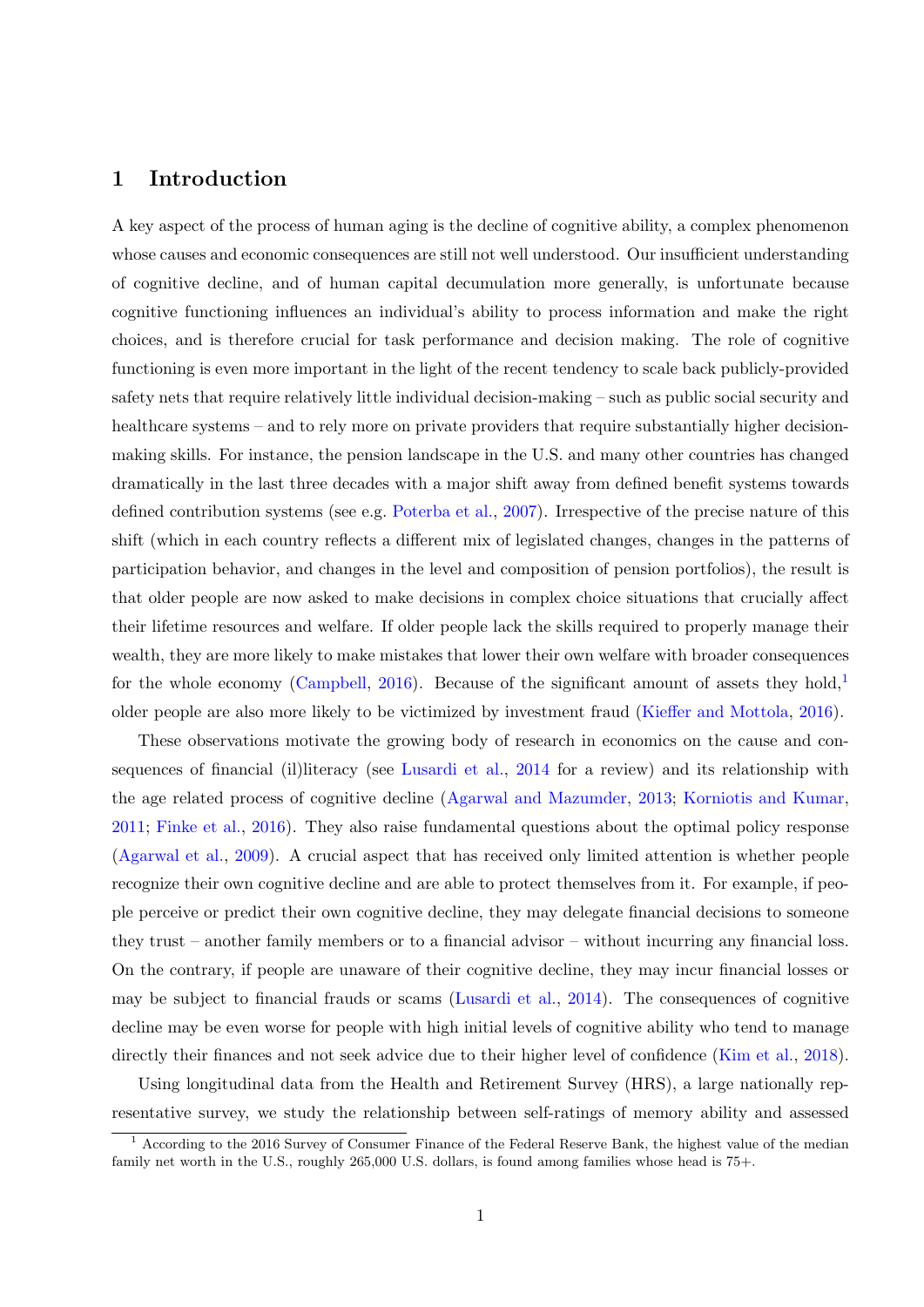memory performances (measured by the total score in the word recall tests) and show that older people tend to grossly underestimate or even be unaware of their own cognitive decline. The availability of longitudinal data is important because it allows us to separate age and cohort effects while controlling for other time-invariant individual characteristics that may affect the level of cognitive ability. Our findings are consistent with the evidence, from a small longitudinal survey for the Chicago metropolitan area [\(Gamble et al.,](#page-21-4) [2015\)](#page-21-4), that decreases in cognition are strongly associated with decreases in financial literacy but not with decreases in self-confidence for managing financial matters.

We then analyze the financial consequences of this underestimation by focusing on individuals who experienced a severe cognitive decline, as measured by the change in their memory score across survey waves. We show that respondents who are unaware of their cognitive decline are more likely to experience large wealth losses compared to respondents who are aware of their cognitive decline and, more generally, compared to all other respondents who do not experience a similar decline. Substantial wealth losses across waves are mainly reported by people in the third and fourth quartiles of the distribution of total wealth and amount to an average decline of 4% in mean total wealth across waves. The wealth losses for respondents who are unaware of their declining memory performance are mainly driven by large decreases in the real value of their financial wealth (about 10% on average across waves), and particularly in the value of stocks, mutual funds and investment trusts owned.

Since these wealth losses mainly reflect a decrease in the value of the financial assets held by wealthier respondents who are unaware of their declining memory, they might be the result of bad financial decisions. In fact, we do not find comparable wealth losses among respondents who are aware of their declining memory performance, or among respondents who are unaware but are less likely to take financial decisions in the household (non-financial respondents). We show that these people are actually more likely to show better memory performance before the occurrence of memory losses. This suggests an overconfidence interpretation which seems to be consistent with [Korniotis](#page-21-1) [and Kumar](#page-21-1) [\(2011\)](#page-21-1), who show that older investors lose their investment skills as their cognitive ability declines, and with recent evidence from a special HRS module on financial advice [\(Kim et al.,](#page-21-3) [2018\)](#page-21-3), which shows that people with higher levels of cognitive ability are more likely to seek financial advice from professionals outside of family members but are also more likely to be overconfident regarding their investments.

Differences in health or other unobservable individual characteristics may provide alternative explanations for the observed differences in wealth profiles, especially between people aware and unaware of their cognitive decline. For instance, if people unaware of their cognitive decline have lower subjective life expectancy, they might optimally decide to disinvest more and this would explain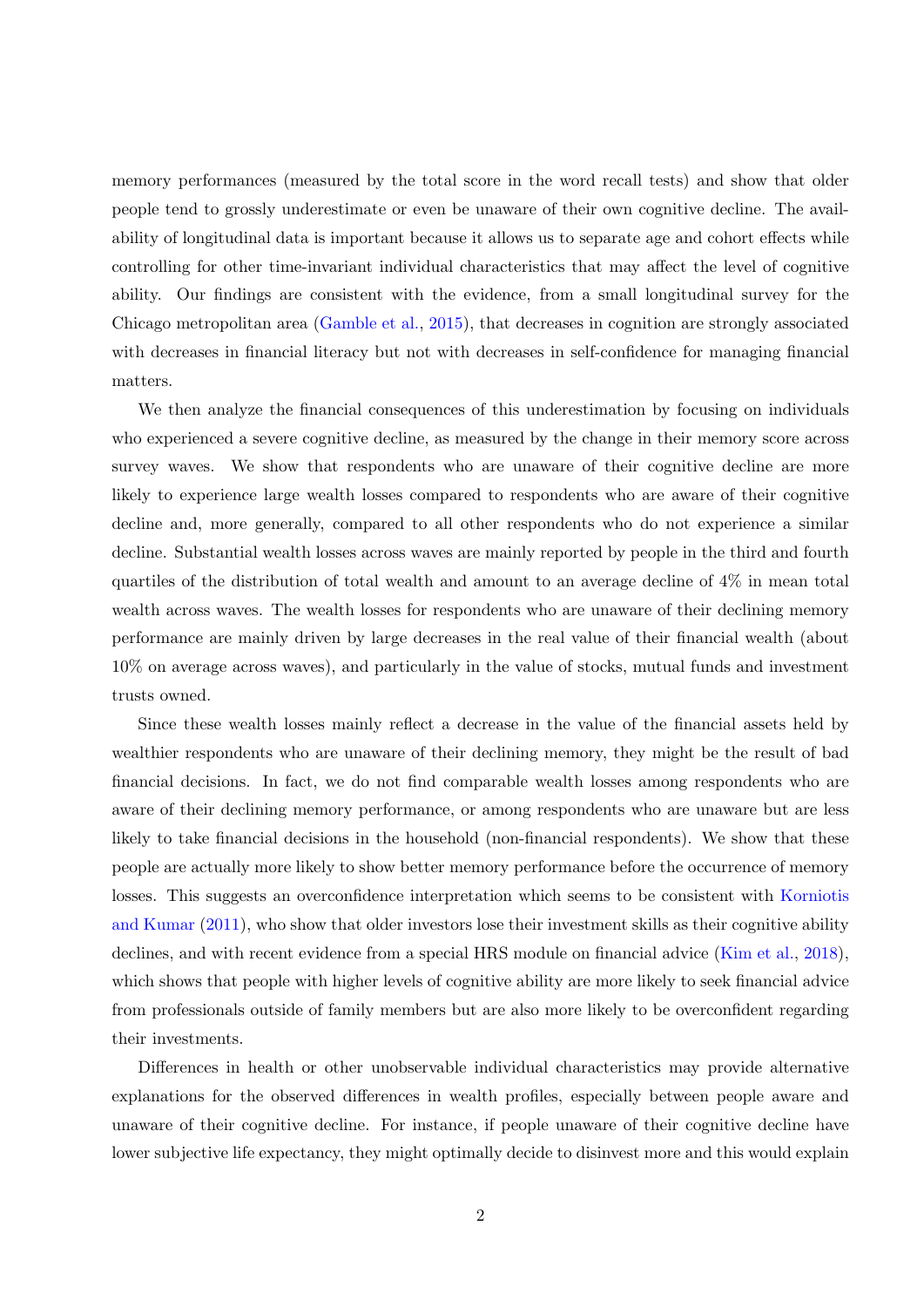their different wealth profiles. We find, however, that respondents who are unaware of their cognitive decline are on average in better physical health. Moreover, unlike respondents who are aware of their declining memory performance, they do not show any negative change in their subjective assessment of life expectancy. Given their better health conditions and longer subjective time horizon, the lifecycle hypothesis would predict larger disinvestments for respondents aware of their cognitive decline, which is just the opposite of what we observe. Additionally, we do not find differences in financial transfers to children or differences in consumption using additional data from the HRS Consumption and Activities Mail Survey (HRS-CAMS).

Our paper is related to a growing literature that investigates the determinants of the large wealth dispersion observed in the U.S. and many other developed economies (see [Campbell,](#page-20-0) [2016](#page-20-0) for a review), especially around the age of retirement. While earlier literature attempts to explain the large cross-sectional wealth inequality through heterogeneity in saving rates [\(Dynan et al.,](#page-21-5) [2004\)](#page-21-5) or risk aversion [\(Calvet et al.,](#page-20-3) [2009\)](#page-20-3), recently attention has also been devoted to cross-sectional heterogeneity in rates of returns [\(Fagereng et al.,](#page-21-6) [2016\)](#page-21-6) arising from large differences in financial knowledge (see for example [Lusardi et al.,](#page-22-2) [2017\)](#page-22-2). Unlike this literature, we provide evidence for a different channel that affects longitudinal variation in wealth, namely the process of cognitive aging for people unaware of their declining skills. Our findings also have different policy implications because, instead of pointing to interventions aimed at overcoming the lack of financial literacy of older cohorts, they point to interventions aimed at moderating the overconfidence of wealth owners unaware of the fact that their previously good skills are now rapidly deteriorating.

The rest of this paper is organized as follows. Section [2](#page-4-0) reviews the literature on cognitive aging and decision making. Section [3](#page-6-0) describes our data and presents some descriptive statistics. Section [4](#page-11-0) describes our modeling strategy. Section [5](#page-12-0) presents our empirical results and discusses some alternative explanations. Finally, Section [6](#page-17-0) concludes.

# <span id="page-4-0"></span>2 Cognitive aging and decision making

Cognitive ability is the ability to perform the mental processes required in a variety of tasks, so it is generally regarded as a multidimensional latent trait, only imperfectly measured by different types of performance test. As people get older, their cognitive ability tends to gradually deteriorate, though there is large variation across individuals at all ages (see for example [Schaie,](#page-22-3) [1996\)](#page-22-3). This age-related decline ranges from what may be considered as normal cognitive aging to large drops in cognitive performance due to neurological pathologies, such as Alzheimer's diseases or other forms of dementia [\(Leshner et al.,](#page-22-4) [2017\)](#page-22-4).

The psychological literature usually draws a distinction between two different forms of intelligence, fluid and crystallized [\(Horn and Cattell,](#page-21-7) [1967\)](#page-21-7). Fluid intelligence comprises fundamental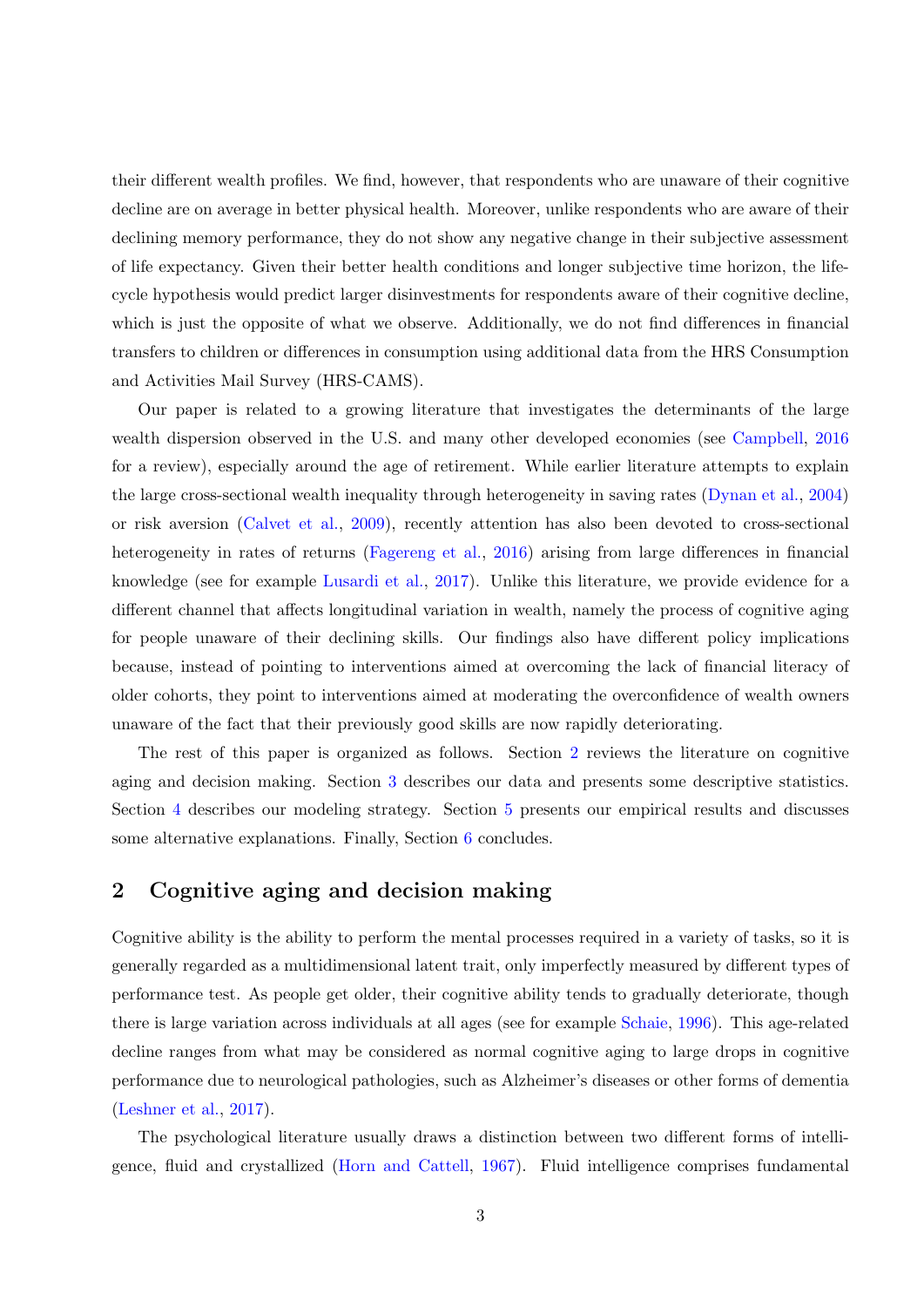skills, such as memory, executive functioning, abstract reasoning and processing speed [\(Salthouse,](#page-22-5) [1996\)](#page-22-5), which are more closely related to biological factors. It is generally related to the performance on new tasks and is characterized by a steady decline over one's adult life starting already from the age of 20. Crystallized intelligence, which consists of the knowledge and experience acquired during the life, shows instead little age-related decline and partially compensates the large decline in fluid intelligence. Most day-to-day tasks rely on a different mix of these two forms of intelligence. Therefore, our ability to perform a specific task may decline over time at different rates (or even improve) depending on the tasks considered. For most tasks we can assume that cognitive performance is hump shaped with respect to age, with a peak reached around 50 years of age (for a recent review, see [Mazzonna and Peracchi,](#page-22-6) [2018\)](#page-22-6).

A rich literature, mainly in psychology, has investigated which way and to what extent the age related process of cognitive decline affects individuals' decision-making ability (see [Carpenter and](#page-20-4) [Yoon,](#page-20-4) [2011](#page-20-4) for a review). According to this literature, older adults are more likely to use biased heuristic strategies in their decision making because the aging process increases the cost of engaging in effortful cognitive activities [\(Hess,](#page-21-8) [2014\)](#page-21-8). Older adults may in fact choose to limit both the quantity and the complexity of the information that they use. As in the macroeconomic literature on rational inattention (see, e.g., [Sims,](#page-23-0) [2003](#page-23-0) and [Paciello,](#page-22-7) [2012\)](#page-22-7), this may in fact be perfectly rational given their increasingly limited capacity for processing information [\(Kim et al.,](#page-21-9) [2016\)](#page-21-9). Consistently with this view, [Abaluck and Gruber](#page-20-5) [\(2011\)](#page-20-5) find that the elderly choices under Medicare Part D tend to focus on a quite narrow range of dimensions, which is inconsistent with a fully informed rational decision process with no limit on information-processing capacity.

Given the fundamental role of preferences in economic modeling, economists have recently focused their attention on the relationship between cognition and risk aversion [\(Dohmen et al.,](#page-20-6) [2010;](#page-20-6) [Benjamin et al.,](#page-20-7) [2013;](#page-20-7) [Dohmen et al.,](#page-20-8) [2018\)](#page-20-8) and the effects of aging on this relationship. For instance, [Bonsang and Dohmen](#page-20-9) [\(2015\)](#page-20-9) find that the association between aging and risk aversion is mediated by numerical ability. Recent experimental evidence in psychology [\(Henninger et al.,](#page-21-10) [2010;](#page-21-10) [Koscielniak](#page-22-8) [et al.,](#page-22-8) [2016\)](#page-22-8) also confirms the positive correlation between aging and risk aversion and the mediating effect of the age-related decline in processing speed and memory. More generally, [Christelis](#page-20-10) [et al.](#page-20-10) [\(2010\)](#page-20-10) show that cognitive ability is strongly related to portfolio choices. They find that the propensity to invest in stocks is strongly associated with cognitive ability. Further, this relationship persists after controlling for differences in health conditions, which also affect the likelihood to invest in risky assets [\(Rosen and Wu,](#page-22-9) [2004;](#page-22-9) [Bogan and Fertig,](#page-20-11) [2013\)](#page-20-11).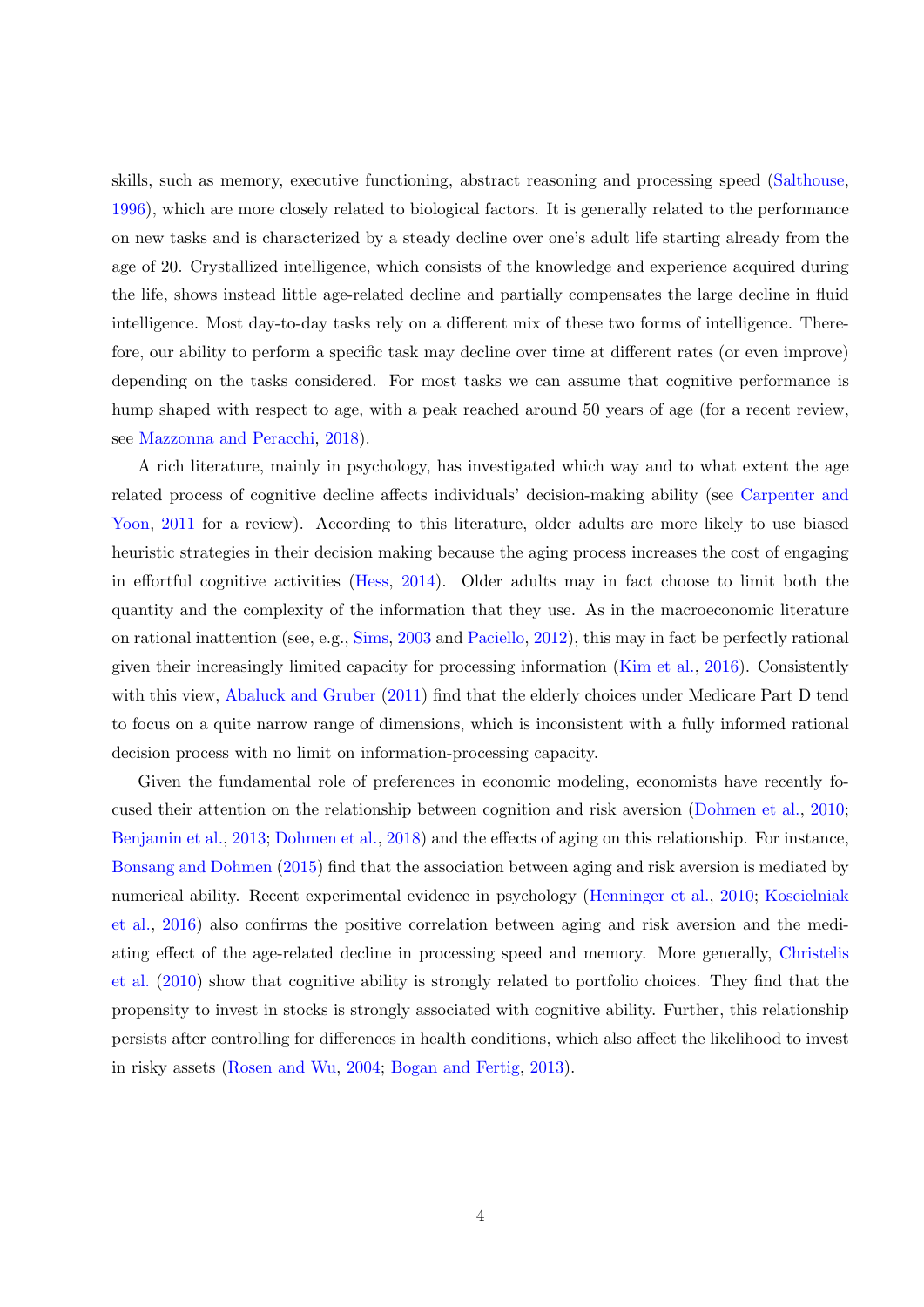# <span id="page-6-0"></span>3 Data

This section describes our data, in particular our measures of memory and wealth, and presents some descriptive statistics.

### <span id="page-6-2"></span>3.1 The HRS

The HRS is a longitudinal household survey that collects rich and detailed information on nationally representative samples of approximately 20,000 Americans aged 50 or older and their partners. The survey began in 1992 and is fielded biennially in even-numbered years. Interviews are conducted in-person and by telephone, with supplemental information collected via mail.

We use data from the RAND HRS files, a cleaned, easy-to-use and streamlined version of the data from the original HRS core interviews, with derived variables covering a large range of measures and RAND imputations of missing values on income, assets, and medical expenditures. These files have been used extensively in the economic literature because they are consistent and comparable across waves. We confine attention to the nine survey waves from 1998 (wave 4) to 2014 (wave 11) because the cognitive tasks and the questions on self-rating of memory changed in 1996 and full information on total wealth are available only from 1998. Our main sample includes all respondents aged 50 and older with non-missing information on our variables of interest, namely self-rated and assessed memory,<sup>[2](#page-6-1)</sup> and household wealth. To avoid potential selection issues arising from mortality and institutionalization, we further restrict the sample to people not older than 80 years of age.

In our robustness checks we also employ data from the HRS-CAMS, a paper-and-pencil survey fielded biennially in odd-numbered years. In particular, we employ data on total household expenditure and household expenditure on four categories of goods, namely durables, non-durables, housing and transportation.

All sample statistics presented in the remainder of this section are computed using the HRS respondent-level weights, which adjust for differences in the composition of the sample and the population in terms of age, marital status, race and cohort of entry.

#### 3.2 Self-rated and assessed memory

The HRS asks respondents to rate their memory at the time of the interview as either "Excellent", "Very good", "Good", "Fair", or "Poor", scored from 1 to 5 respectively. It also asks respondents to rate their current memory compared to their memory in the previous interview (about two years

<span id="page-6-1"></span><sup>&</sup>lt;sup>2</sup> To minimize the effects of attrition and nonresponse due to aging and aging-related conditions, the HRS makes extensive use of proxy interviews, which are programmed and worded separately (see e.g. [Weir et al.,](#page-23-1) [2014\)](#page-23-1). For most questions, the proxy interview only involves wording changes (e.g., from "you" to "her"), but some questions that are considered inappropriate to ask of proxies (e.g., cognitive performance tests) are omitted entirely. In what follows we drop proxy interviews because they do not contain the cognitive performance tests.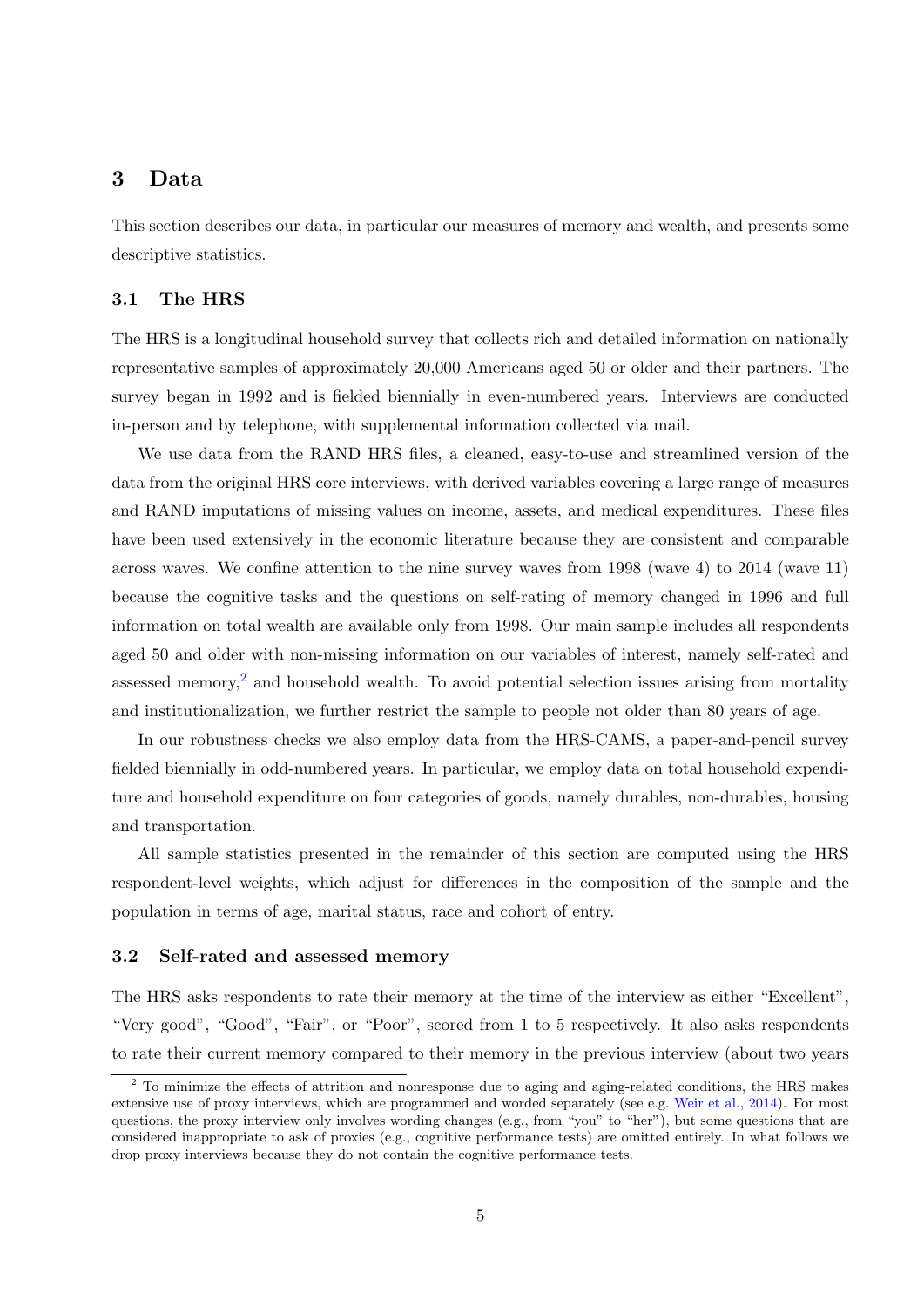earlier) as either "better now", "about the same", or "worse now", scored from 1 to 3 respectively. We reverse-score both variables, so higher scores represent better self-rated memory and positive changes represent perceived improvements over time.

The HRS assesses memory performance using two word recall tasks designed as follows.<sup>[3](#page-7-0)</sup> The interviewer reads a list of ten words to the respondent and asks her to recall as many words as possible from the list in any order. The respondent hears the list only once and is asked to recall the words two times, immediately after the encoding phase (immediate recall) and after a few minutes (delayed recall). We sum up the scores in the two tests, so our memory score ranges from 0 to  $20<sup>4</sup>$  $20<sup>4</sup>$  $20<sup>4</sup>$ Figure [1](#page-31-0) shows the distribution of the memory score, both in levels and in differences across waves of the survey. On average, the memory score is equal to 9.78, while the difference in the score between two waves is only slightly negative (-.37), suggesting that many respondents actually improve their score from one wave to the next. This may partially reflect retesting effects [\(Salthouse et al.,](#page-22-10) [2004\)](#page-22-10). These arise because, although respondents are exposed to a different list of words in each wave, repeated exposure to the same test format might induce some learning. If attrition across waves is correlated with cognitive functioning, sample selection might also partially explain the observed distribution of changes in the memory score. All in all, it is reassuring to observe that the share of respondents who improve their score across waves strongly declines with age.

To simplify the comparison between self-rated and assessed memory changes, we dichotomize both variables. As for self-rated changes, we distinguish between declining memory ("worse now") and non-declining memory ("about the same" or "better now"). As for assessed performance, we first define a threshold – absolute or relative – that allows us to distinguish respondents who experience a severe memory loss across waves from those who do not. Following the neuropsychological literature (see e.g. [Nasreddine et al.,](#page-22-11) [2005\)](#page-22-11), a memory loss may be regarded as severe if it exceeds one standard deviation, corresponding in our case to a loss of three or more words. Such "absolute" definition may understate cognitive declines among respondents with poor memory scores already in the baseline year (floor effect). Therefore, in what follows we present the results obtained using a "relative" definition that regards a memory loss as severe if it corresponds to a decline of the memory score by 20% or more. This corresponds to the first quintile of the distribution of the changes in the memory score and to an average decline of almost four words, starting from an initial score of 11.7 words on average. In the Appendix we also present the results obtained using the absolute definition.

Notice that, as a consequence of our sample selection criteria described in Section [3.1,](#page-6-2) these definitions of memory loss capture cognitive declines that occur at an earlier age and are likely to be

<span id="page-7-0"></span><sup>&</sup>lt;sup>3</sup> As argued by [Dohmen et al.](#page-20-8) [\(2018\)](#page-20-8), these tests only capture memory performance if other factors that might affect test performance are held constant. For example, distractions on the day of the test or personality traits that determine task motivation could play an important role.

<span id="page-7-1"></span><sup>4</sup> For more information about the cognitive measures in the HRS see [Ofstedal et al.](#page-22-12) [\(2005\)](#page-22-12).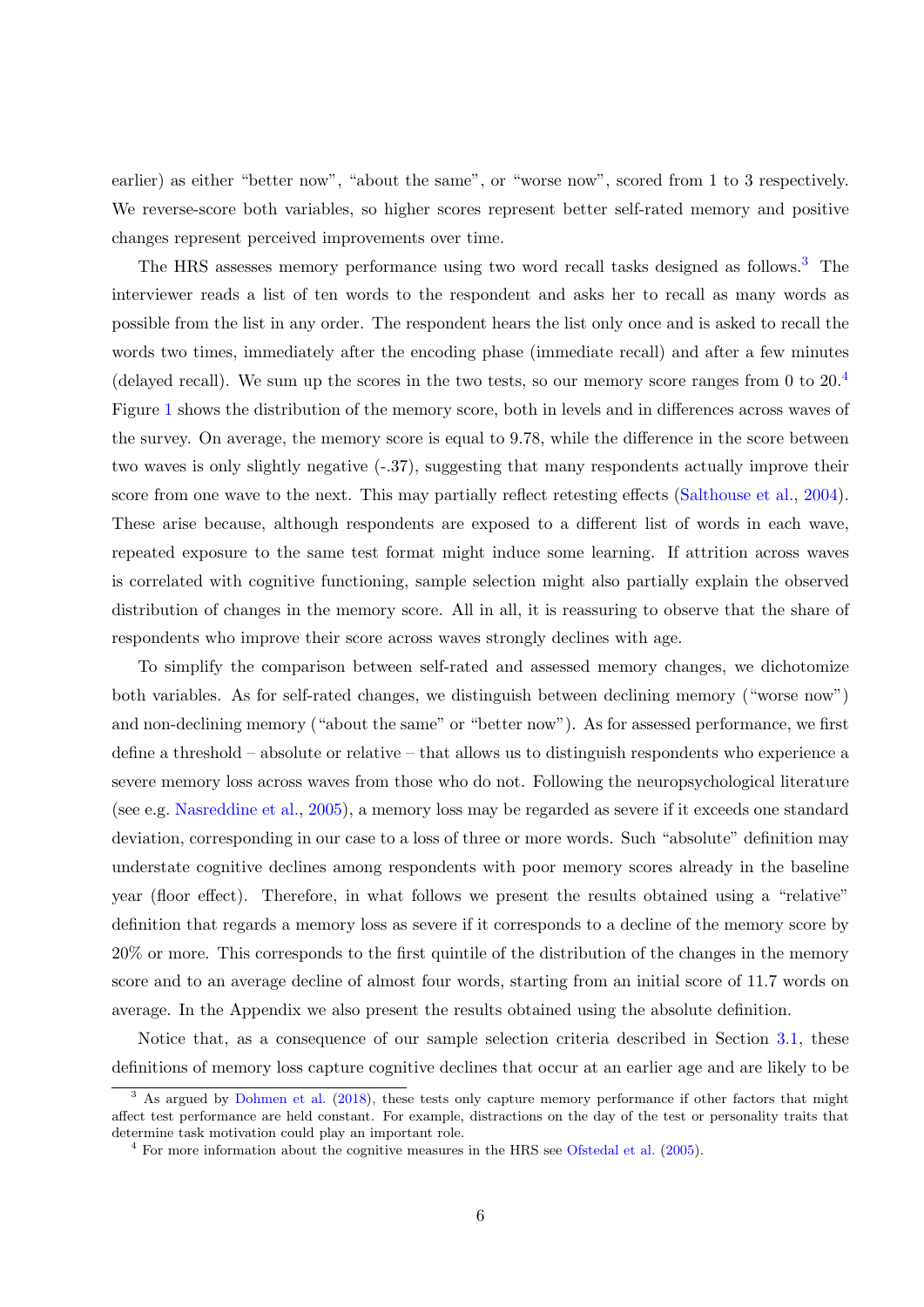much milder than those associate with the Alzheimer's disease or other forms of dementia.

The HRS also includes cognitive tasks aimed at assessing other cognitive dimensions, such as basic skills of reasoning, orientation, calculation, language, and knowledge. Figure [3](#page-32-0) shows that our measure of relative memory decline is strongly correlated with three other such tests, namely backward counting and serial  $7<sup>5</sup>$  $7<sup>5</sup>$  $7<sup>5</sup>$  which involve simple numerical calculations, and the total mental status score, which sums the scores from the counting, naming and vocabulary tests.<sup>[6](#page-8-1)</sup> On average, our definition of memory loss is associated with a decline of 10% of a standard deviation in the other test scores. This indicates that it captures the overall deterioration of an individual' cognitive performance.

Finally, it is worth noting that the order of the questions is always the same. The respondents are first asked to self-rate their memory and then follow the cognitive testing.

#### <span id="page-8-3"></span>3.3 Household wealth

The HRS collects detailed information on household wealth and its individual components, distinguishing between thirteen asset categories: the value of primary residence; the value of secondary residence; the net value of real estate (not primary or secondary residence); the net value of vehicles; the net value of farm or business; the net value of individual retirement accounts (IRA or Keogh plans); the net value of stocks, mutual funds and investment trusts; the value of checking, savings, or money market accounts; the value of certificates of deposit (CDs), government savings bonds and Treasury bills (T-bills); the net value of bonds and bond funds; the net value of all other savings or assets; the value of all mortgages/land contracts (primary residence); the value of other home loans (primary residence); the value of all mortgages/land contracts (secondary residence); and the value of all other debt (credit card balances, medical debts, life insurance policy loans, loans from relatives, etc.). This information is obtained from the designated "financial respondent", one in each household, who is the person more knowledgeable about financial issues. Notice that the RAND HRS files do not encompass all components of total wealth, as they only contain fragmentary information on 401k, 403(b) and other employer-sponsored retirement plan balances, and no information on Social Security wealth. Including the value of these components would complicate matters considerably – as they can only be estimated indirectly, for example using the data and the procedure described in [Barth et al.](#page-20-12)  $(2018)^7$  $(2018)^7$  $(2018)^7$  – but is unlikely to substantially modify our results – as it is implausible that changes in these unmeasured components would offset those observed for the measured components, and do so in ways that differ across respondents' types.

<span id="page-8-0"></span><sup>&</sup>lt;sup>5</sup> The serial 7 test asks the respondent to subtract 7 from 100, and continue subtracting 7 from each subsequent number for a total of five times.

<span id="page-8-2"></span><span id="page-8-1"></span> $6$  The vocabulary task scores the respondents ability to provide definitions of five given words.

<sup>7</sup> [Barth et al.](#page-20-12) [\(2018\)](#page-20-12) compute Social Security wealth by exploiting the link between individuals in the HRS and income data available through the Master Earnings File maintained by the U.S. Social Security Administration.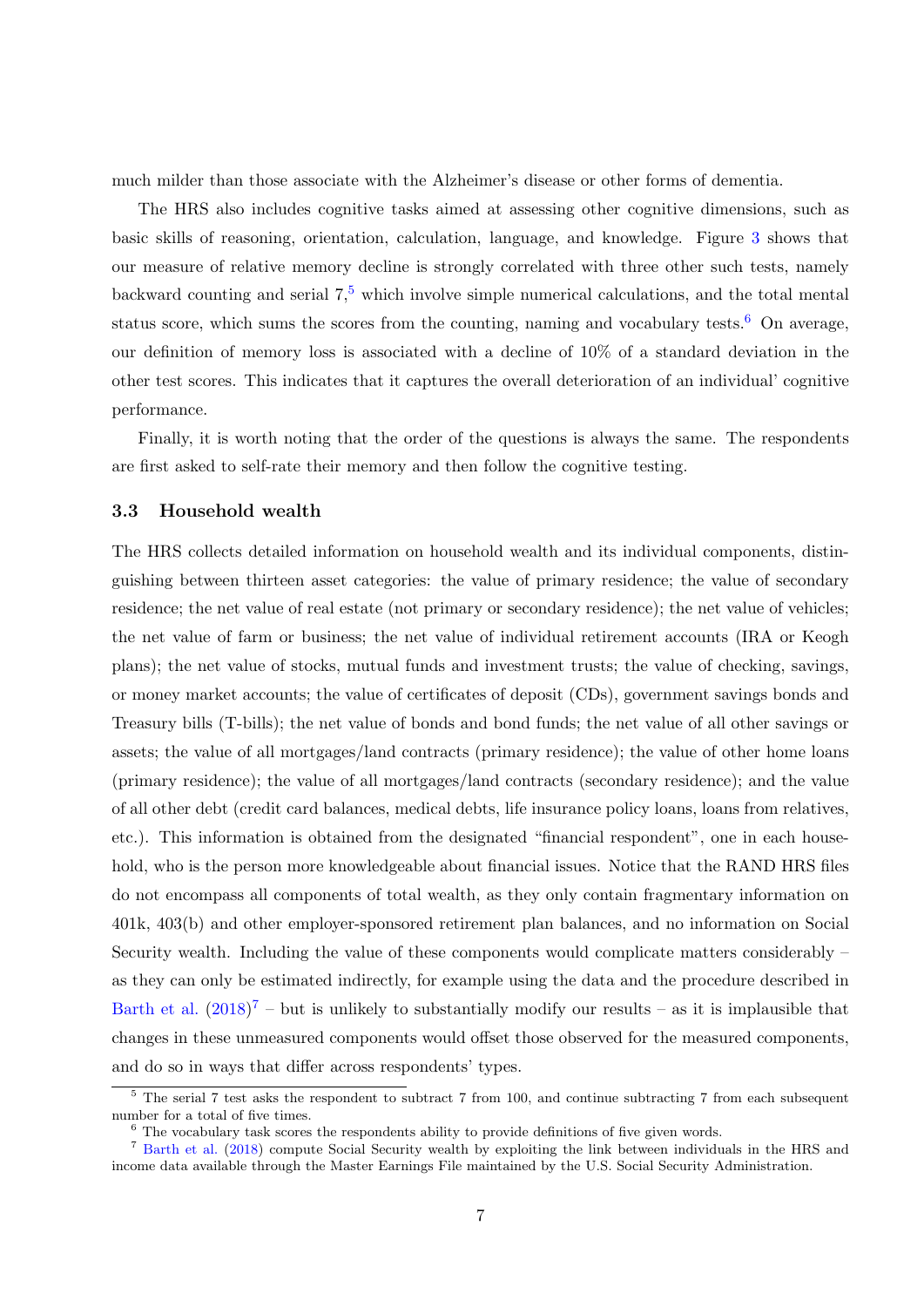We are primarily interested in the net value of total household wealth, computed as the sum of all assets and liabilities recorded in the HRS, and total household financial wealth, computed as the sum of all financial wealth components recorded in the HRS (excluding the net value of individual retirement accounts) less the value of all debt components except mortgages. We convert all monetary amounts to 2014 U.S. dollars using the average consumer price index  $(CPI)$  as deflator.<sup>[8](#page-9-0)</sup> Although the information on household wealth is self-reported, it is important to note that the HRS interview includes an asset verification procedure, in which the respondents are asked to verify or correct the asset values reported in the previous and the current waves whenever there is a large discrepancy (more than 50,000 U.S. dollars) between the initially reported values. Unfortunately, missing or incomplete information (e.g. bracketed amounts in an unfolding bracket sequence) on some wealth components represents a serious challenge. The RAND HRS files provide imputed values for these cases.[9](#page-9-1) To limit the impact of the imputation procedures on our results, we restrict the sample to the observations for which the imputations represent less than 20% of the value of all asset and debt categories. To limit the impact of outliers we also trim all observations with total wealth below the 1st percentile or above the 99th percentiles. The resulting working sample consists of 22,747 individuals (9,720 males and 13,027 females), observed on average for 3.7 waves, and represents 94% of the individuals aged 50–80 in the original HRS sample. Figure [2](#page-31-1) shows that, as expected, the wealth distribution is heavily skewed to the right. Moreover, in the case of financial wealth, a large fraction of respondents report zero or even negative values.

We use the information on the composition of financial wealth by asset category in any given wave to predict total financial wealth in the following wave using monthly information on market returns by asset category obtained from the Thomson Reuters Datastream database. Specifically, for stocks we use the difference in the S&P 500 Composite Index; for long-term bonds we use the U.S. Treasury 10 Year Government Bond Yield; for CDs, government savings bonds and T-bills we use the interest rate on 3-month CDs; for debt we use the 24-month personal consumer credit interest rate; and for checking and savings accounts we use estimates obtained from Statista.<sup>[10](#page-9-2)</sup> Suppose that individual  $i$  is interviewed in month  $t$  and re-interviewed  $m$  months later. Given her initial amount of wealth  $W_{ijt}$  in asset category j, we compute the predicted value  $W^*_{ij,t+m}$  of her wealth in that category at the time of the next interview by the formula:

$$
W_{ij,t+m}^* = W_{ijt} \prod_{s=t+1}^m (1 + r_{js}),
$$

where  $r_{js}$  is the return on asset category j between month s – 1 and month s. The predicted value

<span id="page-9-0"></span><sup>8</sup> CPI data have been downloaded from the U.S. Bureau of Labor Statistics website: [https://www.bls.gov/cpi/.](https://www.bls.gov/cpi/)

<span id="page-9-2"></span><span id="page-9-1"></span><sup>&</sup>lt;sup>9</sup> Detailed information on the imputation procedure can be found in [Hurd et al.](#page-21-11) [\(2016\)](#page-21-11).

<sup>10</sup> [http://www.statista.com/statistics/325600/average-interest-rate-checking-account-usa/.](http://www.statista.com/statistics/325600/average-interest-rate-checking-account-usa/) We assume that for the missing years (before 1998 and after 2014) the time profile of the interest rate is the same as the FED Federal Funds target rate, which we again obtain from Datastream.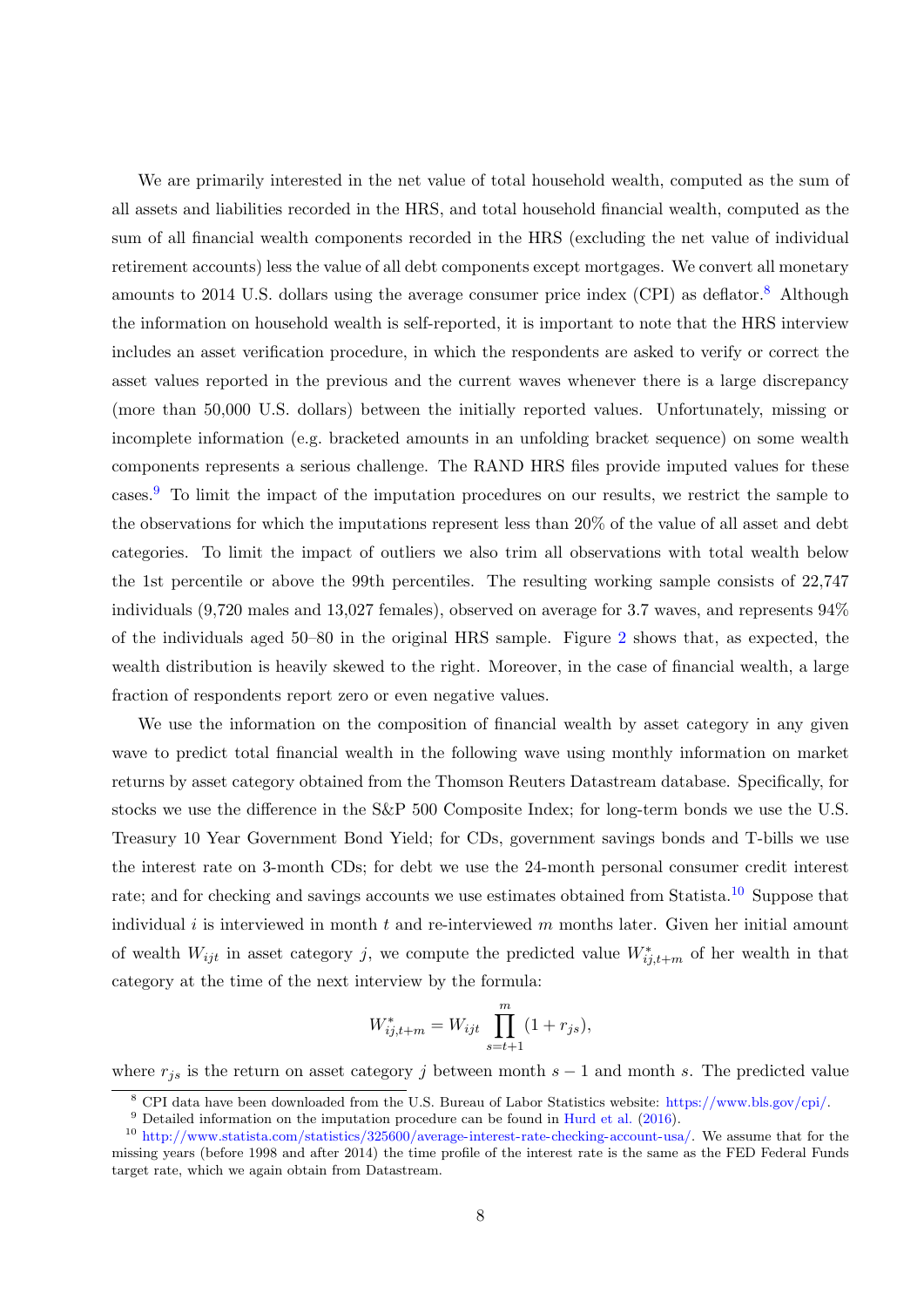of total financial wealth is then computed by adding up the predicted values of all asset categories.

#### 3.4 Descriptive statistics

Figure [4](#page-32-1) shows the age profiles of the mean value of the memory score (the sum of the scores in the immediate and delayed word recall tasks) and of the self-rated memory level. Interesting, the first profile is much steeper than the second. This result is not affected by cohort effects, as confirmed by Figure [A.1,](#page-31-0) which separately analyzes the longitudinal profiles of the first three HRS cohorts,<sup>[11](#page-10-0)</sup> and by Figure  $A.2$ , which plots the mean residuals by age from a fixed effect regression.

We find similar evidence when we compare changes in the memory score with self-rated memory changes across waves. Table [1](#page-24-0) shows that most respondents who experienced a severe memory loss between successive waves (defined as a either a relative decline of 20% or more in the memory score or an absolute decline of one standard deviation or more) actually rate their memory as stable or improved. Figure [5](#page-33-0) shows that, as expected, the proportion of respondents who experience a severe memory loss increases with age, but the age-profiles for aware and unaware respondents are roughly parallel.

Figure [6](#page-34-0) shows the distribution of the assessed memory performance in the wave before the occurrence of a severe memory loss. Although we use the relative definition of severe loss (a 20% decline of the initial memory score), respondents who experienced a severe loss still show on average higher initial memory performance than those who did not experienced a severe loss (top figure). When we only consider the subset of respondents with a severe memory loss (bottom figure), the distributions of their memory performance in the previous wave is much more similar for aware and unaware respondents, and is actually slightly better for unaware respondents.

In Table [2](#page-25-0) we investigate the characteristics of those who are more likely to experience a severe memory decline and to be unaware of it. Specifically, we report the estimated marginal effects from probit models for the probability of experiencing a relative memory loss as defined above (Columns 1– 3) and the probability of being unaware conditional on having a memory loss (Columns 4–6). For both dependent variables, we initially control for basic socio-demographic characteristics and wealth quartiles (Column 1 and 3), while in the following columns we include additional controls for memory score in the previous wave (Column 2 and 5) and health conditions in the previous waves (Column 3 and 6). Consistently with Figure [5,](#page-33-0) age positively affects the likelihood of experiencing a memory loss but only weakly affects that of being unaware. As expected, education, wealth and baseline health are negatively associated with severe memory declines. However, most of the factors that "protect"

<span id="page-10-0"></span> $11$  Although the HRS includes six birth cohorts, here we only consider the four for which we have a longer observation window, namely the original HRS cohort born 1931–1941 entering in 1992, the Study of Assets and Health Dynamics (AHEAD) cohort born in 1923 or earlier and entering in 1993, and the Children of Depression (CODA) cohort born 1924–1930 and the War Baby (WB) cohort born 1942–1947, both entering in 1998. We do not include the Early Boomers (EBB) cohort born 1948–1953 and the Mid Boomers (MBB) cohort born 1954-1959.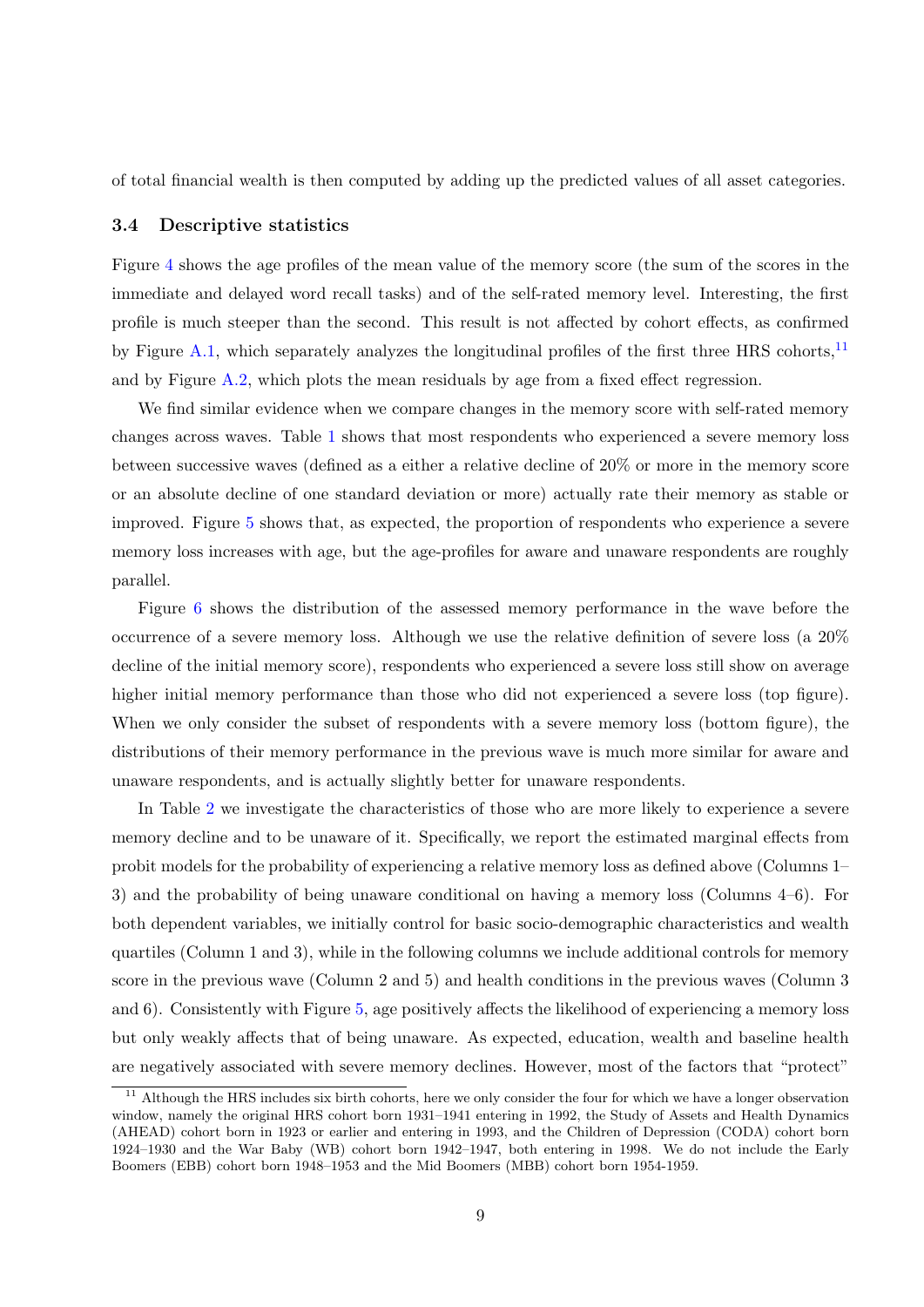from experiencing a severe memory decline only weakly affect the probability of being unaware or even increase that probability. In particular, respondents who have higher memory scores and are in better health conditions at the baseline are more likely to be unaware of their memory decline in the next wave (Columns 5–6). Contrary to what one might expect, among people who experience a severe memory decline, those unaware are not retired people living alone with low education and poor health and cognitive functioning. Instead, they appear to have better initial health and memory capacity and therefore likely to be still confident about their skills. Finally, it is worth noting that females have both a higher probability of experiencing a memory loss and of being unaware of it.

# <span id="page-11-0"></span>4 Modeling

The regression models we fit to the data are meant to reveal possible associations between wealth changes across waves and severe declines in memory performance, and whether the nature of this association depends on the respondents' awareness of their cognitive decline.

Although HRS respondents are asked to self-rate both their memory performance in the current wave and changes in memory performance across waves, we focus on self-rated memory changes for two reasons. First, we want to investigate the wealth profiles of respondents who experience a severe memory decline, so we are more interested in their perceived changes in memory performance than in their perceived memory performance at a point in time. Second, among respondents who experience a severe memory decline, as measured by the change in their memory score, we can distinguish between those who self-rate their memory as declining and those who do not. This is easier than defining a threshold for the self-rated memory level in a given wave (e.g., poor or fair) and comparing it with the assessed memory performance.

Our model for individual wealth changes is the following:

<span id="page-11-1"></span>
$$
\Delta W_{it} = \beta_0 + \beta_1 Aware_{it} + \beta_2 Unaware_{it} + \boldsymbol{\beta}_3^{\top} \boldsymbol{X}_i + \boldsymbol{\beta}_4^{\top} \boldsymbol{Z}_{it} + \delta_t + \epsilon_{it}
$$
(1)

where  $\Delta W_{it}$  is the change in wealth of individual i between wave  $t-1$  and wave t, Aware<sub>it</sub> is a binary indicator equal to one if individual  $i$  experiences a severe memory decline between the two waves and self-rates her memory as declining,  $Unaware_{it}$  is a binary indicator equal to one if individual i experiences a severe memory decline between the two waves but self-rates her memory as stable or improving,  $X_i$  is a vector of time-invariant regressors including sex, race and years of education,  $Z_{it}$  is a vector of time-varying regressors including a quadratic age term and a set of indicators for marital status, labor force status, geographical region (census division), for being the financial respondent in the household and for respondents who do not experience a memory decline but selfrate their memory as worse now,  $\delta_t$  is a survey-wave fixed effect common across individuals,  $\epsilon_{it}$  is an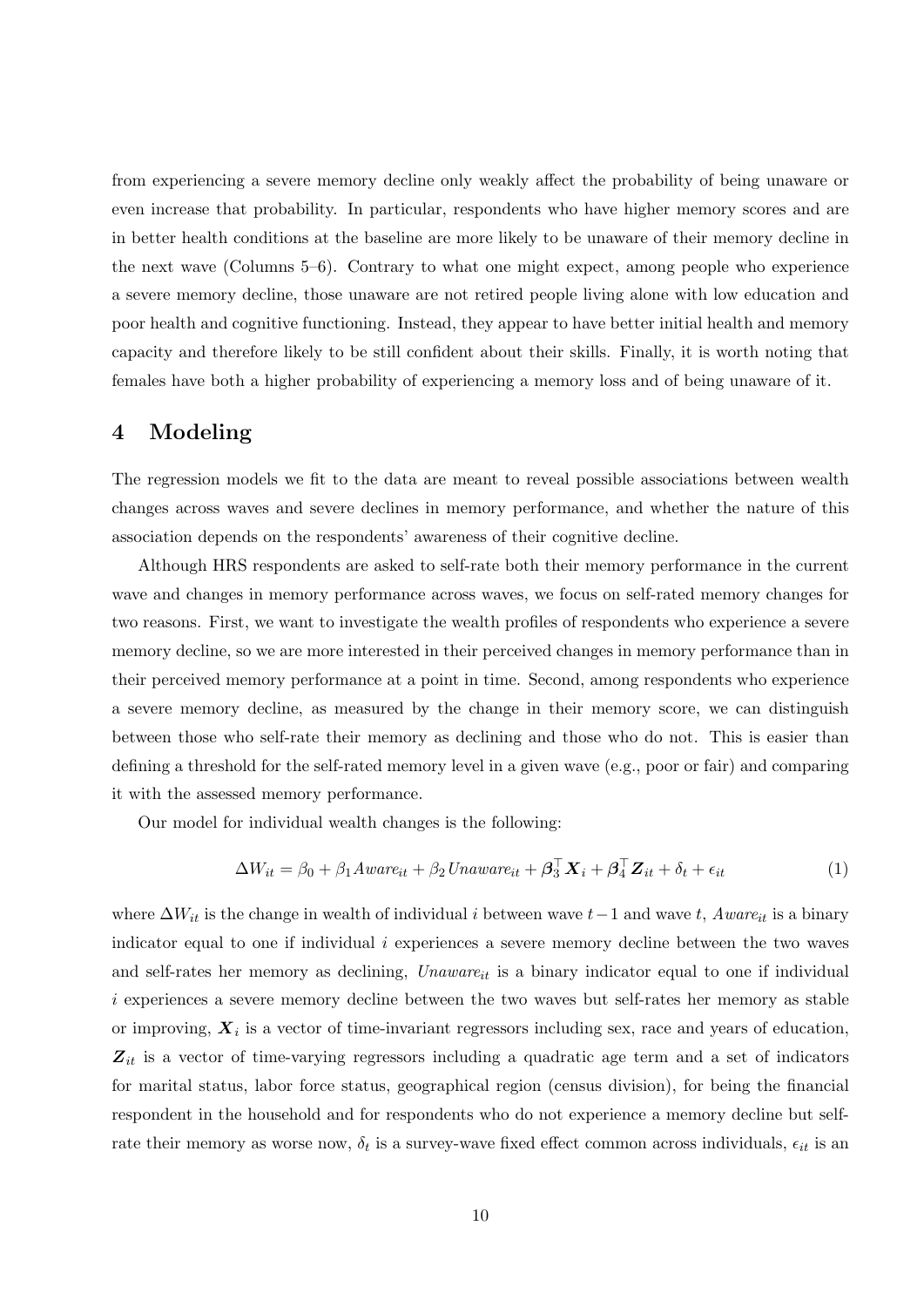unobservable error term assumed to be mean independent of the observable regressors, and  $\beta_0$ ,  $\beta_1$ ,  $\beta_2$ ,  $\beta_3$  and  $\beta_4$  are parameters to be estimated.

The fact that model [\(1\)](#page-11-1) is in first differences has two important implications. First, its parameters have a different interpretation than for a model in levels. For example, the difference  $\beta_1-\beta_2$  measures the difference in the predicted value of  $\Delta W_{it}$  for two individuals with the same values of  $\mathbf{X}_i$  and  $\mathbf{Z}_{it}$ , one aware of her memory decline and the other unaware. Whether the difference  $\beta_1 - \beta_2$  may also be given a causal interpretation is an important question that we leave to the next section. Second, since wealth is self-reported, wealth changes across waves may be subject to a substantial amount of measurement error, which is likely to significantly increase the variability of the error term in ([1\)](#page-11-1) relative to a model for the levels of wealth.

To guarantee that we are comparing individuals who are otherwise similar in terms of observable characteristics, we also present the results of a more general model that controls for differences in the initial wealth and memory levels by including the wealth and memory score in the previous wave as additional time-varying regressors. This is done because wealth changes may be expected to be larger for people with a larger initial amount of wealth. Further, we investigate the heterogeneity of the results across quartiles of the initial wealth distribution.

# <span id="page-12-0"></span>5 Results

We begin by examining the relationship between changes in total wealth and the occurrence of severe memory losses (defined here as a decline of 20% or more in the memory score) using various versions of the first-difference regression model [\(1\)](#page-11-1). We then discuss alternative interpretations of our empirical findings and present the results of a number of robustness checks.

#### 5.1 Baseline model

The first two columns of Table [3](#page-26-0) show the results obtained when we do not distinguish between aware and unaware respondents, and only include an indicator for a severe memory loss, that is, we impose the restriction that  $\beta_1 = \beta_2$  in model [\(1\)](#page-11-1). In Column (1) we do not condition on initial wealth or memory levels. In this case we see little evidence of systematic differences in wealth changes over time between people with and without severe memory losses. In Column (2) we instead condition on a respondent's initial wealth and memory levels. The large and statistically significant negative coefficient now associated with the memory loss indicator reflects the fact that wealth changes tend to be negative for people starting with large wealth values, and these wealth losses tend to be much larger for people with severe memory losses. Column (3) removes the restriction that  $\beta_1 = \beta_2$  in model [\(1\)](#page-11-1) and shows that wealth losses are on average much larger for respondents who are unaware of their memory decline and that the estimates of the difference  $\beta_1 - \beta_2$  are statistically significant at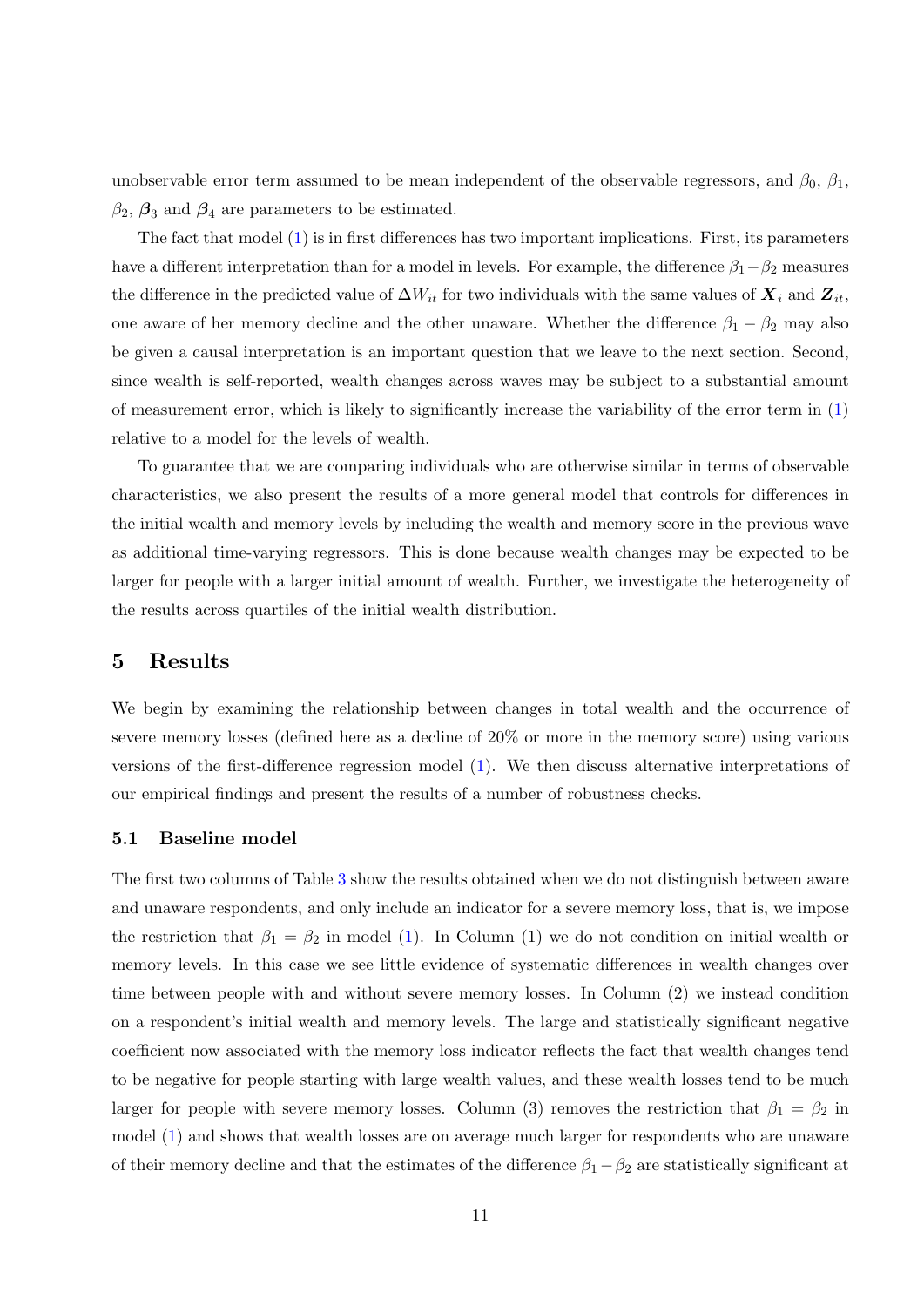10% level. In the last three columns of Table [3](#page-26-0) we focus on the subset of respondents who experience a severe memory decline. Column (4) confirms that the expected difference in wealth losses between aware and unaware respondents is negative and statistically significant, that is, wealth losses are larger for respondents who are unaware of their memory decline. Columns (5) and (6) further distinguish between those who are designated in the survey as financial respondents, and therefore are more likely to take financial decisions in the household, and those who are not. A comparison of the two columns shows that the expected wealth losses are statistically different from zero only for the financial respondents, which suggests that being unaware of one's own cognitive decline has much more serious consequences for those who actually take financial decisions in a household. For this reason, we henceforth focus only on financial respondents. $^{12}$  $^{12}$  $^{12}$ 

Table [4](#page-26-1) presents the results of fitting model [\(1\)](#page-11-1) separately for each quartile of the distribution of initial wealth in order to account for heterogeneous effects depending on the position in the initial wealth distribution. The table shows that the wealth losses observed for respondents who are unaware of their own memory decline are concentrated among those in the top half (third and fourth quartiles) of the initial wealth distribution and represent roughly a 4% decline with respect to their mean wealth value. Furthermore, the difference  $\beta_1 - \beta_2$  between aware and unaware respondents is statistically significant only for the wealthiest respondents.

So far we only investigated the relationship between severe memory changes (self-rated or assessed) and total wealth changes. To explore potential mechanisms behind the observed relationship, Table [5](#page-27-0) presents the results obtained by fitting model [\(1\)](#page-11-1) for total wealth changes (Column 1 is the same as Column 3 of Table [3\)](#page-26-0) and then separately for changes in the value of five broad wealth categories, namely financial wealth, individual retirement accounts, housing, other real estate, and farm/business.<sup>[13](#page-13-1)</sup> The table shows that the wealth losses for respondents who are unaware of their declining memory are mainly the results of decreases in their financial wealth, followed by decreases in the value of their individual retirement accounts. Changes in the value of the other wealth categories (other real estate, and farm/business) are smaller and statistically less significant. Using the RAND HRS definition of financial wealth, which excludes individual retirement accounts, we account for about 65% of the total wealth loss reported in the first column of Table [5.](#page-27-0) If we also include individual retirement accounts, we account for almost 90%.

Table [6](#page-27-1) presents the results of fitting model [\(1\)](#page-11-1) separately for people with and without financial wealth in the initial wave, and for respondents in the third and fourth quartiles of the distribution

<span id="page-13-1"></span><span id="page-13-0"></span><sup>&</sup>lt;sup>12</sup> The results for the whole sample are very similar and are available upon request.

<sup>&</sup>lt;sup>13</sup> Financial wealth consists of the net value of stocks, mutual funds and investment trusts, the net value of checking, savings or money market accounts, the value of CDs, government savings bonds or T-bills, the net value of bonds and bonds funds, and the net value of all other savings or assets; individual retirement accounts consist of the net value of IRA/Keogh plans; housing consists of the net value of the primary residence; other real estate consists of the net value of the secondary residence and other real estate; and farm/business consists of the net value of farm or business.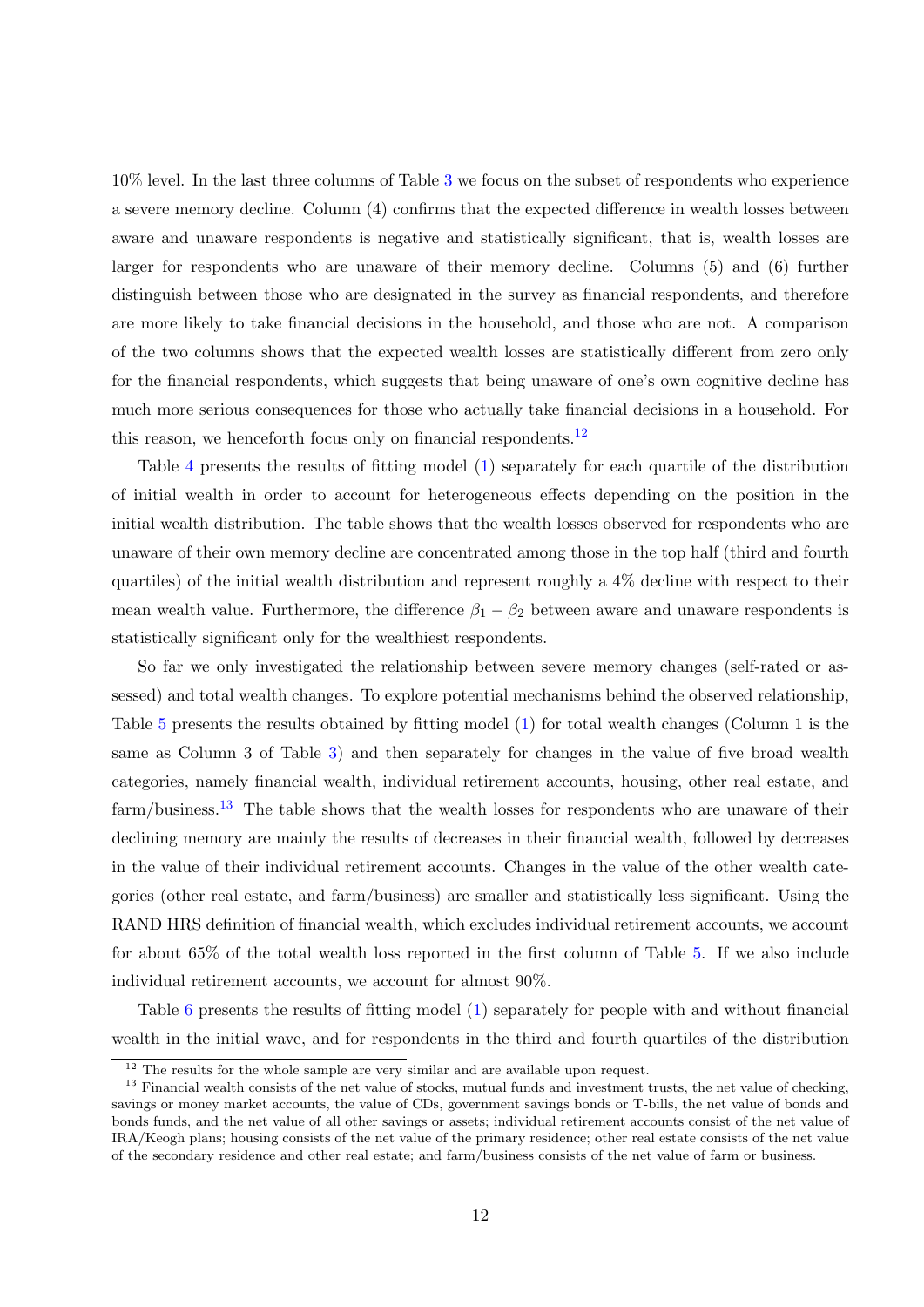of initial wealth. The table shows that the effect is concentrated among those who initially hold positive financial wealth and among those with wealth above the median. More specifically, people in the third and fourth quartiles of the wealth distribution who are unaware of their memory decline experience substantial financial losses across waves, the magnitude of which corresponds to roughly 10% of their mean financial wealth.

Since financial losses are observed only for respondents who hold positive financial wealth in the previous wave and are unaware of their cognitive decline, we concentrate on this group. Table [7](#page-28-0) shows that more than half of the average loss in financial wealth (which, from Table [6,](#page-27-1) is equal to about 22 thousand U.S. dollars at 2014 prices) reflects a decrease in the net value of stocks, mutual funds and investment trusts owned (Column 1). The rest is due to a decrease in the net value of certificates of deposit, checking and savings accounts, and in the net value of other savings or assets (Columns 4–6). We instead observe hardly any changes in the value of bonds and bond funds (Column 2) and in the value of financial debt (Column 3).

All in all, these results show that wealth losses are concentrated among wealthier respondents who are unaware of their cognitive decline, and the losses mainly involve the value of their financial assets. Since wealth losses are concentrated among the financial respondents, who are more likely to take financial decisions, it is possible that these people may have undertaken bad financial investments because unaware of their falling cognitive performance. We also know that respondents who experience a severe memory loss show better cognitive performance at the baseline (Table [2](#page-25-0) and Figure [6\)](#page-34-0) and are therefore more likely to be more confident about their ability and less likely to delegate financial decision to others. In the Appendix (Table [A.4\)](#page-26-1), we also show that these losses mainly involve respondents who are still employed (and under age 70), then probably in a phase of their life where they are still saving for retirement.

#### 5.2 Alternative interpretations

The evidence reported so far is consistent with our "bad investment" interpretation. However, we cannot a priori exclude alternative interpretations of our findings that stress differences in observable or unobservable characteristics between respondents aware and unaware of their declining memory performance.

One possibility is that the negative wealth changes observed for unaware respondents do not represent losses but rational disinvestments reflecting the fact that unaware respondents may also have shorter life horizons. As already noted when discussing Table [2,](#page-25-0) among the respondents who experience a severe memory loss, those who are unaware are more likely to be in better health or to perceive themselves as in better health. However, since we are investigating the sources of differential wealth changes, what is relevant here is whether memory losses induce changes in subjective life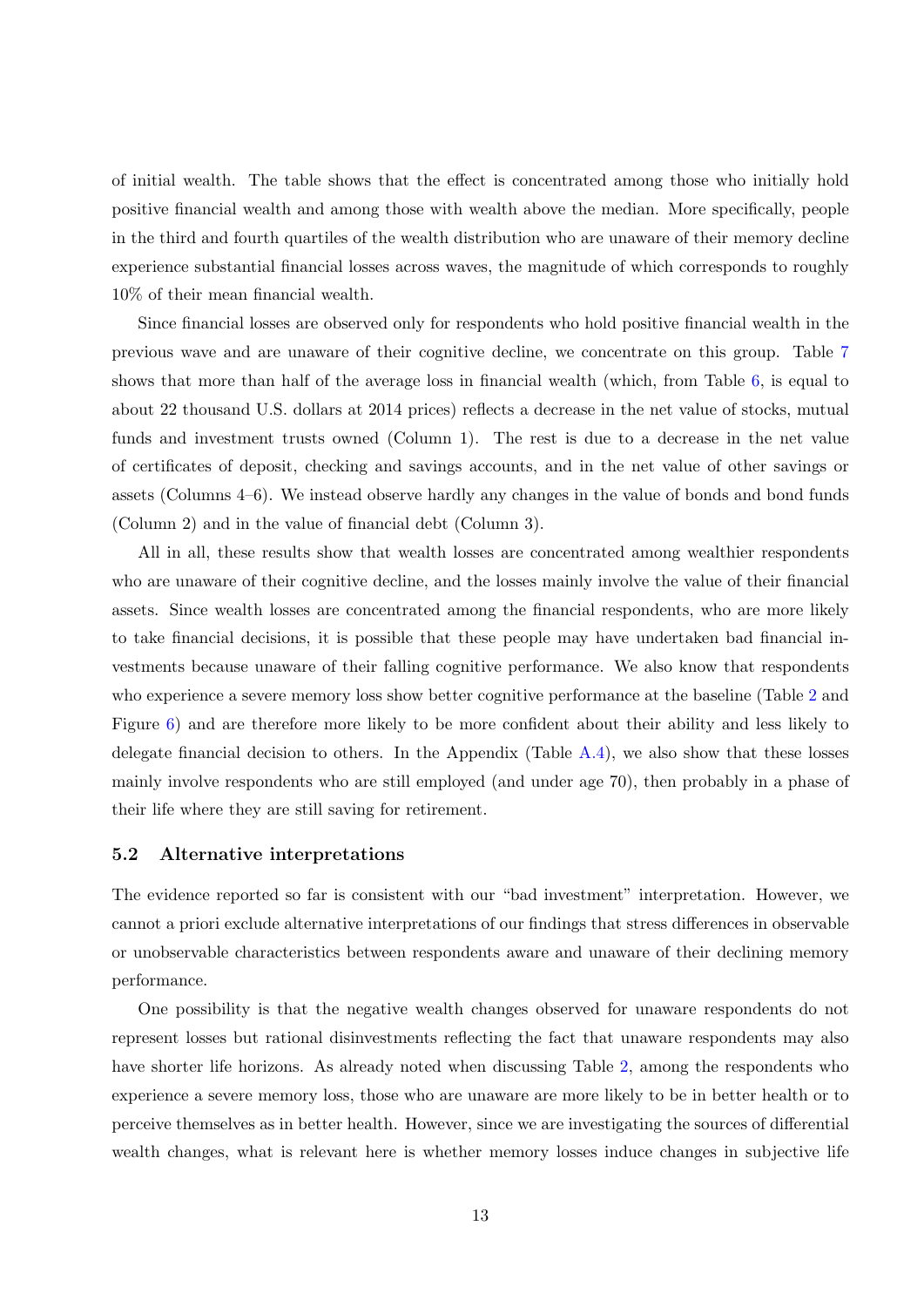expectancy and how individuals react to these changes. This is investigated in the first two columns of Table [8,](#page-29-0) where we regress changes in subjective life expectancy on the occurrence of severe memory  $losses<sup>14</sup>$  $losses<sup>14</sup>$  $losses<sup>14</sup>$  using a specification similar to model [\(1\)](#page-11-1) for wealth changes. The only case when we find evidence of a negative association between severe memory losses and changes in subjective life expectancy is when we consider respondents who are aware of their cognitive decline. Moreover, we find no evidence of differential disinvestments when we investigate the changes in consumption patterns using the HRS-CAMS data (Table [A.5](#page-27-0) in the Appendix). For both aware and unaware respondents, relative memory losses are associated neither with increases in total consumption nor with increases in particular consumption categories. On the contrary, when we investigate household income flows, our results suggest that memory losses of unaware respondents are associated with lower capital income in the last year (see Table [A.6](#page-27-1) in the Appendix). These findings lead us to reject the rational disinvestment explanation.

The last two columns of Table [8](#page-29-0) show no evidence that severe memory losses are associated with statistically significant changes in out-of-pocket medical expenditure, neither for the aware nor for the unaware respondents. This allow us to reject the alternative interpretation that people unaware of their cognitive decline face higher medical expenses which negatively affect their wealth profiles.

Given the well-know relationship between cognitive ability, health and stockholding, in Table [9](#page-29-1) we investigate whether respondents (un)aware of their cognitive decline change the composition of their financial portfolio between risky assets (stocks, mutual funds or investment trusts, but not individual retirement accounts) and safe assets (all the other assets included in our measure of financial wealth), distinguishing between changes in the probability of holding risky assets (the extensive margin) and changes in the expected share of risky assets (the intensive margin). Our results indicate that both aware and unaware respondents with wealth levels above the median appear to slightly change their portfolio towards less risky assets, but only at the extensive margin.

We also investigate whether the observed differences in the wealth profiles are due to differences in the initial portfolio composition that lead to lower returns. Table [10](#page-30-0) analyzes the differences between a respondent's total financial wealth in a given wave and the financial wealth predicted by capitalizing the value of total financial wealth in the previous wave at the average market return for the various asset categories, as described in Section [3.3.](#page-8-3) Specifically, we estimate model [\(1\)](#page-11-1) replacing  $\Delta W_{it}$  with these differences, either in absolute or relative terms (Columns 1–2 and Column 3–4 respectively). Our results show that even taking account the initial composition of financial portfolios, respondents unaware of their cognitive decline appear to largely underperform relative to the average market returns, far more so than the other respondents including those aware of their cognitive decline.

<span id="page-15-0"></span><sup>&</sup>lt;sup>14</sup> The HRS asks the respondents what is the percentage chance that she will reach a target age which varies from 75 to 95 years depending of the age of the respondent at the time of the interview.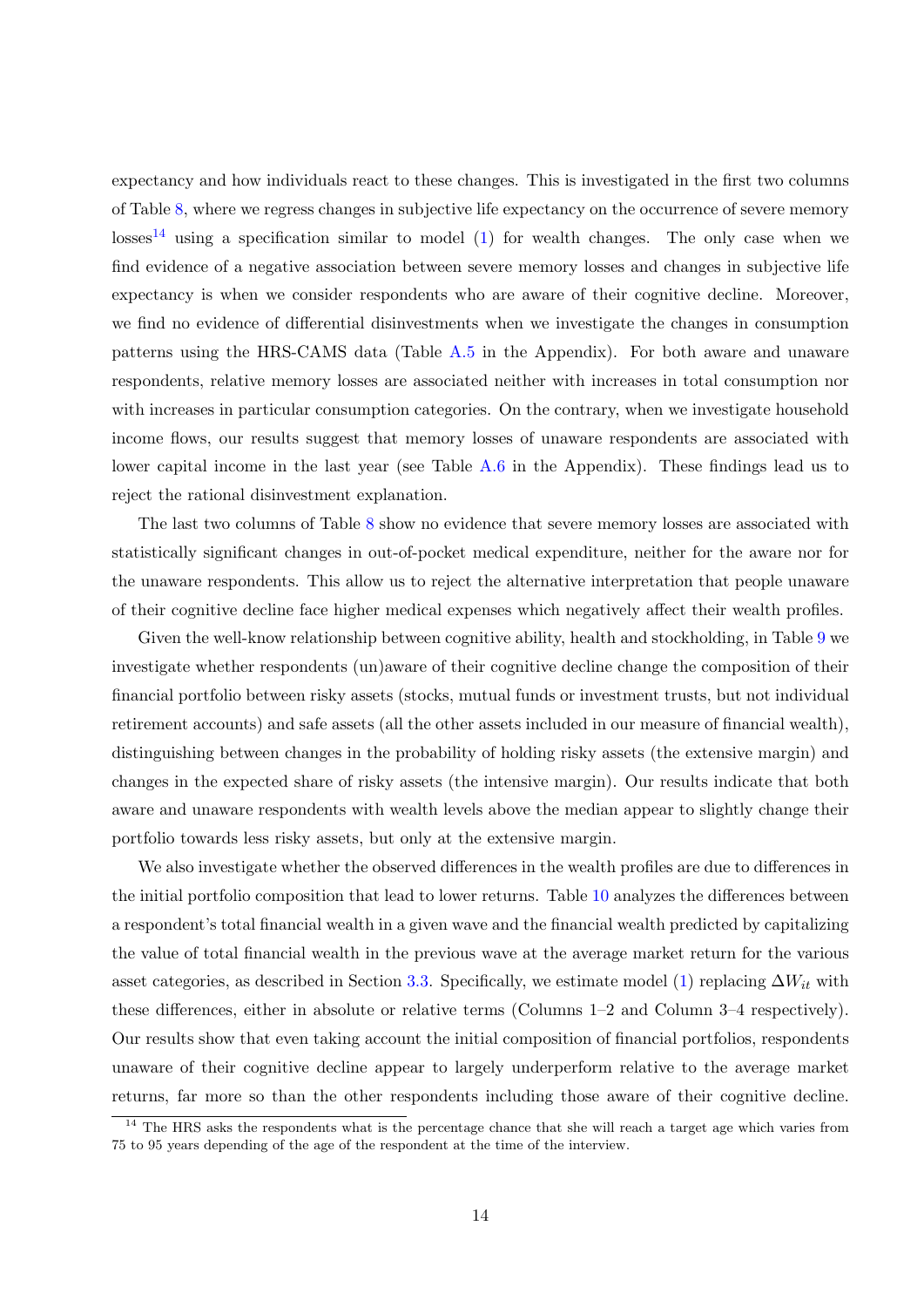Again, the largest difference is found among the wealthier respondents (Columns 2 and 4).

We also consider whether the negative wealth changes associated to people unaware of their cognitive decline are the result of differential misreporting. People who experience a severe memory decline may find it harder to remember the value of their assets and make large errors across waves. These errors would appear as large wealth changes. The question is whether such problem affects aware and unaware respondents differently, and how. For example, if a survey participant recognizes her memory loss, then she may ask a family member or a caregiver to provide the necessary information about her assets. In this case, the wealth changes among people with poor memory may be attenuated or even eliminated for those who recognize the problem and take corrective actions. In fact, no evidence on the patterns of misreporting is possible without a linkage of HRS with administrative data. Nonetheless, we find no indication that people unaware of their cognitive decline are characterized by higher levels of imputation of their financial wealth or, when restricting attention to stockholdings, by a higher likelihood of providing missing or incomplete values (Table [A.2](#page-25-0) in the Appendix).

Finally, Table [A.3](#page-26-0) of the Appendix shows no evidence of an association between severe memory losses and changes in financial transfer to children (neither in their probability nor in their total amount). This finding allows us to reject yet another interpretation, namely that the children, having noted the declining memory of their parents, take control of their parents' finances or anticipate the children's bequest.

#### 5.3 Robustness checks

In this section we discuss the results of a number of robustness checks carried out mainly to assess the sensitivity of our results to alternative definition of memory loss. As already mentioned, our general conclusions do not change when we adopt the absolute definition of memory loss typically used in the neuropsychological literature, namely one standard deviation decline in memory score. Table [A.7](#page-28-0) in the Appendix shows that the results obtained in this case are quantitatively and qualitatively similar to those reported in Table [3.](#page-26-0)

We show in the Appendix that our results remain essentially unchanged when we vary the threshold for the relative definition of severe memory loss. Instead of our earlier 20% threshold (which roughly corresponds to the first quintile of memory changes), in Tables [A.8](#page-29-0) and [A.9](#page-29-1) we consider two alternatives, namely a lower threshold of 15% and a higher threshold of 25%. Irrespective of what threshold is used, severe memory losses are associated with negative wealth changes. Not surprisingly, the difference between aware and unaware respondents is smaller when using the lower threshold and larger when using the higher threshold.

Given the right-skewed distribution of wealth (Figure [2\)](#page-31-1), we also considered using the log trans-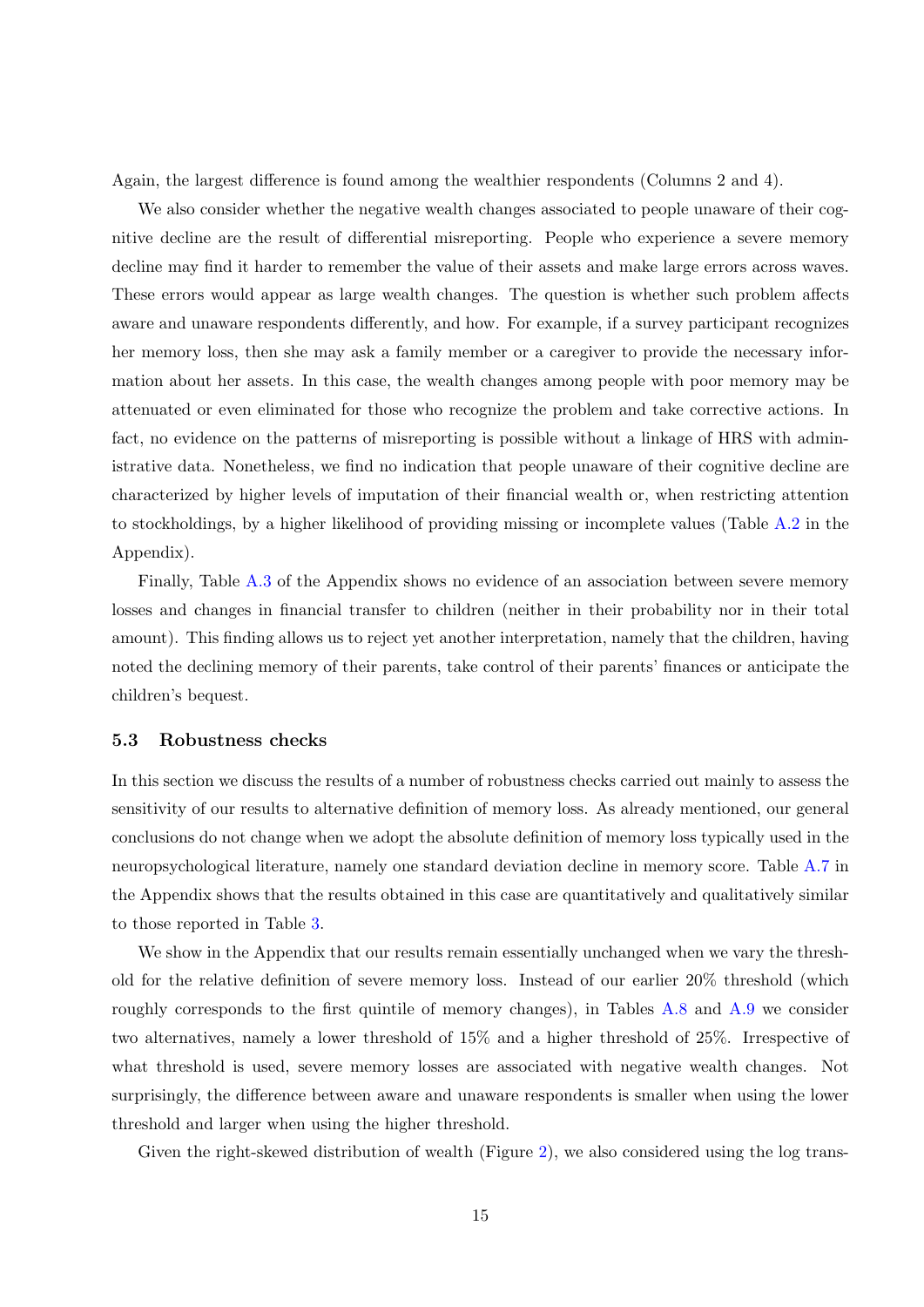formation. Unfortunately, the non-negligible number of negative or null wealth values (especially in the case of financial wealth) prevented us from following this approach for the full sample. However, when focusing on respondents in the third or fourth quartile of the initial wealth distribution – for whom the probability of having a negative wealth value is very low – the results obtained using the log transformation are very similar to those reported in the main text (Table [A.1\)](#page-24-0).

Of course, the main concern with model [\(1\)](#page-11-1) is potential model misspecification leading to failure of the assumption that the unobservable error term  $\epsilon_{it}$  in [\(1\)](#page-11-1) is mean independent of the included regressors. One possibility is that the estimated difference in wealth changes between aware and unaware respondents is only the consequence of a different timing or a different dynamic. For instance, some respondents might just experience a wealth loss one or a few years before their memory loss is detected by the HRS memory tasks. More generally, it is interesting to investigate how the wealth changes of these people look like before and after the memory loss event. Figure [A.3](#page-32-0) in the Appendix separately presents the wealth changes of aware and unaware respondents as an event study. Specifically, we look at the wealth changes of (un)aware respondents up to four years before and after the memory loss event. The figure shows that, for unaware respondents, substantial wealth losses are observed only at the time of the memory loss event. Aware respondents, instead, show no substantial wealth losses and, if anything, they seem to experience some wealth gains over a 4-year period. It is worth noting that many respondents experience more than one memory loss event, of which they need not be always aware or unaware. To partially address this issue, we only consider the time to and from the first memory loss event registered in the data. However it is reassuring that results are quantitatively similar to those reported in the main text.

Finally, Table [A.10](#page-30-0) in the Appendix presents the results obtained when we include as additional regressors in model [\(1\)](#page-11-1) controls for initial health status – self-rated health (SRH), activities of daily living (ADL) and instrumental activities of daily living (IADL) – or for changes in health status across waves. Ignoring health status may give rise to an omitted variables problem because health levels or health changes may be correlated with both wealth and memory changes. It turns out that including these additional regressors does not alter our main results.

# <span id="page-17-0"></span>6 Conclusions

Using data from HRS, a large representative longitudinal dataset on American people over age 50, we show that people tends to largely underestimate their own cognitive decline and the financial consequences of financial consequences of misperception. To evaluate people awareness of their cognitive decline we investigate the difference between self-rating of changes in memory across waves and the actual change in memory measured using using two word list recall test. We find that respondents unaware of their own cognitive decline are more likely to experience a larger decline in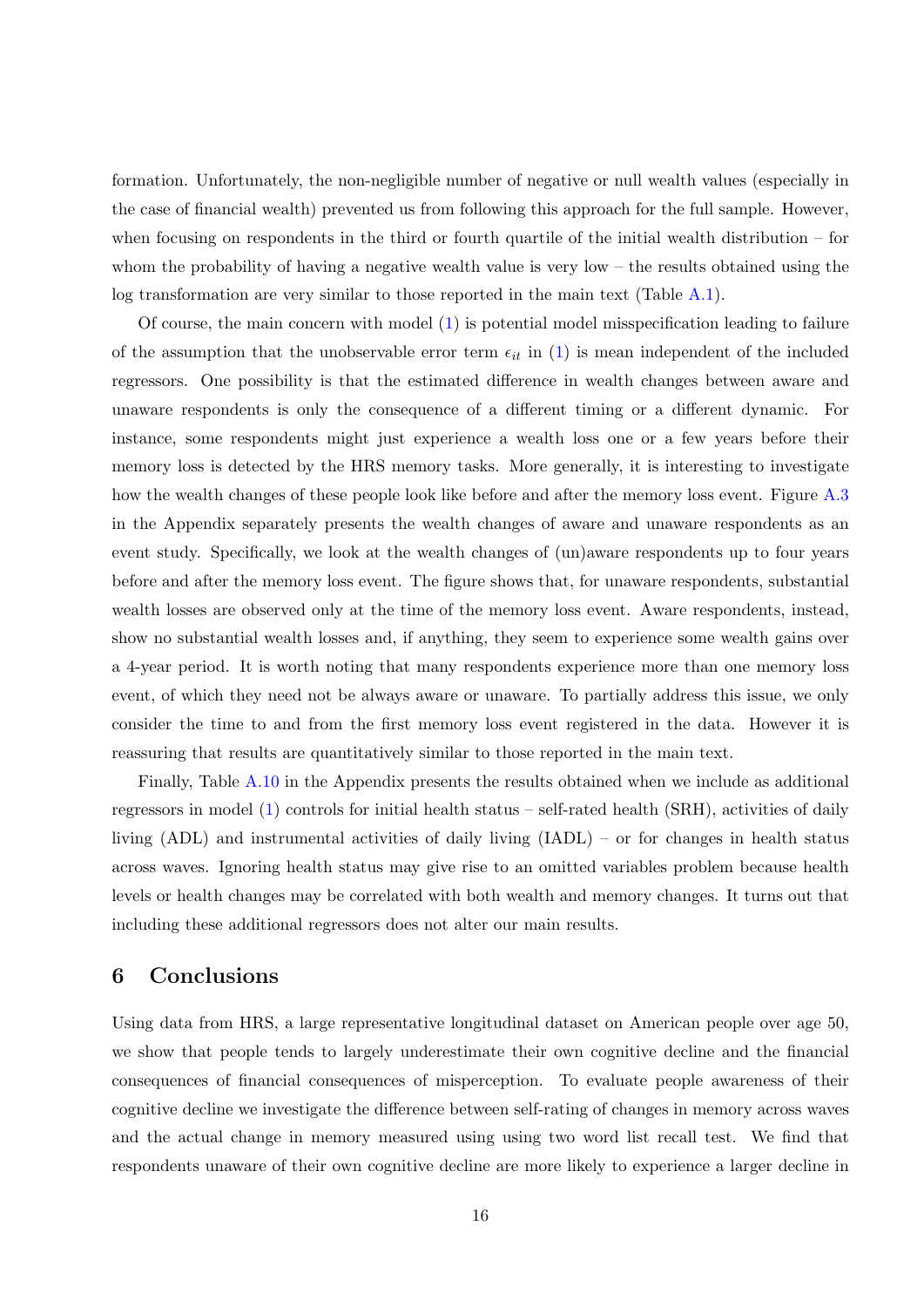their financial wealth compared to respondents who are aware of their declining memory respondents, and to all other respondents who did not experience a similar decline in their memory performance. We investigate several alternative explanations for our results including a rational disinvestments explanation related to the fact that they might be in worse health conditions and have a shorter (subjective) life horizon. Moreover, we find differences neither in consumption nor in transfer to children between the two types of respondents. Then, the more reasonable explanation for our results seems to be that unaware respondents are likely to make bad financial decisions which negatively affect their wealth profiles across waves. This is consistent with an overconfidence interpretation, as wealth losses are concentrated among financial respondents and those in the highest wealth quartiles who show a better initial memory performance.

After the recent financial crisis, there has been a strong commitments among policymakers to improve the quality of household financial decision making, and lot of attention has been devoted on individuals' financial literacy and how to raise its levels especially among younger people. However, what we show is that the decline of financial wealth associated with declining cognitive performances mainly involves wealthier respondents who initially have better cognitive performances. Therefore, our results suggest that what matters is not only whether people in old age have accumulated sufficient financial knowledge, but also whether they are aware that their cognitive performance is declining.

As for the policy responses to the problems identified in our paper, most of the key issues have already been identified and lucidly discussed in [Agarwal et al.](#page-20-2) [\(2009\)](#page-20-2) who consider in detail the pros and cons of several types of intervention. Here we briefly review the interventions that primarily target individual investors, leaving aside regulations aimed at increasing the fiduciary duties of sellers of financial products or imposing safety and quality standards on the financial products themselves. Two of these interventions, namely strengthening disclosure requirements and "libertarian paternalism" (i.e., the use of benevolent institutional "nudges" to correct behavioral biases) may be ruled out because it is recognized that they are unlikely to be effective on older people with significant cognitive declines. Not to mention the fact that disclosure requirements "often resulted in lengthy and complicated disclosures mainly designed to minimize legal risk rather than to communicate clearly" [\(Keane and Thorp,](#page-21-12) [2016\)](#page-21-12). This leaves four possible approaches: laissez-fair, financial "driver's licenses", protecting assets in a mandatory "safe harbor", and mandatory advance directives. Laissez-fair may be viewed as second-best optimal to overcome the problems associated with strong regulatory interventions. Financial "driver's licenses" would require individuals to pass a "license" test before being allowed to make nontrivial financial decisions. Such an approach faces important practical problems, including the exact nature of the test, how often would people be required to take it, and whether this would be enough to catch people as they transition into a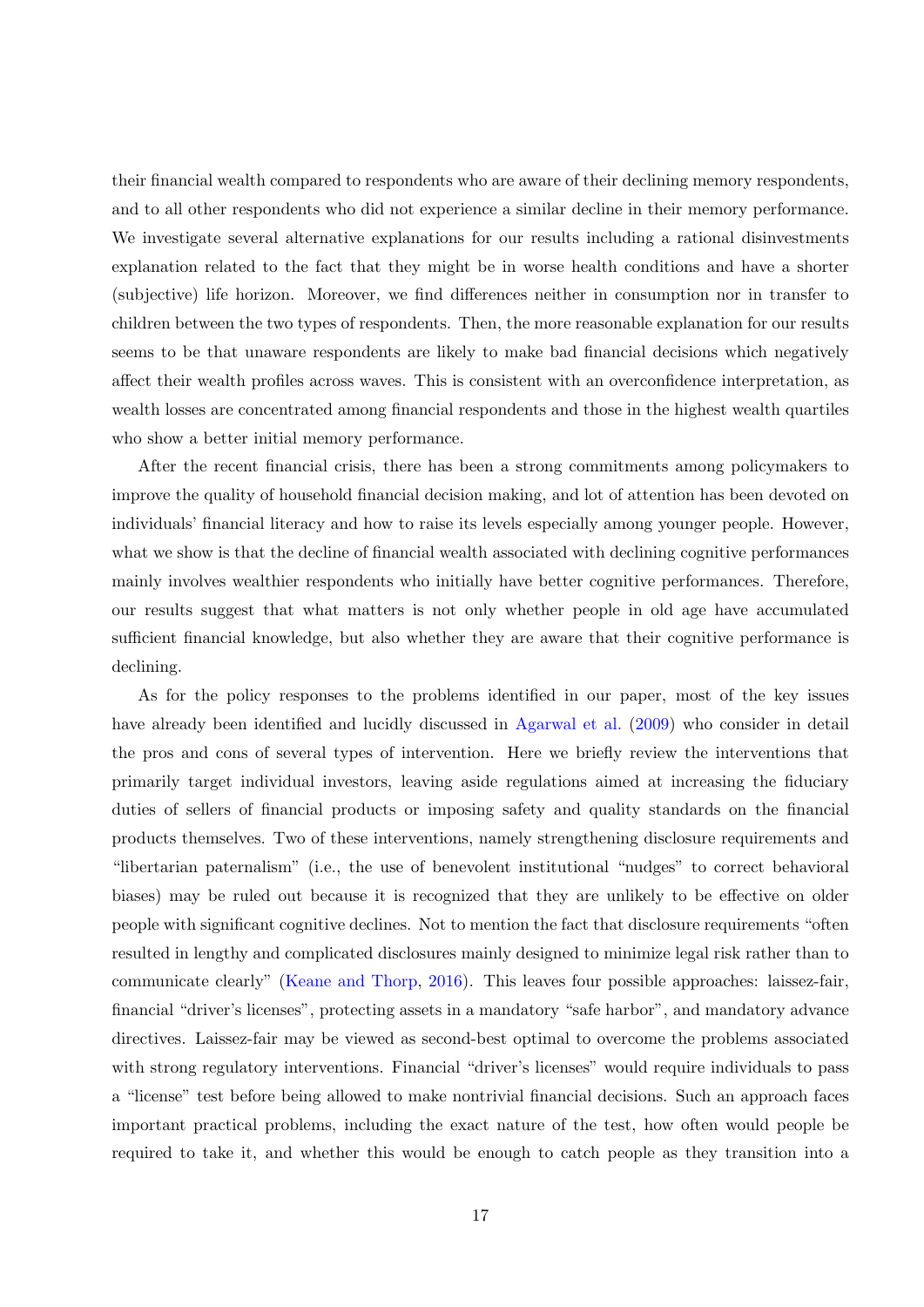state of significant cognitive impairment. Protecting a retiree's financial assets in a mandatory "safe harbor" account is essentially a generalization of the type of mandatory annuitization schemes already popular in several countries outside the U.S. Unfortunately, this approach would considerably restrict individual choices and may create risks of political manipulation. Finally, mandatory advance directives would require people to set up protective mechanisms well ahead of time in the form of family oversight, competent and trustworthy financial advisers, or formal trusts. Our paper stresses two key problems associated with this last approach, namely the failure to anticipate, when cognitively healthy, the possibility of one own's cognitive decline, and the mistaken belief that one will recognize when the time has come.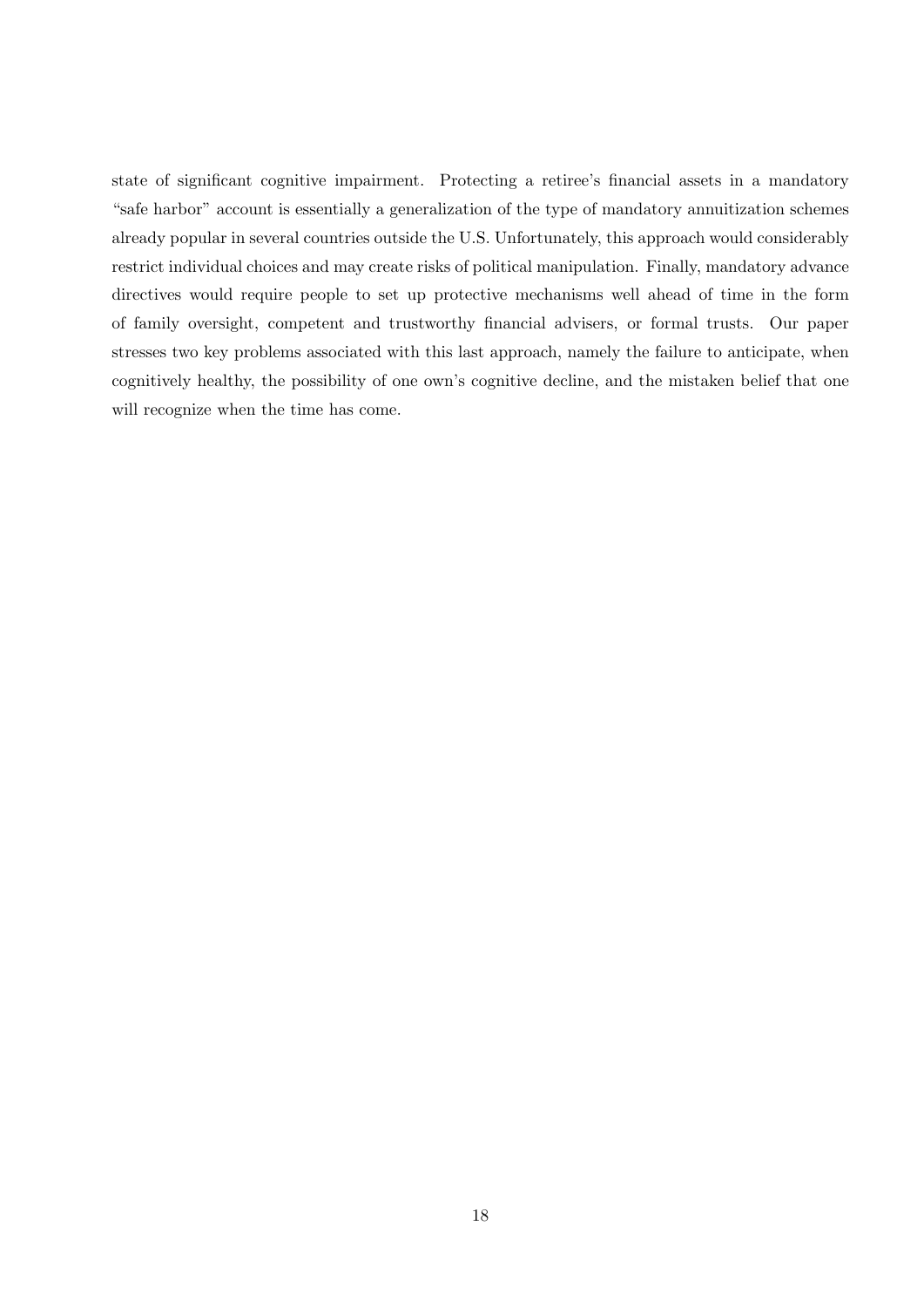# References

- <span id="page-20-5"></span>Abaluck, J., Gruber, J., 2011. Choice inconsistencies among the elderly: Evidence from plan choice in the Medicare Part D program. American Economic Review 101 (4), 1180–1210.
- <span id="page-20-2"></span>Agarwal, S., Driscoll, J. C., Gabaix, X., Laibson, D., 2009. The age of reason: Financial decisions over the life cycle and implications for regulation. Brookings Papers on Economic Activity 2009 (2), 51–117.
- <span id="page-20-1"></span>Agarwal, S., Mazumder, B., 2013. Cognitive abilities and household financial decision making. American Economic Journal: Applied Economics 5 (1), 193–207.
- <span id="page-20-12"></span>Barth, D., Papageorge, N. W., Thom, K., 2018. Genetic endowments and wealth inequality. NBER Working Paper 24642.
- <span id="page-20-7"></span>Benjamin, D. J., Brown, S. A., Shapiro, J. M., 2013. Who is 'behavioral'? Cognitive ability and anomalous preferences. Journal of the European Economic Association 11 (6), 1231–1255.
- <span id="page-20-11"></span>Bogan, V. L., Fertig, A. R., 2013. Portfolio choice and mental health. Review of Finance 17 (3), 955–992.
- <span id="page-20-9"></span>Bonsang, E., Dohmen, T., 2015. Risk attitude and cognitive aging. Journal of Economic Behavior & Organization 112, 112–126.
- <span id="page-20-3"></span>Calvet, L. E., Campbell, J. Y., Sodini, P., 2009. Fight or flight? portfolio rebalancing by individual investors. Quarterly Journal of Economics 124 (1), 301–348.
- <span id="page-20-0"></span>Campbell, J. Y., 2016. Restoring rational choice: The challenge of consumer financial regulation. American Economic Review 106 (5), 1–30.
- <span id="page-20-4"></span>Carpenter, S. M., Yoon, C., 2011. Aging and consumer decision making. Annals of the New York Academy of Sciences 1235 (1).
- <span id="page-20-10"></span>Christelis, D., Jappelli, T., Padula, M., 2010. Cognitive abilities and portfolio choice. European Economic Review 54 (1), 18–38.
- <span id="page-20-6"></span>Dohmen, T., Falk, A., Huffman, D., Sunde, U., 2010. Are risk aversion and impatience related to cognitive ability? American Economic Review 100 (3), 1238–1260.
- <span id="page-20-8"></span>Dohmen, T., Falk, A., Huffman, D., Sunde, U., 2018. On the relationship between cognitive ability and risk preference. Journal of Economic Perspectives 32 (2), 115–134.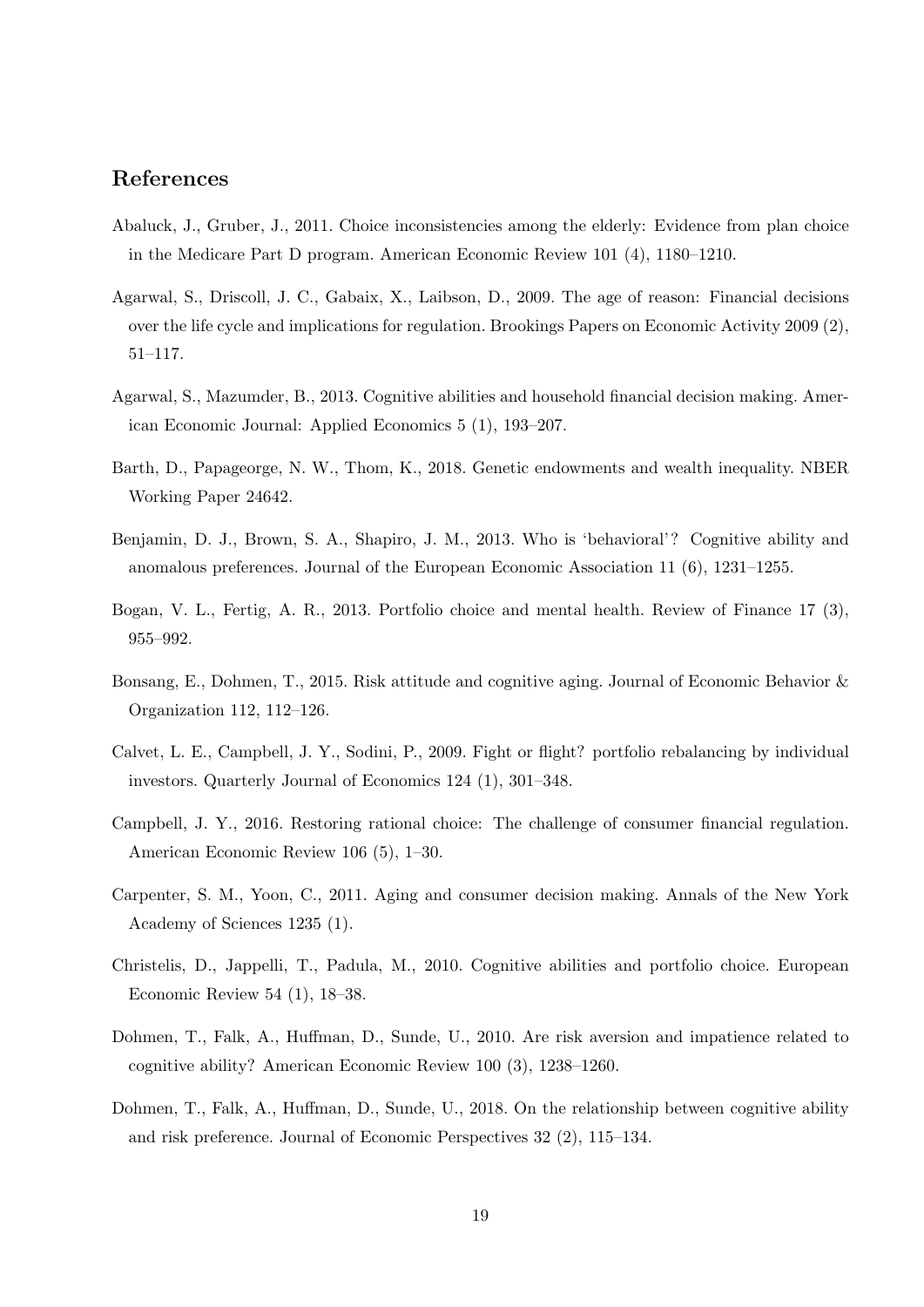- <span id="page-21-5"></span>Dynan, K. E., Skinner, J., Zeldes, S. P., 2004. Do the rich save more? Journal of Political Economy 112 (2), 397–444.
- <span id="page-21-6"></span>Fagereng, A., Guiso, L., Malacrino, D., Pistaferri, L., 2016. Heterogeneity in returns to wealth and the measurement of wealth inequality. American Economic Review 106 (5), 651–55.
- <span id="page-21-2"></span>Finke, M. S., Howe, J. S., Huston, S. J., 2016. Old age and the decline in financial literacy. Management Science 63 (1), 213–230.
- <span id="page-21-4"></span>Gamble, K., Boyle, P., Yu, L., Bennett, D., 2015. Aging and financial decision making. Management Science 61, 2603–2610.
- <span id="page-21-10"></span>Henninger, D. E., Madden, D. J., Huettel, S. A., 2010. Processing speed and memory mediate agerelated differences in decision making. Psychology and Aging 25 (2), 262.
- <span id="page-21-8"></span>Hess, T. M., 2014. Selective engagement of cognitive resources: Motivational influences on older adults' cognitive functioning. Perspectives on Psychological Science 9 (4), 388–407.
- <span id="page-21-7"></span>Horn, J. L., Cattell, R. B., 1967. Age differences in fluid and crystallized intelligence. Acta Psychologica.
- <span id="page-21-11"></span>Hurd, M. D., Meijer, E., Moldoff, M., Rohwedder, S., 2016. Improved wealth measures in the Health and Retirement Study: Asset reconciliation and cross-wave imputation. RAND Corporation Working Paper WR-1150.
- <span id="page-21-12"></span>Keane, M. S., Thorp, S., 2016. Chapter 11 - Complex decision making: The roles of cognitive limitations, cognitive decline, and aging. Vol. 1 of Handbook of the Economics of Population Aging. North-Holland, pp. 661–709.

URL <http://www.sciencedirect.com/science/article/pii/S2212007616300104>

- <span id="page-21-0"></span>Kieffer, C. N., Mottola, G. R., 2016. Understanding and combating investment fraud. Pension Research Council Working Paper.
- <span id="page-21-9"></span>Kim, H. H., Maurer, R., Mitchell, O. S., 2016. Time is money: Rational life cycle inertia and the delegation of investment management. Journal of Financial Economics 121, 427–447.
- <span id="page-21-3"></span>Kim, H. H., Maurer, R., Mitchell, O. S., 2018. Cognitive ability and the demand for financial advice at older ages: Findings from the Health and Retirement Survey. Pension Research Council Working Paper.
- <span id="page-21-1"></span>Korniotis, G. M., Kumar, A., 2011. Do older investors make better investment decisions? Review of Economics and Statistics 93 (1), 244–265.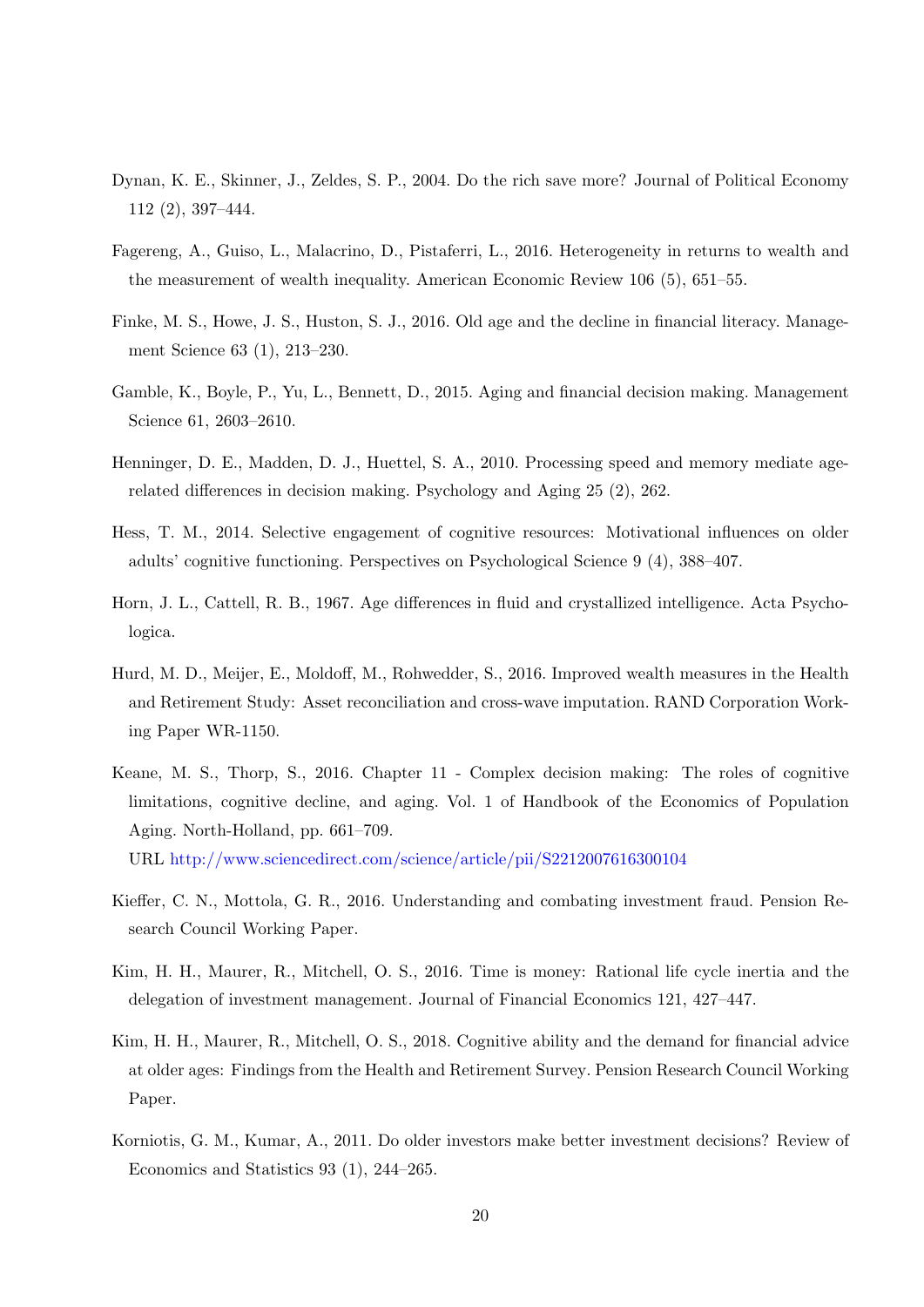- <span id="page-22-8"></span>Koscielniak, M., Rydzewska, K., Sedek, G., 2016. Effects of age and initial risk perception on balloon analog risk task: the mediating role of processing speed and need for cognitive closure. Frontiers in Psychology 7, Article 659.
- <span id="page-22-4"></span>Leshner, A., Landis, S., Stroud, C., Downey, A., et al., 2017. Preventing Cognitive Decline and Dementia: A Way Forward. National Academies Press.
- <span id="page-22-2"></span>Lusardi, A., Michaud, P.-C., Mitchell, O. S., 2017. Optimal financial knowledge and wealth inequality. Journal of Political Economy 125 (2), 431–477.
- <span id="page-22-1"></span>Lusardi, A., Mitchell, O. S., Curto, V., 2014. Financial literacy and financial sophistication in the older population. Journal of Pension Economics & Finance 13 (4),  $347-366$ .
- <span id="page-22-6"></span>Mazzonna, F., Peracchi, F., 2018. The economics of cognitive aging. In: Oxford Encyclopedia of Economics and Finance. Oxford University Press, Oxford.
- <span id="page-22-11"></span>Nasreddine, Z. S., Phillips, N. A., Bédirian, V., Charbonneau, S., Whitehead, V., Collin, I., Cummings, J. L., Chertkow, H., 2005. The Montreal Cognitive Assessment, MoCA: A brief screening tool for mild cognitive impairment. Journal of the American Geriatrics Society 53 (4), 695–699.
- <span id="page-22-12"></span>Ofstedal, M. B., Fisher, G. G., Herzog, A. R., 2005. Documentation of cognitive functioning measures in the Health and Retirement Study. HRS Documentation Report DR-006.
- <span id="page-22-7"></span>Paciello, L., 2012. Monetary policy and price responsiveness to aggregate shocks under rational inattention. Journal of Money, Credit and Banking 44 (7), 1375–1399.
- <span id="page-22-0"></span>Poterba, J., Venti, S., Wise, D. A., 2007. The changing landscape of pensions in the United States. NBER Working Paper 13381.
- <span id="page-22-9"></span>Rosen, H. S., Wu, S., 2004. Portfolio choice and health status. Journal of Financial Economics 72 (3), 457–484.
- <span id="page-22-5"></span>Salthouse, T. A., 1996. The processing-speed theory of adult age differences in cognition. Psychological Review 103 (3), 403–428.
- <span id="page-22-10"></span>Salthouse, T. A., Schroeder, D. H., Ferrer, E., 2004. Estimating retest effects in longitudinal assessments of cognitive functioning in adults between 18 and 60 years of age. Developmental Psychology 40 (5), 813.
- <span id="page-22-3"></span>Schaie, K. W., 1996. Intellectual Development in Adulthood: The Seattle Longitudinal Study. Cambridge University Press.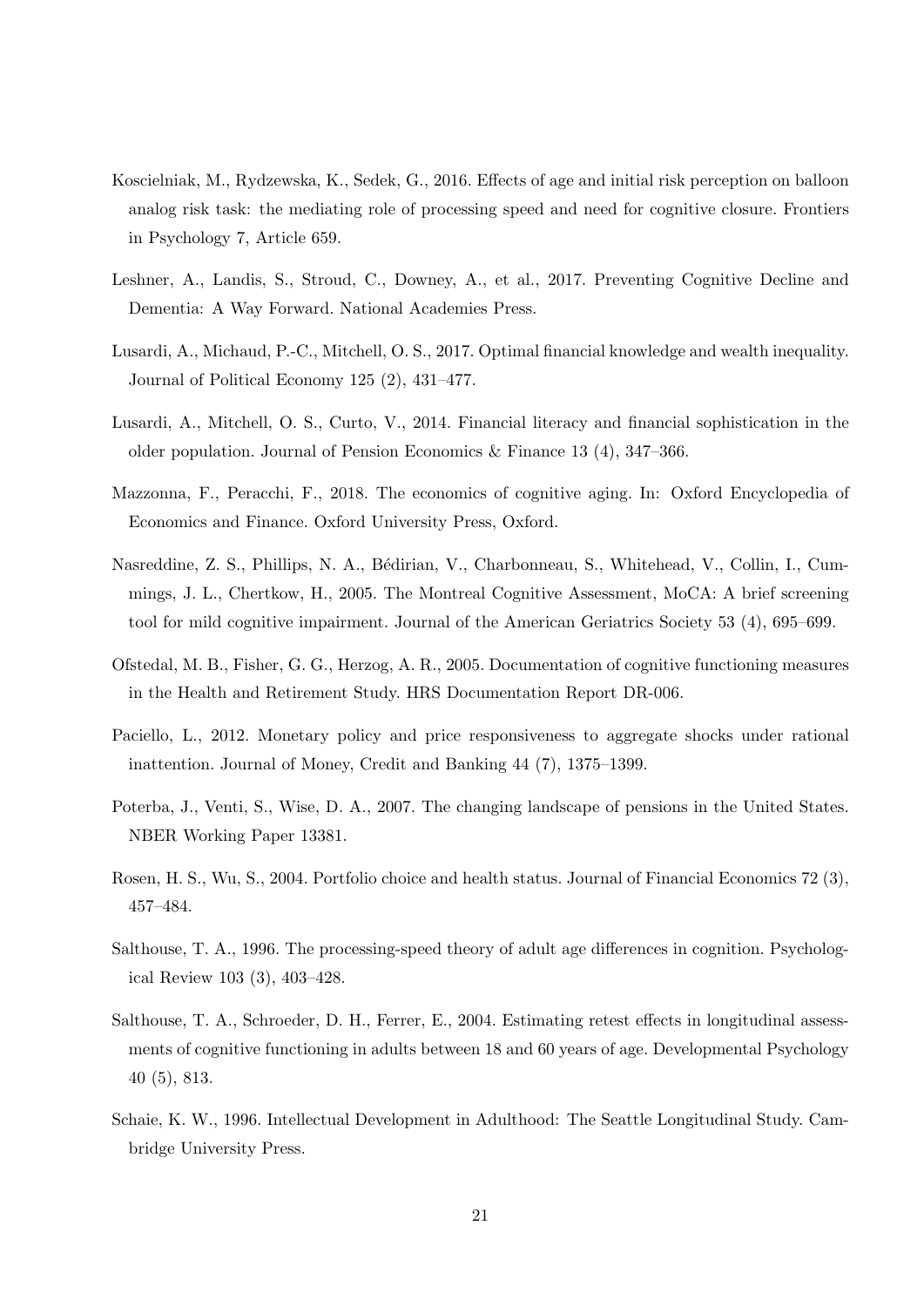<span id="page-23-0"></span>Sims, C. A., 2003. Implications of rational inattention. Journal of Monetary Economics 50, 665–690.

<span id="page-23-1"></span>Weir, D., Faul, J., Langa, K., 2014. Proxy interview and bias in the distribution of cognitive abilities due to non-response in longitudinal studies: A comparison of HRS and ELSA. Longitudinal and Life Course Studies 2 (2), 170–184.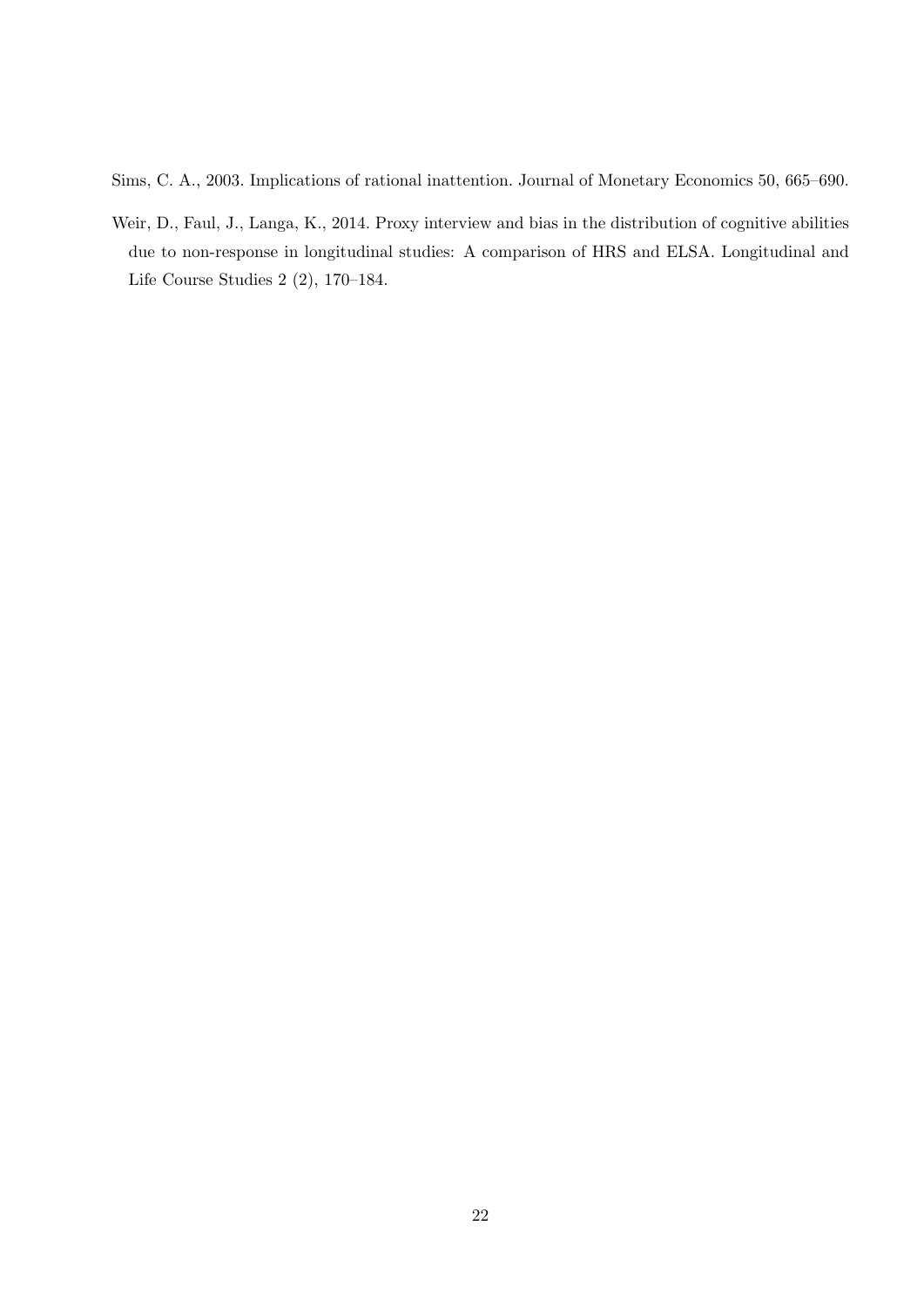|                          |      | Severe relative mem. loss |       |
|--------------------------|------|---------------------------|-------|
| Self-rated memory change | No   | Yes                       | Total |
| Stable or improved       | .608 | .187                      | .796  |
| Worse                    | .149 | .055                      | .204  |
| Total                    | .757 | .243                      | 1.00  |
|                          |      | Severe absolute mem. loss |       |
| Self-rated memory change | No   | Yes                       | Total |
| Stable or improved       | .618 | .178                      | .796  |
|                          |      |                           |       |
| Worse                    | .154 | .050                      | .204  |
| Total                    | .773 | .228                      | 1.00  |

<span id="page-24-0"></span>Table 1: Self-rated vs. assessed memory

Notes: This table compares self-rated memory changes across waves with two different measures of memory loss: 1) severe "relative" memory loss is defined as a decline of 20% or more in the memory score (first quintile); severe "absolute" memory loss is defined as a memory score change of one standard deviation or more.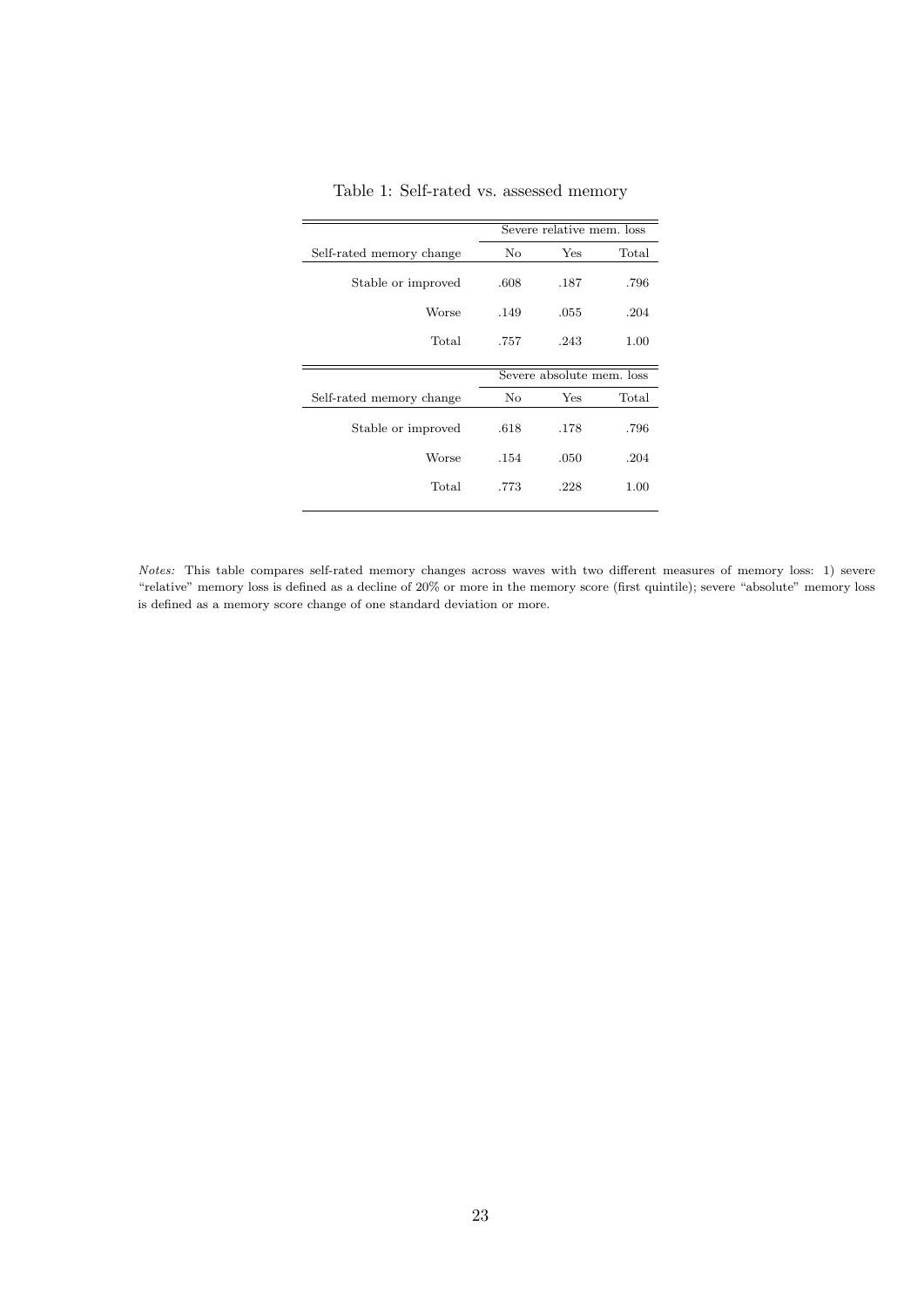|                                         |                       | Having a memory loss  |                       | Unaware (conditional on memory loss) |                     |                       |  |
|-----------------------------------------|-----------------------|-----------------------|-----------------------|--------------------------------------|---------------------|-----------------------|--|
|                                         | (1)                   | (2)                   | (3)                   | (4)                                  | (5)                 | (6)                   |  |
| Age                                     | $.002$ ***<br>(.001)  | $.002***$<br>(.001)   | $.003***$<br>(.001)   | $-.002*$<br>(.001)                   | $-.002$<br>(.001)   | $-.003**$<br>(.001)   |  |
| Age <sup>2</sup>                        | $.000***$<br>(.000)   | $.000***$<br>(.000)   | $.000***$<br>(.000)   | $-.000$<br>(.000)                    | .000<br>(.000)      | .000<br>(.000)        |  |
| Alone $_{t-1}$                          | $-.007*$<br>(.004)    | $-.007$<br>(.004)     | $-.005$<br>(.004)     | $-.017*$<br>(.010)                   | $-.017*$<br>(.010)  | $-.023**$<br>(.009)   |  |
| Female                                  | $.030***$<br>(.003)   | $.077***$<br>(.004)   | $.077***$<br>(.004)   | $.033***$<br>(.008)                  | $.046***$<br>(.008) | $.043***$<br>(.008)   |  |
| Education                               | $-.005$ ***<br>(.001) | $-.016***$<br>(.001)  | $-.015***$<br>(.001)  | .000<br>(.001)                       | $-.003*$<br>(.001)  | $-.007$ ***<br>(.001) |  |
| Working $t-1$                           | $-.020$ ***<br>(.004) | $-.037***$<br>(.004)  | $-.028***$<br>(.004)  | $.052***$<br>(.009)                  | $.047***$<br>(.009) | .008<br>(.009)        |  |
| $Q2$ wealth <sub><math>t-1</math></sub> | $-.013**$<br>(.005)   | $-0.32***$<br>(.006)  | $-.027***$<br>(.006)  | $.027**$<br>(.011)                   | $.022*$<br>(.011)   | .000<br>(.011)        |  |
| $Q3$ wealth $t-1$                       | $-.018***$<br>(.005)  | $-.050$ ***<br>(.006) | $-.040***$<br>(.006)  | $.021*$<br>(.013)                    | .012<br>(.012)      | $-.023*$<br>(.012)    |  |
| $Q4$ wealth $t-1$                       | $-.025$ ***<br>(.006) | $-.064***$<br>(.006)  | $-.051***$<br>(.006)  | .017<br>(.014)                       | .007<br>(.014)      | $-.042$ ***<br>(.013) |  |
| $Recall_{t-1}$                          |                       | $.095***$<br>(.002)   | $.097***$<br>(.002)   |                                      | $.024***$<br>(.003) | $.017***$<br>(.003)   |  |
| $\text{SRH}_{t-1}$                      |                       |                       | $-.016$ ***<br>(.002) |                                      |                     | $.061***$<br>(.004)   |  |
| $ADL_{t-1}$                             |                       |                       | $.015***$<br>(.006)   |                                      |                     | $-.057***$<br>(.011)  |  |
| Obs.                                    | 82015                 | 82015                 | 82015                 | 19843                                | 19843               | 19843                 |  |
| $\boldsymbol{N}$<br>Mean                | 22565<br>.24          | 22565<br>.24          | 22565<br>.24          | 13740                                | 13740<br>.24        | 13740                 |  |
| Pseudo $R^2$                            | .012                  | .083                  | .085                  | .24<br>.012                          | .016                | .24<br>.043           |  |

<span id="page-25-0"></span>Table 2: Probit estimates of the probability of having a severe relative memory loss and of being unaware conditional on having a severe relative memory loss

Notes: This table shows marginal effects from probit estimates of the probability of being aware conditional on experiencing a severe relative memory loss. Column (1) includes only socio-demographic controls and survey year fixed effects (not reported). Column (2) adds the initial memory score. Column (3) also includes, as controls for initial health, self-rated health (SRH) and limitations with activities of daily living (ADL). Observations are weighted using the HRS respondent-level weights. We use robust standard errors clustered at the household level. Significance levels: \*\*\*  $< 0.01,$  \*\*  $< 0.05,$  \*  $< 0.1$ .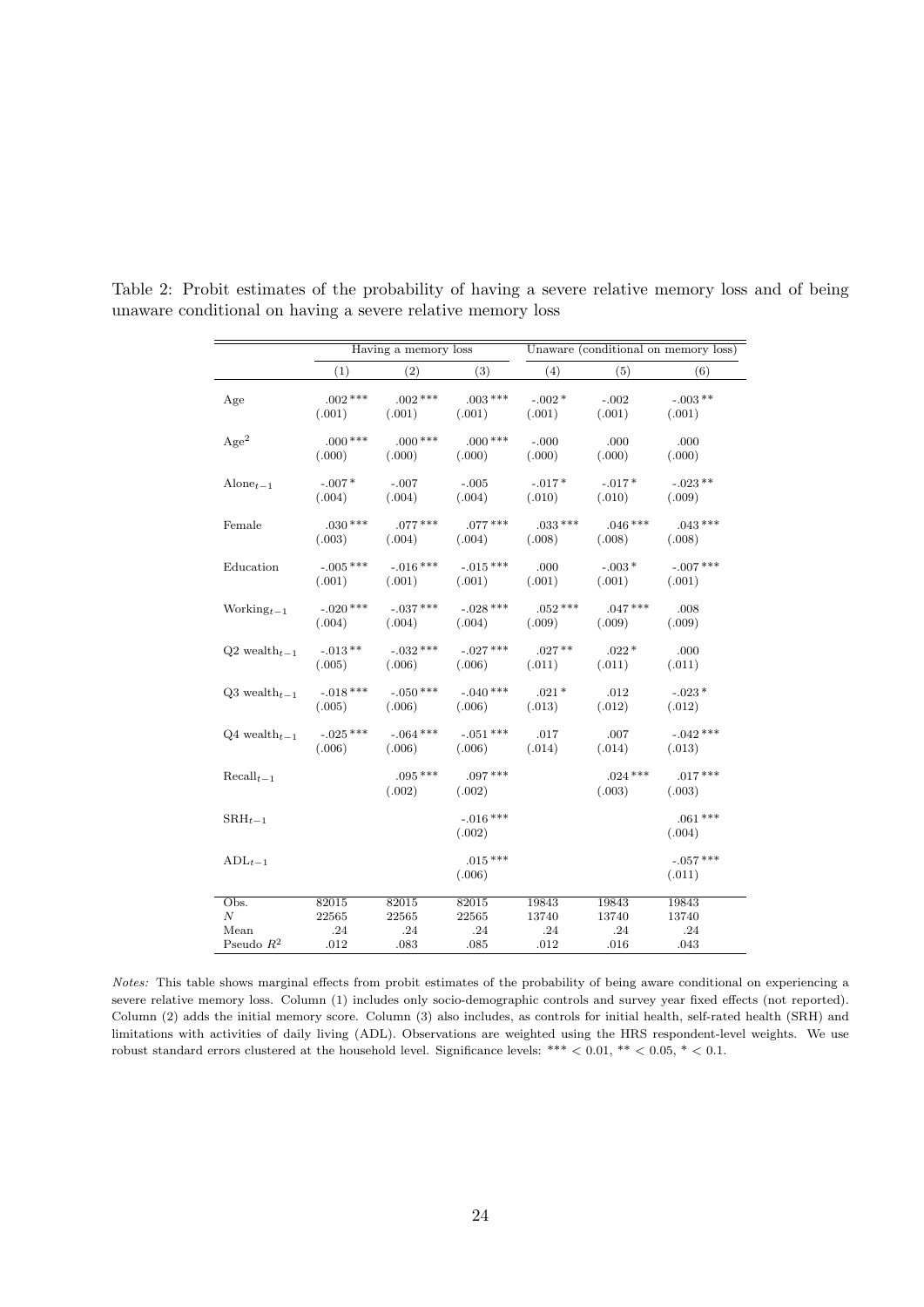|                         |                     | All respondents          |                          |                       | Resp. w/severe mem. loss |                           |
|-------------------------|---------------------|--------------------------|--------------------------|-----------------------|--------------------------|---------------------------|
|                         | (1)                 | $\left( 2\right)$        | $\left( 3\right)$        | (4)                   | (5)                      | (6)                       |
| Severe mem. loss        | $-1.203$<br>(4.167) | $-21.213$ ***<br>(4.384) |                          |                       |                          |                           |
| Aware                   |                     |                          | $-10.202$<br>(7.828)     |                       |                          |                           |
| Unaware                 |                     |                          | $-25.052$ ***<br>(4.754) | $-13.064*$<br>(7.582) | $-18.005**$<br>(9.257)   | $-5.649$<br>(12.849)      |
| $\beta_1-\beta_2$       |                     |                          | $-14.850*$<br>(8.053)    |                       |                          |                           |
| Obs.                    | 83193               | 83193                    | 83193                    | 20231                 | 14270                    | 5961                      |
| N                       | 22747               | 22747                    | 22747                    | 13926                 | 9970                     | 4311                      |
| Mean                    | 423.7               | 423.7                    | 423.7                    | 385.9                 | 342.1                    | 490.8                     |
| Mean $\Delta$           | 4.7                 | 4.7                      | 4.7                      | 1.3                   | $-2.5$                   | 10.5                      |
| Age & year              | Yes                 | Yes                      | Yes                      | Yes                   | Yes                      | $\overline{\mathrm{Yes}}$ |
| Socio-dem.              | Yes                 | Yes                      | Yes                      | Yes                   | Yes                      | Yes                       |
| Initial wealth & memory | No                  | Yes                      | Yes                      | Yes                   | Yes                      | Yes                       |
| Fin. resp. $(FR)$       | All                 | All                      | All                      | All                   | Only FR                  | $Non-FR$                  |

<span id="page-26-0"></span>Table 3: Changes in total wealth (thousands 2014 U.S. dollars)

Notes: Age enters as a quadratic. Socio-demographic controls include years of education and dummies for marital status, labor force status, gender, race, and census region. Observations are weighted using the HRS respondent-level weights. We use robust standard errors clustered at the household level. Significance levels: \*\*\*  $< 0.01$ , \*\*  $< 0.05$ , \*  $< 0.1$ .

<span id="page-26-1"></span>

|                       |  | Table 4: Changes in total wealth (thousands 2014 U.S. dollars) by quartile of initial wealth, only |  |  |  |  |  |
|-----------------------|--|----------------------------------------------------------------------------------------------------|--|--|--|--|--|
| financial respondents |  |                                                                                                    |  |  |  |  |  |

|                   | 1st quartile | 2nd quartile | 3rd quartile  | 4th quartile |
|-------------------|--------------|--------------|---------------|--------------|
|                   | (1)          | (2)          | (3)           | (4)          |
|                   |              |              |               |              |
| Aware             | $-5.399*$    | $-.870$      | $-7.388$      | 35.208       |
|                   | (3.037)      | (5.248)      | (9.832)       | (32.147)     |
| Unaware           | $-2.449$     | $-3.818$     | $-16.118$ *** | $-45.701**$  |
|                   | (2.006)      | (2.765)      | (5.998)       | (18.491)     |
| $\beta_1-\beta_2$ | 2.950        | $-2.948$     | $-8.730$      | $-80.909**$  |
|                   |              |              |               |              |
|                   | (3.347)      | (5.625)      | (10.569)      | (34.803)     |
| Obs.              | 17089        | 14808        | 13701         | 12843        |
| N                 | 6878         | 6582         | 5959          | 4500         |
| Mean              | 27.175       | 131.436      | 359.417       | 1154.363     |
| Mean $\Delta$     | 20.627       | 21.967       | 43.117        | $-73.270$    |
| Age & year        | Yes          | Yes          | Yes           | Yes          |
| Socio-dem.        | Yes          | Yes          | Yes           | Yes          |
| Initial mem.      | <b>Yes</b>   | Yes          | Yes           | Yes          |

Notes: Age enters as a quadratic. Socio-demographic controls include years of education and dummies for marital status, labor force status, gender, race, and census region. Observations are weighted using the HRS respondent-level weights. We use robust standard errors clustered at the household level. Significance levels: \*\*\*  $< 0.01$ , \*\*  $< 0.05$ , \*  $< 0.1$ .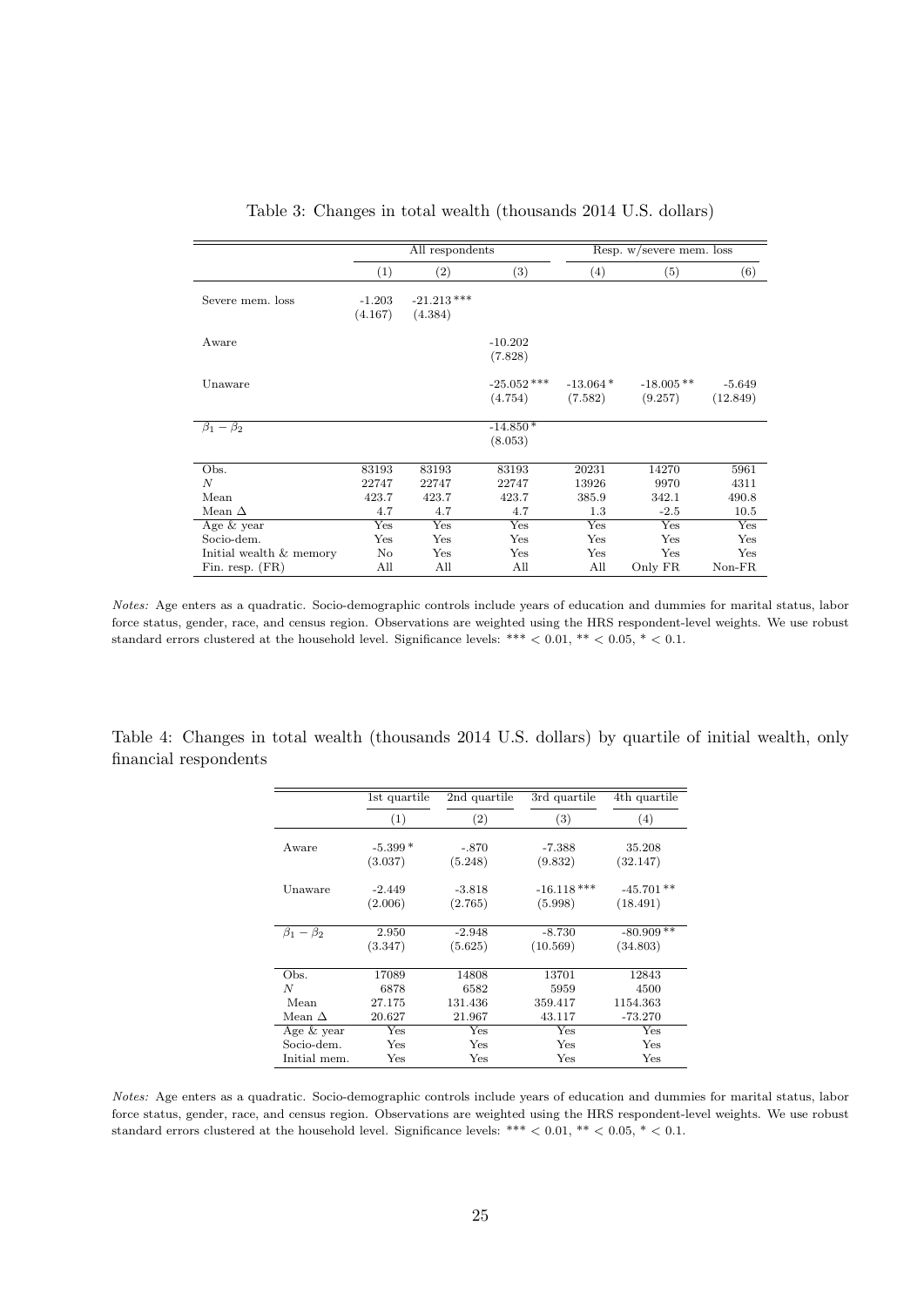<span id="page-27-0"></span>

|                         | (1)           | (2)           | (3)          | $\left( 4\right)$ | (5)         | (6)             |
|-------------------------|---------------|---------------|--------------|-------------------|-------------|-----------------|
|                         | Total         | Financial     | IRAs         | Housing           | Real estate | <b>Business</b> |
|                         |               |               |              |                   |             |                 |
| Aware                   | $-6.390$      | $-4.318$      | $-2.892$     | $-2.550$          | .003        | .005            |
|                         | (9.307)       | (5.182)       | (3.062)      | (2.381)           | (.004)      | (.004)          |
| Unware                  | $-27.291$ *** | $-17.806$ *** | $-6.196$ *** | $-2.171$          | $-.003$     | .002            |
|                         | (5.608)       | (3.065)       | (1.728)      | (1.855)           | (.002)      | (.002)          |
| $\beta_1-\beta_2$       | $-20.901$ **  | $-13.488**$   | $-3.303$     | .378              | $-.006$     | $-.002$         |
|                         | (9.884)       | (5.341)       | (3.059)      | (2.691)           | (.004)      | (.004)          |
| Obs.                    | 58441         | 58441         | 58441        | 58441             | 58441       | 58441           |
| $\overline{N}$          | 16723         | 16723         | 16723        | 16723             | 16723       | 16723           |
| Mean                    | 379.195       | 96.643        | 58.479       | 149.609           | 32.323      | 26.521          |
| Mean $\Delta$           | 3.479         | $-1.260$      | 2.876        | 9.034             | $-.004$     | $-.003$         |
| Age $&$ year            | Yes           | Yes           | Yes          | Yes               | Yes         | Yes             |
| Socio-dem.              | Yes           | Yes           | Yes          | Yes               | Yes         | Yes             |
| Initial wealth & memory | Yes           | Yes           | Yes          | Yes               | Yes         | Yes             |

Table 5: Changes in wealth components (thousands 2014 U.S. dollars), only financial respondents

Notes: Age enters as a quadratic. Socio-demographic controls include years of education and dummies for marital status, labor force status, gender, race, and census region. Observations are weighted using the HRS respondent-level weights. We use robust standard errors clustered at the household level. Significance levels: \*\*\*  $< 0.01$ , \*\*  $< 0.05$ , \*  $< 0.1$ .

Table 6: Changes in financial wealth (thousands 2014 U.S. dollars) by initial financial wealth ownership and initial financial wealth quartile, only financial respondents

<span id="page-27-1"></span>

|                         | (1)          | (2)                | (3)           | (4)           |
|-------------------------|--------------|--------------------|---------------|---------------|
|                         | No financial | Positive financial | 3rd wealth    | 4th wealth    |
|                         | wealth       | wealth             | quartile      | quartile      |
|                         |              |                    |               |               |
| Aware                   | $-3.187**$   | $-.343$            | $-4.653$      | 9.869         |
|                         | (1.336)      | (7.199)            | (5.389)       | (19.844)      |
|                         |              |                    |               |               |
| Rel. Mem loss unaware   | 1.252        | $-22.526$ ***      | $-10.700$ *** | $-36.639$ *** |
|                         | (1.469)      | (3.955)            | (3.930)       | (10.629)      |
|                         |              |                    |               |               |
| $\beta_1 - \beta_2$ e   | $4.440***$   | $-22.183***$       | $-6.046$      | $-46.508**$   |
|                         | (1.624)      | (7.495)            | (5.893)       | (20.224)      |
|                         |              |                    |               |               |
| Obs.                    | 17745        | 40696              | 12137         | 12344         |
| N                       | 8279         | 13336              | 5437          | 4357          |
| Mean                    | 2.895        | 137.520            | 85.577        | 344.363       |
| Mean $\Delta$           | 12.887       | $-6.689$           | 13.052        | $-37.176$     |
| Age & year              | $_{\rm Yes}$ | $_{\rm Yes}$       | Yes           | Yes           |
| Socio-dem.              | Yes          | Yes                | Yes           | Yes           |
| Initial wealth & memory | Yes          | $_{\rm Yes}$       | Yes           | Yes           |

Notes: Age enters as a quadratic. Socio-demographic controls include years of education and dummies for marital status, labor force status, gender, race, and census region. Observations are weighted using the HRS respondent-level weights. We use robust standard errors clustered at the household level. Significance levels: \*\*\*  $< 0.01$ , \*\*  $< 0.05$ , \*  $< 0.1$ .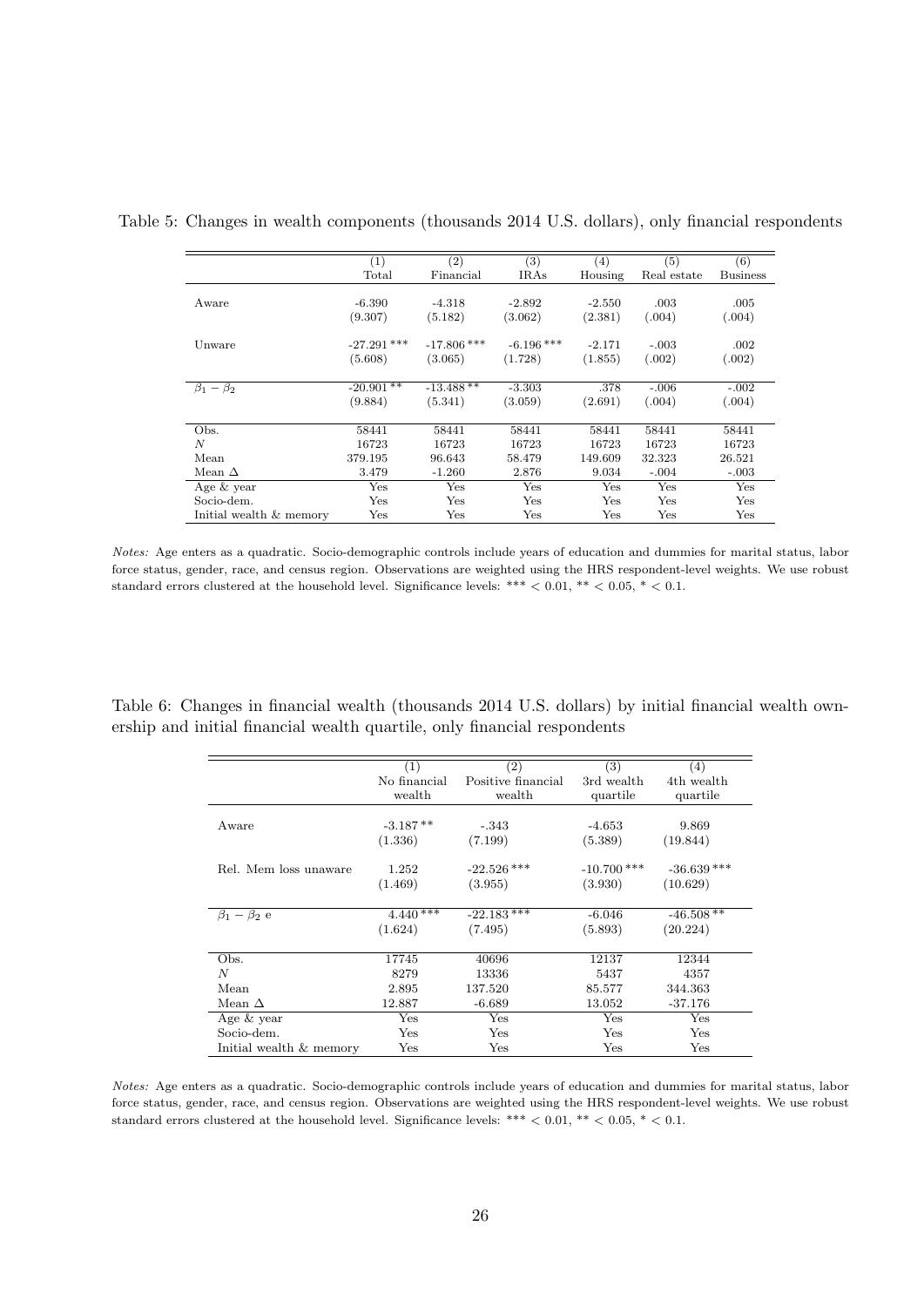Table 7: Changes in the value of financial wealth components (thousands 2014 U.S. dollars) for respondents with positive initial financial wealth, only financial respondents

<span id="page-28-0"></span>

|                         | (1)           | $\left( 2\right)$ | (3)     | (4)        | (5)          | (6)          |
|-------------------------|---------------|-------------------|---------|------------|--------------|--------------|
|                         | Stocks        | Bonds             | Debt    | CDs        | Checking/    | Other        |
|                         |               |                   |         |            | savings      | assets       |
| Aware                   | $-3.724$      | .080              | $-.038$ | .990       | $-1.485$     | 3.142        |
|                         | (5.524)       | (1.195)           | (.251)  | (1.328)    | (2.147)      | (2.227)      |
| Unaware                 | $-12.558$ *** | .235              | .004    | $-1.383**$ | $-3.952$ *** | $-4.233$ *** |
|                         | (2.555)       | (.889)            | (.247)  | (.648)     | (1.114)      | (1.240)      |
| $\beta_1-\beta_2$       | $-8.834$      | .155              | .042    | $-2.373*$  | $-2.466$     | $-7.376***$  |
|                         | (5.395)       | (1.368)           | (.316)  | (1.410)    | (2.254)      | (2.329)      |
| Obs.                    | 40696         | 40696             | 40696   | 40696      | 40696        | 40696        |
| N                       | 13336         | 13336             | 13336   | 13336      | 13336        | 13336        |
| Mean                    | 65.979        | 8.966             | 2.965   | 15.843     | 34.125       | 15.572       |
| Mean $\Delta$           | $-3.785$      | $-.160$           | 1.173   | .034       | .640         | $-2.246$     |
| Age $&$ year            | Yes           | Yes               | Yes     | Yes        | Yes          | Yes          |
| Socio-dem.              | Yes           | Yes               | Yes     | Yes        | Yes          | Yes          |
| Initial wealth & memory | Yes           | Yes               | Yes     | Yes        | Yes          | Yes          |

Notes: Age enters as a quadratic. Socio-demographic controls include years of education and dummies for marital status, labor force status, gender, race, and census region. Observations are weighted using the HRS respondent-level weights. We use robust standard errors clustered at the household level. Significance levels: \*\*\*  $< 0.01,$  \*\*  $< 0.05,$  \*  $< 0.1$ .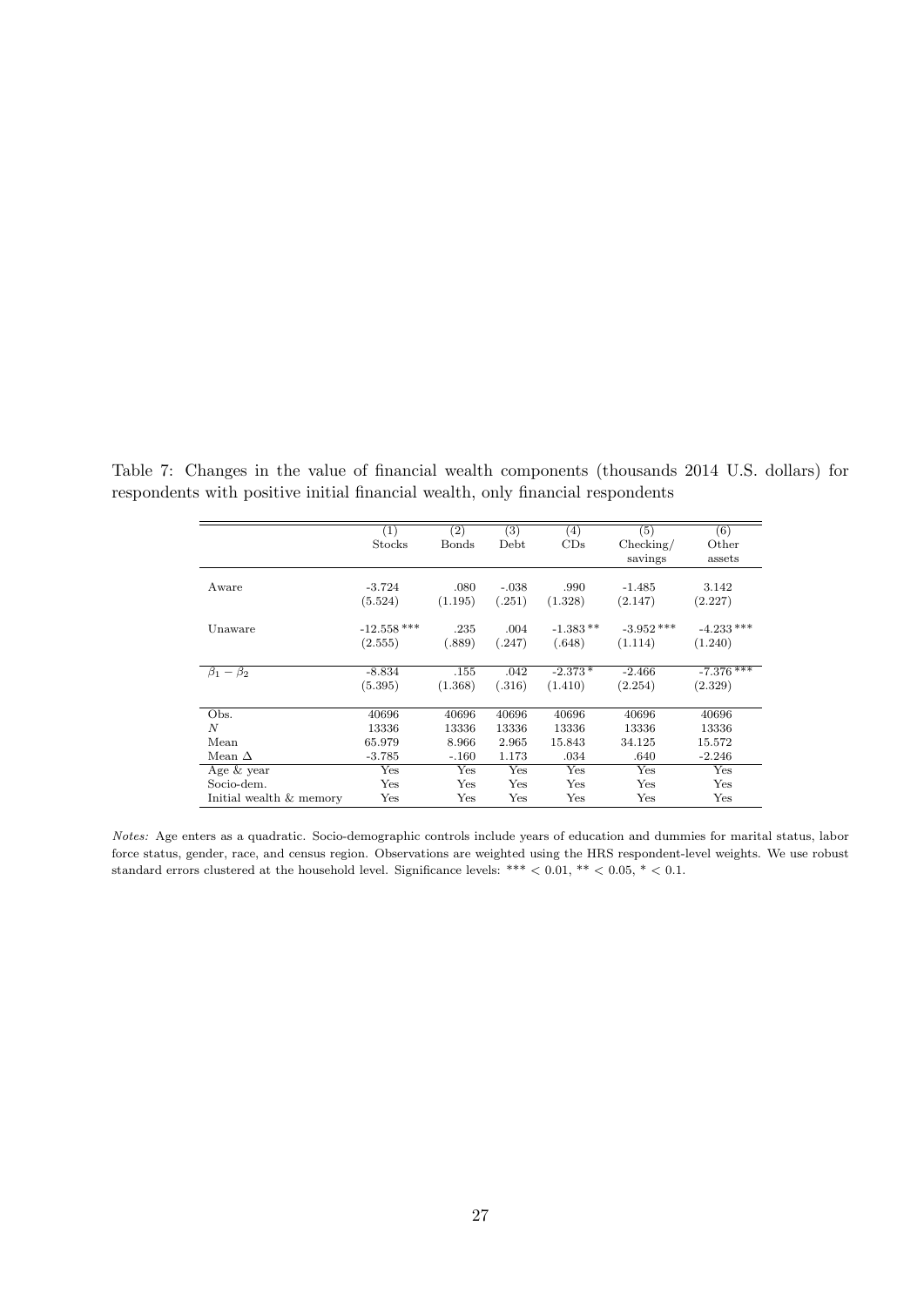<span id="page-29-0"></span>

|                            |                   | Subj. life expectancy | Out-of-pocket exp. |                   |  |
|----------------------------|-------------------|-----------------------|--------------------|-------------------|--|
|                            | (1)               | $\left( 2\right)$     | $\left( 3\right)$  | (4)               |  |
| Mem. loss                  | $-.290$<br>(.408) |                       |                    |                   |  |
| Mem. loss aware            |                   | $-1.351*$<br>(.749)   |                    | $-.077$<br>(.624) |  |
| Mem loss unaware           |                   | .187<br>(.443)        | $-.026$<br>(.137)  | $-.292$<br>(.417) |  |
| Obs.                       | 43553             | 43553                 | 48284              | 10882             |  |
| N                          | 13669             | 13669                 | 15228              | 8084              |  |
| Mean                       | 48.677            | 48.677                | 3.230              | 3.230             |  |
| Age and year controls      | Yes               | $_{\rm Yes}$          | $_{\rm Yes}$       | $_{\rm Yes}$      |  |
| Socio-demographic controls | Yes               | Yes                   | Yes                | Yes               |  |
| Initial wealth & memory    | Yes               | Yes                   | Yes                | Yes               |  |

#### Table 8: Differences in subjective life expectancy and in out-of-pocket health expenditure

Notes: In Columns (1) and (2), the dependent variable is variable indicating the self-assessed individual probability of living for 10 or more years while in (3) and (4) the out-of-pocket expenditure in thousand dollars. Age enters as a quadratic. Sociodemographic controls include years of education and dummies for marital status, labor force status, gender, race, and census region. Observations are weighted using the HRS respondent-level weights. We use robust standard errors clustered at the household level. Significance levels: \*\*\*  $< 0.01,$  \*\*  $< 0.05,$  \*  $< 0.1$ .

<span id="page-29-1"></span>

|                            |         | Risky assets<br>ownership |         | Risky assets<br>share |
|----------------------------|---------|---------------------------|---------|-----------------------|
|                            | (1)     | (2)                       | (3)     | (4)                   |
| Mem. loss aware            | $-.016$ | $-.026*$                  | $-.004$ | $-.012$               |
|                            | (.011)  | (.015)                    | (.018)  | (.017)                |
| Mem. loss unaware          | $-.009$ | $-.020**$                 | .007    | $-.010$               |
|                            | (.007)  | (.009)                    | (.010)  | (.010)                |
| Obs.                       | 40696   | 27086                     | 13634   | 12387                 |
| N                          | 13336   | 9309                      | 5172    | 4662                  |
| Mean                       | .361    | .457                      | .455    | .558                  |
| 3rd-4th wealth quartile    | No      | Yes                       | No      | Yes                   |
| Age and year controls      | Yes     | Yes                       | Yes     | Yes                   |
| Socio-demographic controls | Yes     | Yes                       | Yes     | Yes                   |
| Initial wealth & memory    | Yes     | Yes                       | Yes     | Yes                   |

Table 9: Differences in ownership and share of risky assets

Notes: In Columns (1) and (2), the dependent variable is a dummy variable which indicates whether the respondent owns any risky financial asset (extensive margin), while in Columns (3) and (4) the share invested in risky asset conditional on owning risky assets (intensive margin). Age enters as a quadratic. Socio-demographic controls include years of education and dummies for marital status, labor force status, gender, race, and census region. Observations are weighted using the HRS respondent-level weights. Standard errors are robust and clustered at the household level. Significance levels: \*\*\*  $p < 0.01$ , \*\*  $p < 0.05$ , \*  $p <$ 0.1.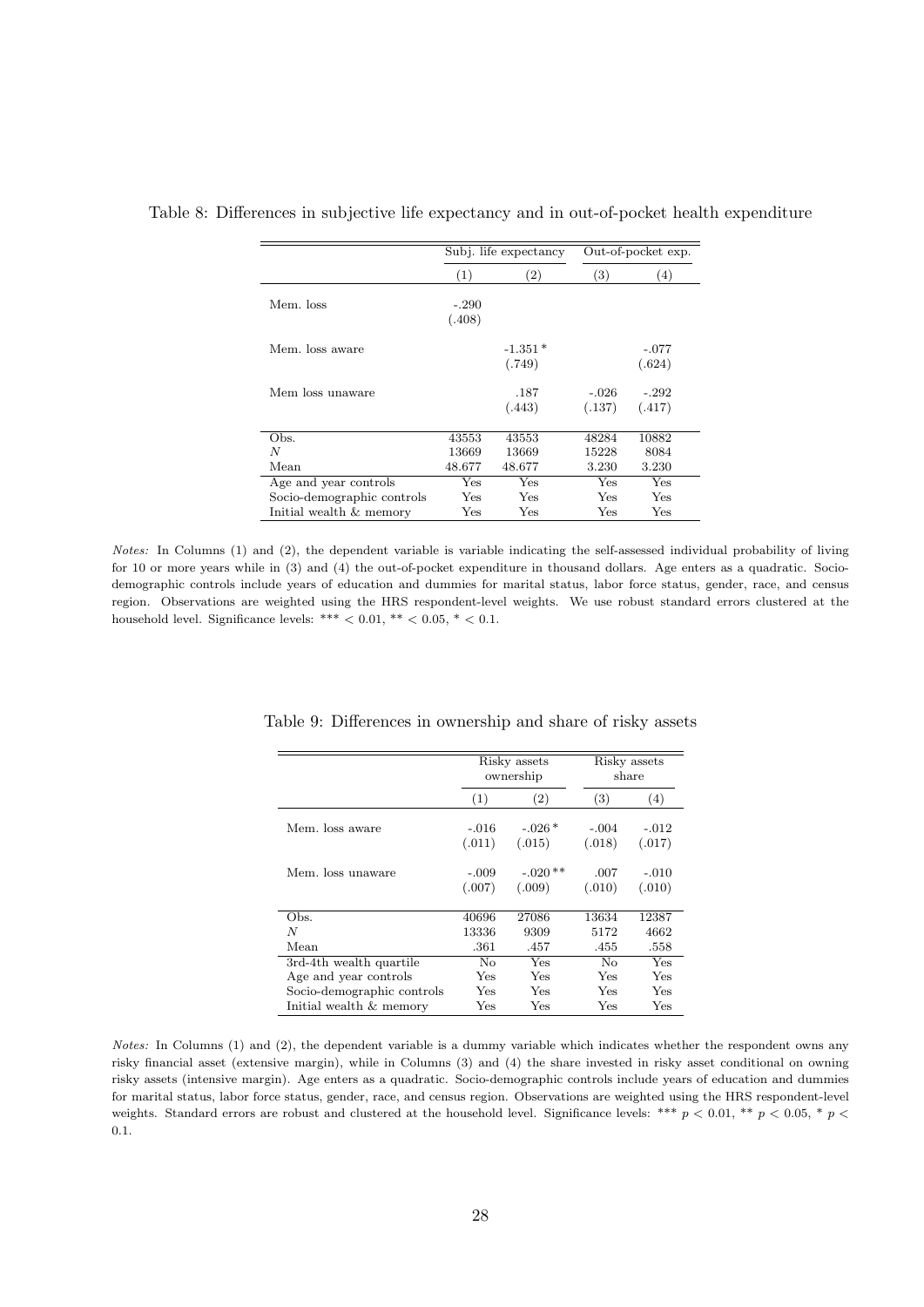|                            |               | Absolute difference | Relative difference |            |  |
|----------------------------|---------------|---------------------|---------------------|------------|--|
|                            | (1)           | (2)                 | $\left( 3\right)$   | (4)        |  |
| Aware                      | -6.344        | $-7.776$            | $-.095$             | $-.071$    |  |
|                            | (7.404)       | (10.939)            | (.081)              | (.058)     |  |
| Unaware                    | $-16.631$ *** | $-22.892$ ***       | $-.058$             | $-.140***$ |  |
|                            | (4.282)       | (5.872)             | (.050)              | (.037)     |  |
|                            |               |                     |                     |            |  |
| $\beta_1-\beta_2$          | $-10.287$     | $-15.116$           | .036                | $-.068$    |  |
|                            | (8.080)       | (11.714)            | (.088)              | (.062)     |  |
|                            |               |                     |                     |            |  |
| Obs.                       | 40696         | 27086               | 38925               | 27019      |  |
| N                          | 13336         | 9309                | 12891               | 9296       |  |
| $3rd-4th$ wealth quartiles | No            | Yes                 | No                  | Yes        |  |
| Age & year                 | Yes           | Yes                 | Yes                 | Yes        |  |
| Socio-dem.                 | Yes           | Yes                 | Yes                 | Yes        |  |
| Initial wealth & memory    | Yes           | Yes                 | Yes                 | Yes        |  |

<span id="page-30-0"></span>Table 10: Actual vs. predicted financial wealth in the next wave for respondents with positive initial financial wealth

Notes: In Columns (1) and (2) the dependent variable is a variable indicating the absolute difference between the observed financial wealth at time t and the expected financial wealth. The expected financial wealth is constructed as the financial wealth that the respondents would have at time t if the financial assets he owned at time  $t - 1$  had yielded the average market returns (taking into account the portfolio composition at  $t - 1$ ). In Columns (3) and (4) the absolute difference has been standardized using the value of the financial wealth at t−1 (we trim the distribution of the ratio at 1st and 99th percentile to exclude outliers). Age enters as a quadratic. Socio-demographic controls include years of education and dummies for marital status, labor force status, gender, race, and census region. Observations are weighted using the HRS respondent-level weights. We use robust standard errors clustered at the household level. Significance levels: \*\*\*  $< 0.01,$  \*\*  $< 0.05,$  \*  $< 0.1$ .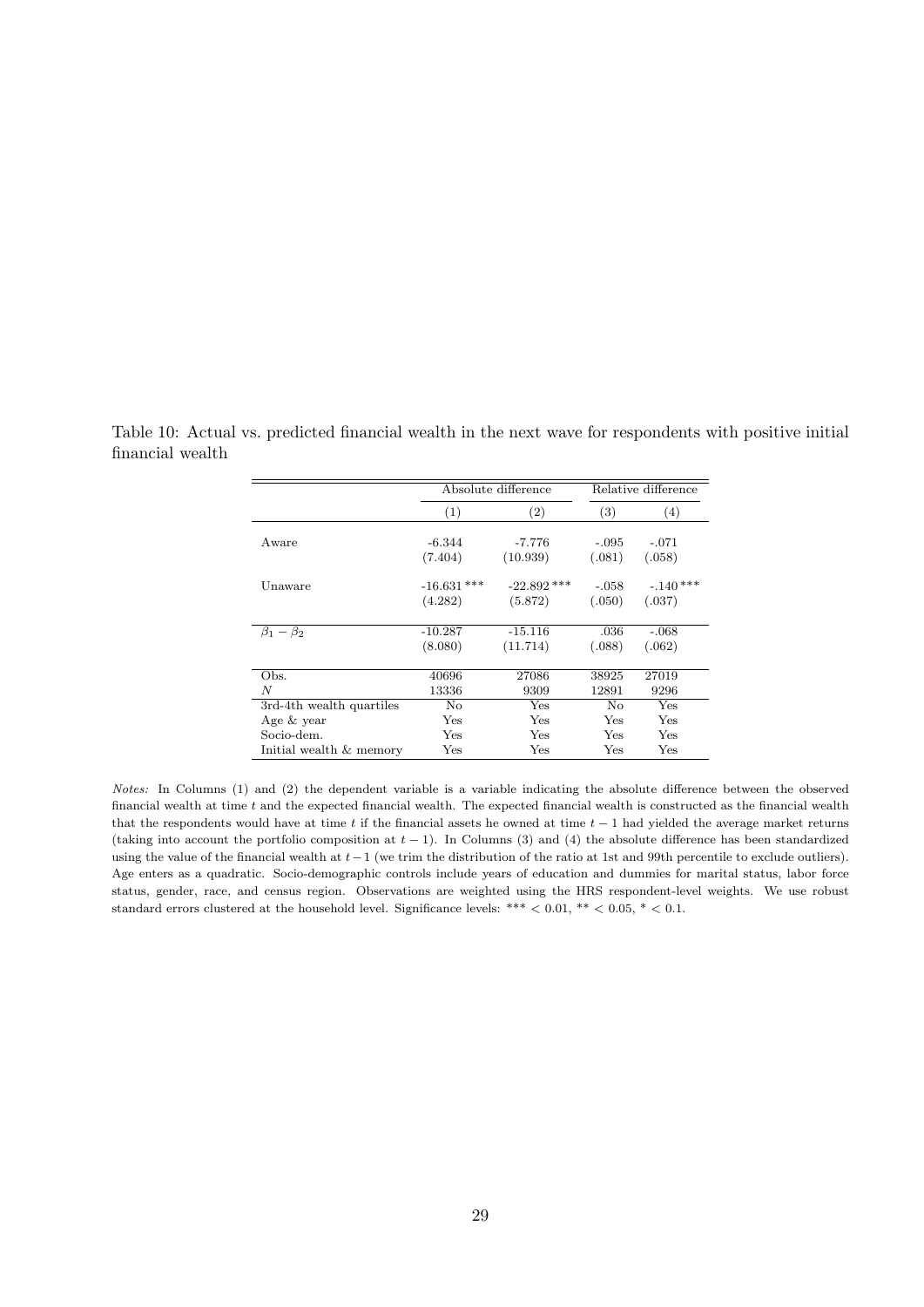

<span id="page-31-0"></span>Figure 1: Density of memory scores in levels and first differences

Notes: The figure show the univariate kernel density estimation of the memory score in levels and first differences using the Epanechnikov kernel and a bandwidth of 2.



<span id="page-31-1"></span>Figure 2: Distribution of total and financial wealth

Notes: This figure shows the empirical distribution functions of total and financial wealth (in thousands 2014 U.S. dollars) using the HRS respondent-level weights (we trim the distribution at -500 and 2000 thousands).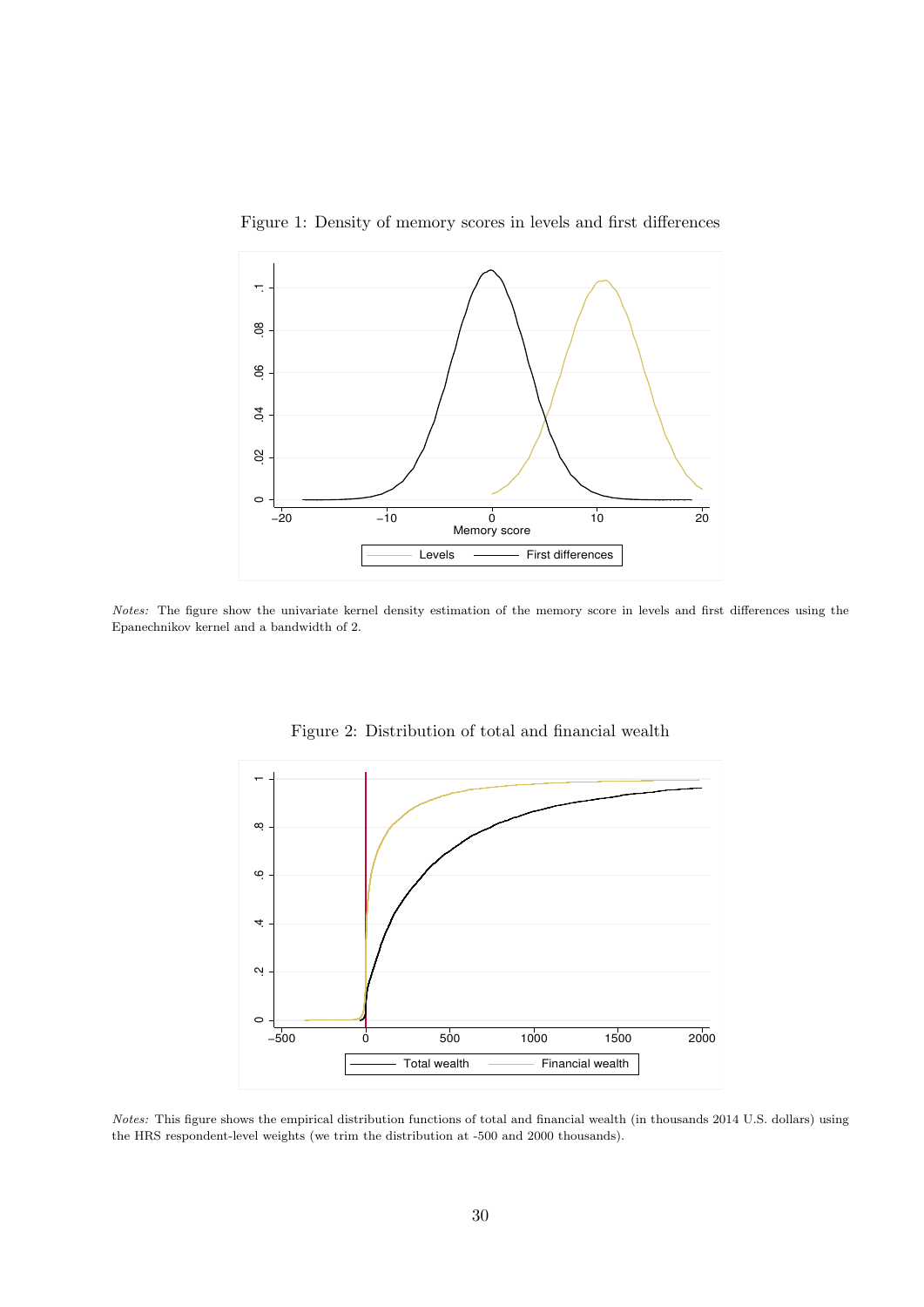

<span id="page-32-0"></span>Figure 3: Average change in other cognitive tests by memory loss

Notes: This figure compares the average changes in other cognitive test scores (serial 7, backward counting and total mental status) for respondents who experience a severe memory loss versus all other respondents.



<span id="page-32-1"></span>Figure 4: Age profiles of assessed vs. self-rated memory

Notes: This figure presents the average age-profile of three indices: the total score in the immediate and delayed recall tasks (in black), the self-rated memory score (in red) and the share of respondents rating their memory as "good" or "very good" (in green). We standardize each index using its mean and standard deviation over the entire period 1996–2014 and compute age-specific averages of the standardized index using the HRS respondent-level weights. We then smooth each profile using a 3-year moving average.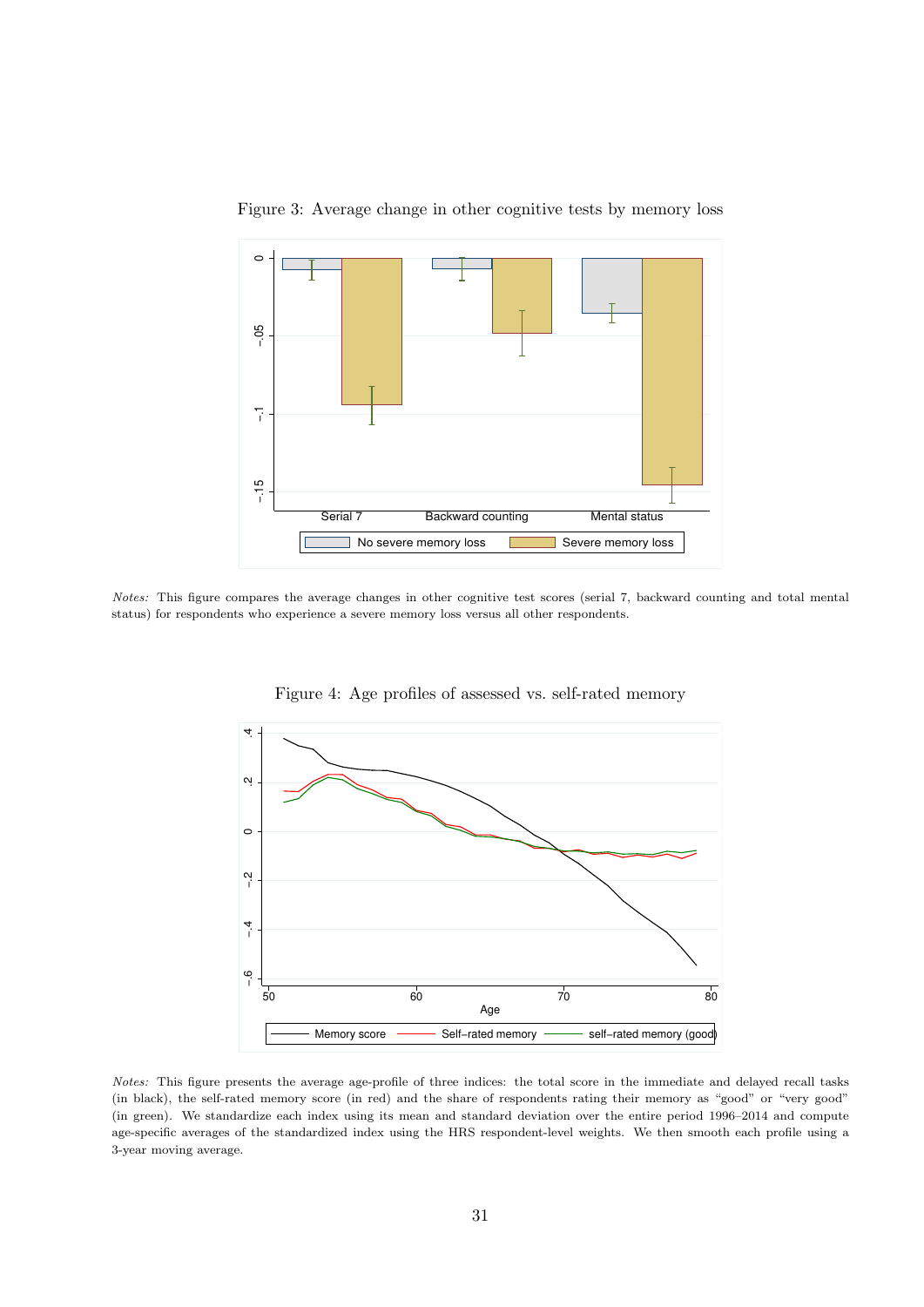<span id="page-33-0"></span>

Figure 5: Fraction of respondents aware and unaware of their memory loss

Notes: This figure shows the fraction of respondents aware and unaware of their memory loss (defined as a decline of 20% or more in their word recall test) by age. The figure is constructed by pooling all observations from the HRS (1996–2014) and using the HRS respondent-level weights. We smooth each profile using a 3-year moving average.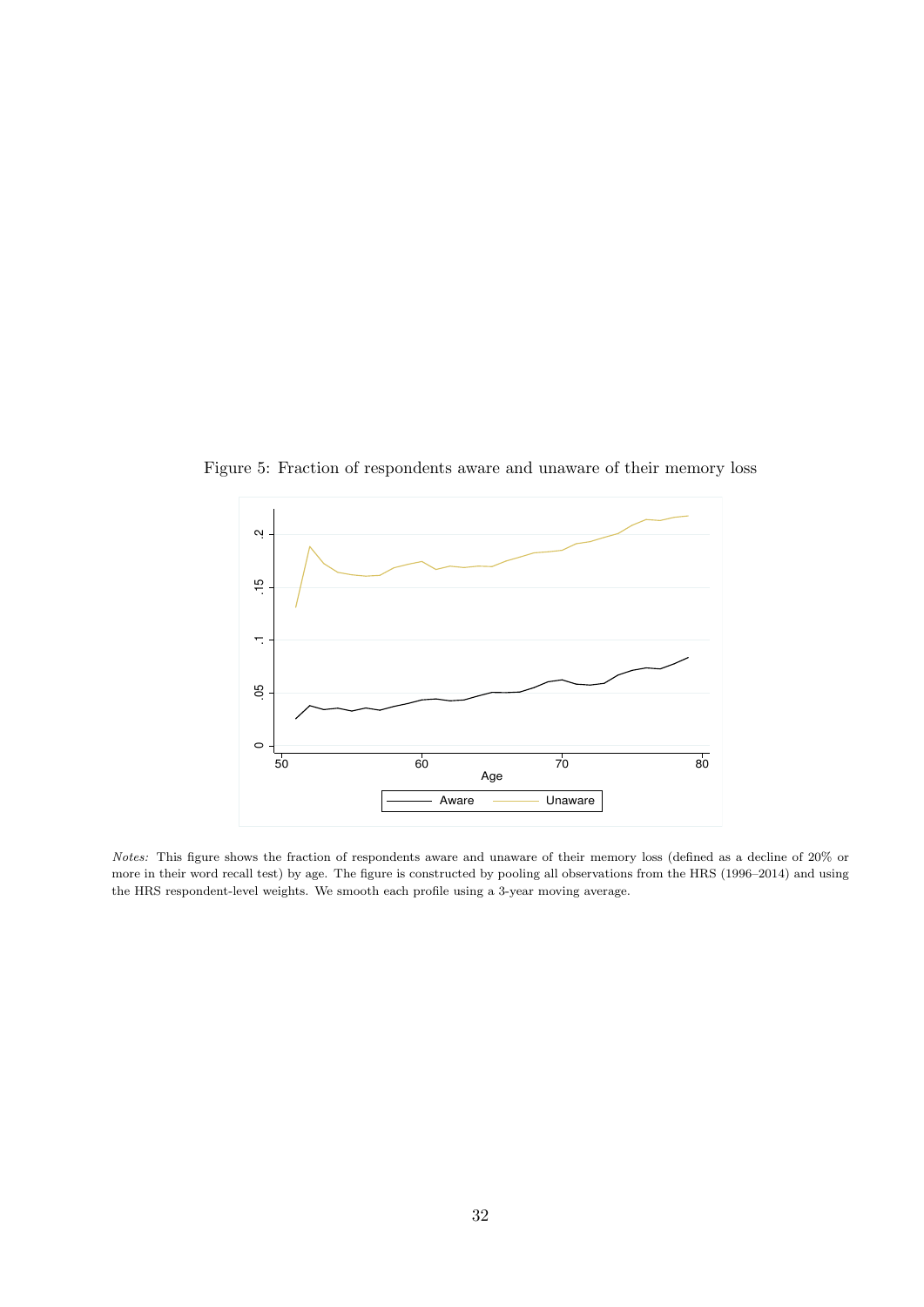

<span id="page-34-0"></span>Figure 6: Memory score in the previous wave

Notes: This figure compares the density of the memory test score in the previous waves across groups. The top figure compares respondents who experience a severe memory decline with all the other respondents. The bottom figure focuses only on respondents who experience a severe memory decline comparing aware and unaware respondents. Test score densities are based on Epanechnikov kernel density estimations with a bandwidth of 2.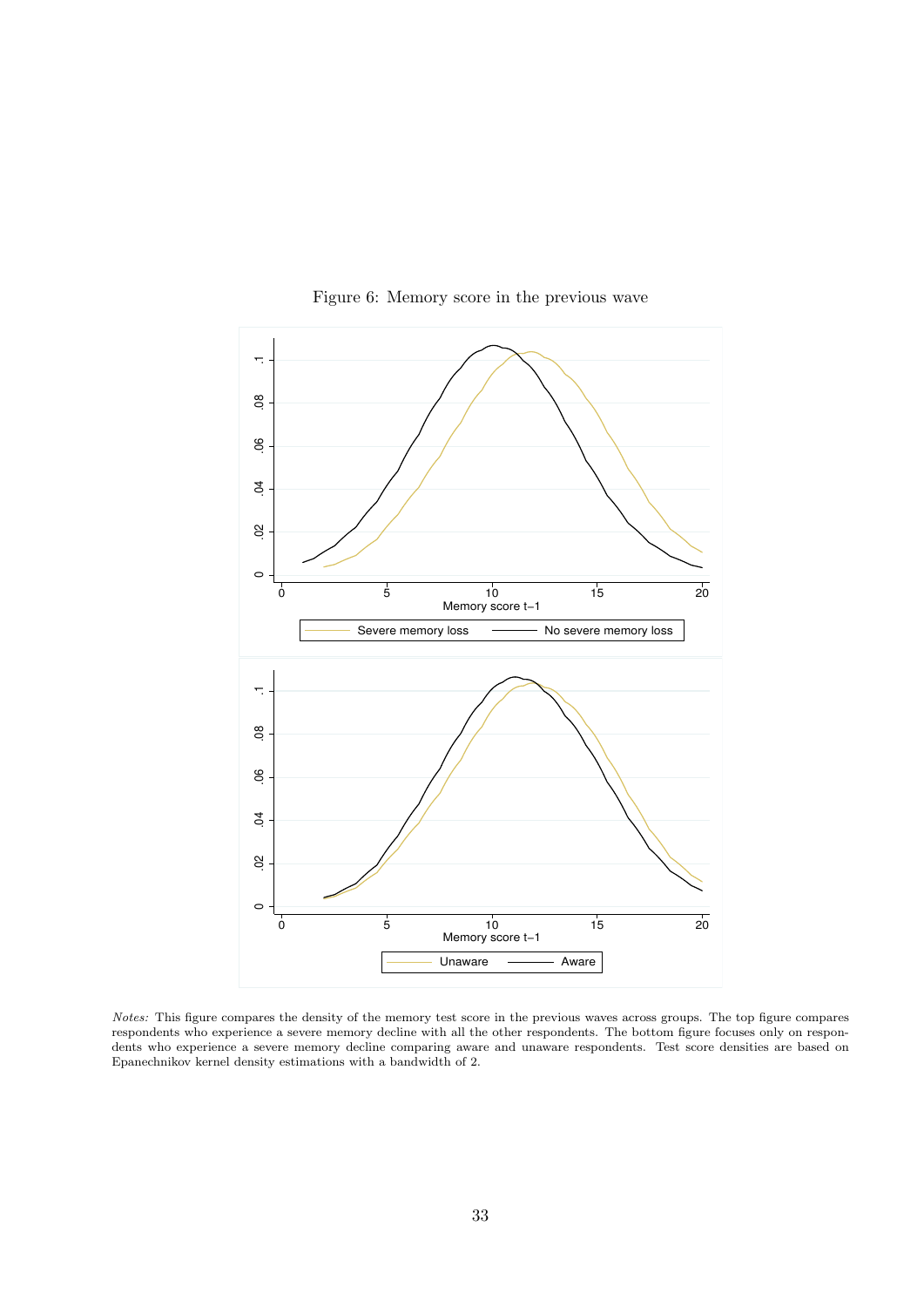|                              | All respondents   | 1st quartile      | 2nd quartile      | 3rd quartile | 4th quartile      |
|------------------------------|-------------------|-------------------|-------------------|--------------|-------------------|
|                              | $\left( 1\right)$ | $\left( 2\right)$ | $\left( 3\right)$ | $^{(4)}$     | $\left( 5\right)$ |
|                              |                   |                   |                   |              |                   |
| Aware                        | $-.028$           | $-.150*$          | $-.018$           | $-.043$      | .010              |
|                              | (.023)            | (.088)            | (.038)            | (.029)       | (.026)            |
| Unaware                      | $-.038$ ***       | $-.093*$          | $-.043*$          | $-.051***$   | $-.038**$         |
|                              | (.014)            | (.051)            | (.024)            | (.017)       | (.017)            |
| $\beta_1-\overline{\beta_2}$ | $-.009$           | .056              | $-.025$           | $-.009$      | $-.048*$          |
|                              | (.025)            | (.093)            | (.041)            | (.032)       | (.028)            |
| Obs.                         | 50415             | 9523              | 14433             | 13635        | 12824             |
| N                            | 14778             | 4660              | 6375              | 5910         | 4488              |
| Mean                         | 438.047           | 40.372            | 135.048           | 361.194      | 1156.084          |
| Mean $\Delta$                | $-.027$           | .287              | $-.079$           | $-.054$      | $-.147$           |
| Age and year controls        | Yes               | Yes               | Yes               | Yes          | Yes               |
| Socio-demographic controls   | Yes               | Yes               | Yes               | Yes          | Yes               |
| Initial memory               | Yes               | Yes               | Yes               | Yes          | Yes               |

Table A.1: Changes in the logarithm of total wealth (thousands 2014 U.S. dollars) and severe memory losses by quartile of the initial wealth distribution

Notes: Age enters as a quadratic. Socio-demographic controls include years of education and dummies for marital status, labor force status, gender, race, and census region. Observations are weighted using the HRS respondent-level weights. We use robust standard errors clustered at the household level. Significance levels: \*\*\*  $< 0.01$ , \*\*  $< 0.05$ , \*  $< 0.1$ .

Table A.2: Tests for differential misreporting: imputation of asset values and changes in pension plans reporting across two waves

|                            | (1)                   | $\left( 2\right)$     | (3)                    | (4)                  |
|----------------------------|-----------------------|-----------------------|------------------------|----------------------|
|                            | Fraction of financial | Incomplete or missing | Job has a pension plan | Pension plan type    |
|                            | wealth imputed        | value of stocks       | (same answer)          | (same answer)        |
|                            |                       |                       |                        |                      |
| Aware                      | $-.001$               | .002                  | $-.006$                | $-.002$              |
|                            | (.002)                | (.008)                | (.016)                 | (.008)               |
|                            |                       |                       |                        |                      |
| Unaware                    | .000                  | .009                  | .010                   | $-.009$              |
|                            | (.001)                | (.006)                | (.010)                 | (.006)               |
| Obs.                       | 58441                 | 13566                 | 16035                  | 13566                |
| N                          | 16723                 | 5160                  | 6692                   | 5160                 |
| Mean                       | .063                  | .106                  | .009                   | .332                 |
| Age and year controls      | Yes                   | Yes                   | Yes                    | Yes                  |
| Socio-demographic controls | Yes                   | Yes                   | Yes                    | Yes                  |
| Initial wealth & memory    | Yes                   | Yes                   | Yes                    | Yes                  |
| Only employed (same job)   | No                    | No                    | Yes                    | $\operatorname{Yes}$ |

Notes: The dependent variable in Column (1) is a variable indicating the degree of imputation of the respondent's financial wealth (ranging between 0 and 1) for respondents with positive financial wealth, while in Column (2) is a dummy variable indicating whether the respondents provided incomplete or missing value on stock value (conditional on owning some stock). In the last two columns, we restrict the sample to respondents employed in the same job between t and  $t - 1$  and the dependent variable is whether they provide the same answer across two waves on two questions about job related pension plans. In Column (3) the question is whether their current job has a pension plan, while in Column (4) is about the type of pension plan (DB or DC). Age enters as a quadratic. Socio-demographic controls include years of education and dummies for marital status, labor force status, gender, race, and census region. Observations are weighted using the HRS respondent-level weights. We use robust standard errors clustered at the household level. Significance levels: \*\*\*  $< 0.01$ , \*\*  $< 0.05$ , \*  $< 0.1$ .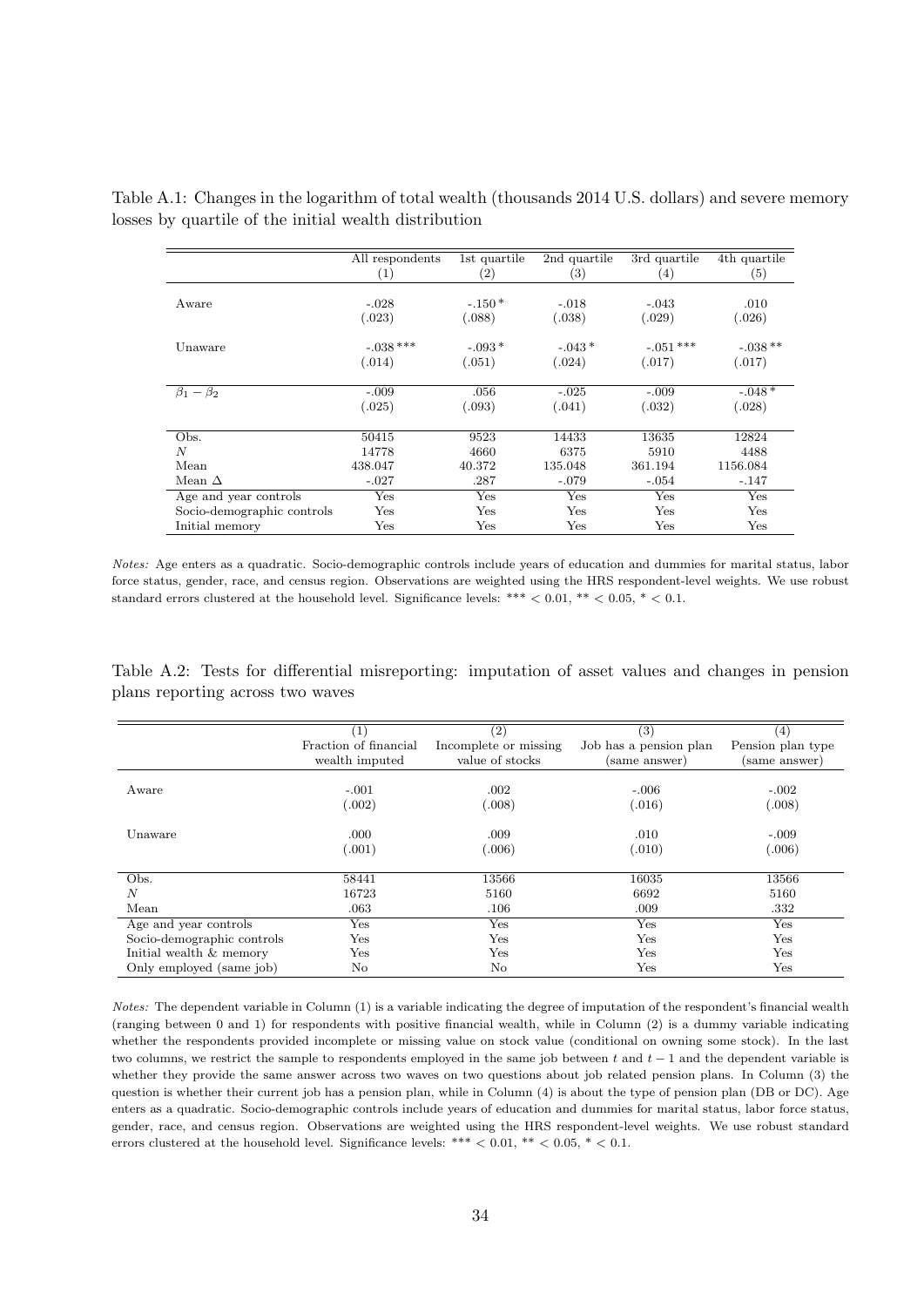|                            | (1)          | (2)      | (3)     | $\overline{(3)}$ |
|----------------------------|--------------|----------|---------|------------------|
|                            | Transfers    |          |         | Transfers        |
|                            |              | (Yes/No) |         | (Amount)         |
|                            |              |          |         |                  |
| Severe mem. loss           | $-.001$      |          | $-.868$ |                  |
|                            | (.005)       |          | (1.082) |                  |
| Mem. loss aware            |              | $-.006$  |         | $-1.618$         |
|                            |              | (.010)   |         | (3.313)          |
|                            |              |          |         |                  |
| Mem. loss unaware          |              | .001     |         | -.636            |
|                            |              | (.006)   |         | (.775)           |
|                            |              |          |         |                  |
| Obs.                       | 81040        | 81040    | 13869   | 13869            |
| N                          | 22304        | 22304    | 6566    | 6566             |
| Mean                       | .296         | .296     | 11.843  | 11.843           |
| Men $\Delta$               | $-.006$      | $-.006$  | $-.772$ | $-.772$          |
| Age and year controls      | $_{\rm Yes}$ | Yes      | Yes     | Yes              |
| Socio-demographic controls | Yes          | Yes      | Yes     | Yes              |
| Initial wealth & memory    | $_{\rm Yes}$ | Yes      | Yes     | Yes              |

Table A.3: Changes in transfers to children

Notes: The dependent variable in Column (1) is a dummy indicating whether the respondent did any transfer to children, while in Column (2) is the amount transferred to children conditional on having done a transfer. Age enters as a quadratic. Sociodemographic controls include years of education and dummies for marital status, labor force status, gender, race, and census region. Observations are weighted using the HRS respondent-level weights. We use robust standard errors clustered at the household level. Significance levels: \*\*\* < 0.01, \*\* < 0.05, \* < 0.1.

|                            | $\left(1\right)$ | $\left( 2\right)$ | (3)           | (4)          |
|----------------------------|------------------|-------------------|---------------|--------------|
|                            | Employed         | Not employed      | Age< 70       | Age>70       |
|                            |                  |                   |               |              |
| Aware                      | 2.292            | $-12.418$         | $-4.268$      | $-9.192$     |
|                            | (20.602)         | (8.765)           | (13.031)      | (12.132)     |
| Unaware                    | $-31.015$ ***    | $-20.954$ ***     | $-33.322$ *** | $-11.752*$   |
|                            | (9.405)          | (5.602)           | (7.426)       | (6.045)      |
| $\beta_1 - \beta_2$        | $-33.308$        | $-8.535$          | $-29.054**$   | $-2.559$     |
|                            | (20.517)         | (9.517)           | (13.696)      | (12.607)     |
| Obs.                       | 20841            | 37600             | 36329         | 22112        |
| N                          | 8222             | 12573             | 12719         | 8465         |
| Mean                       | 385.405          | 375.753           | 355.674       | 417.840      |
| Mean $\delta$              | 16.985           | $-6.989$          | 9.116         | $-10.498$    |
| Age and year controls      | $_{\rm Yes}$     | Yes               | Yes           | Yes          |
| Socio-demographic controls | Yes              | Yes               | Yes           | Yes          |
| Initial wealth & memory    | Yes              | Yes               | Yes           | $_{\rm Yes}$ |

Table A.4: Heterogeneity by age and employment status, only financial respondents

Notes: Age enters as a quadratic. Socio-demographic controls include years of education and dummies for marital status, labor force status, gender, race, and census region. Observations are weighted using the HRS respondent-level weights. We use robust standard errors clustered at the household level. Significance levels: \*\*\*  $< 0.01,$  \*\*  $< 0.05,$  \*  $< 0.1$ .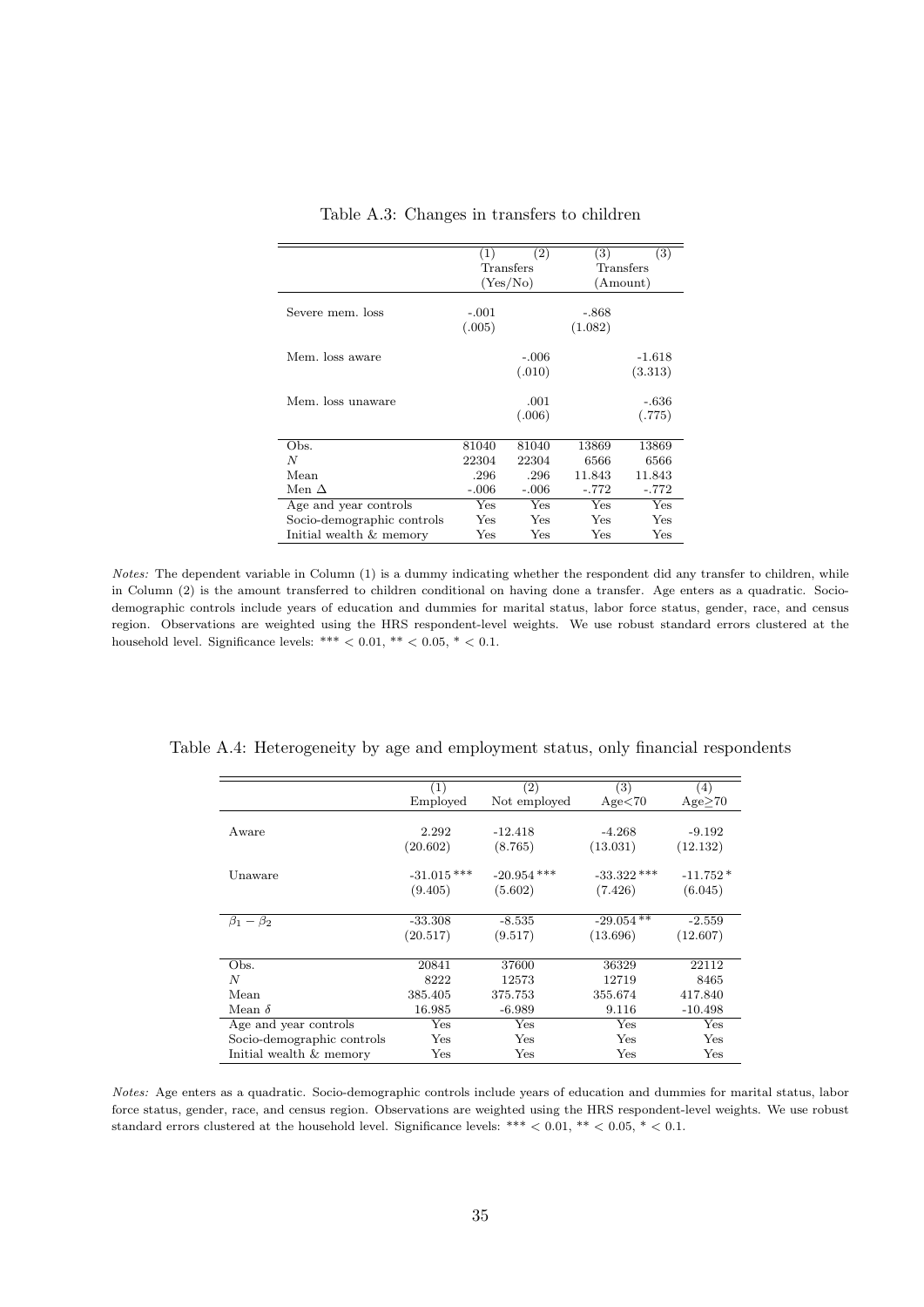|                            |                |          | All respondents |                       |                       |
|----------------------------|----------------|----------|-----------------|-----------------------|-----------------------|
|                            | (1)            | (2)      | (3)             | (4)                   | (5)                   |
|                            | Total spending | Durables | Non-durables    | Household<br>spending | Transport<br>spending |
| Aware                      | $-1.576$       | $-.003$  | $-.773$         | $-.165$               | $-.635$               |
|                            | (1.494)        | (.048)   | (.974)          | (.481)                | (.827)                |
| Unaware                    | .705           | $-.050$  | .367            | .263                  | .125                  |
|                            | (1.011)        | (.035)   | (.553)          | (.377)                | (.552)                |
| $\beta_1-\beta_2$          | 2.281          | $-.047$  | 1.140           | .428                  | .760                  |
|                            | (1.666)        | (.054)   | (1.050)         | (.553)                | (.920)                |
| Obs.                       | 13823          | 13823    | 13823           | 13823                 | 13823                 |
| N                          | 4294           | 4294     | 4294            | 4294                  | 4294                  |
| Mean                       | 46.631         | .403     | 26.916          | 9.443                 | 9.870                 |
| Mean $\Delta$              | $-1.458$       | $-.039$  | $-.213$         | $-.539$               | $-.667$               |
| Age and year controls      | Yes            | Yes      | Yes             | Yes                   | Yes                   |
| Socio-demographic controls | Yes            | Yes      | Yes             | Yes                   | Yes                   |
| Initial wealth & memory    | Yes            | Yes      | Yes             | Yes                   | Yes                   |

Table A.5: Changes in consumption (thousands 2014 U.S. dollars) and severe memory losses

Notes: The data are from the HRS Consumption and Activities Mail Survey (CAMS). Age enters as a quadratic. Sociodemographic controls include years of education and dummies for marital status, labor force status, gender, race, and census region. Observations are weighted using the HRS respondent-level weights. We use robust standard errors clustered at the household level. Significance levels: \*\*\*  $< 0.01,$  \*\*  $< 0.05,$  \*  $< 0.1$ .

|                            | (1)          | $\left( 2\right)$ | (3)          |
|----------------------------|--------------|-------------------|--------------|
|                            | Total income | Capital income    | Earnings     |
|                            |              |                   |              |
| Aware                      | 15.320       | $-.407$           | $-2.340**$   |
|                            | (19.276)     | (.862)            | (1.126)      |
| Unaware                    | $-5.081$ *** | $-2.273$ ***      | $-2.567$ *** |
|                            | (1.488)      | (.591)            | (.883)       |
| $\beta_1-\beta_2$          | $-20.401$    | $-1.866*$         | $-.226$      |
|                            | (18.378)     | (.964)            | (1.265)      |
|                            |              |                   |              |
| Obs.                       | 83193        | 83193             | 83193        |
| N                          | 22747        | 22747             | 22747        |
| Mean                       | 81.802       | 15.480            | 39.445       |
| Age and year controls      | Yes          | Yes               | Yes          |
| Socio-demographic controls | Yes          | Yes               | Yes          |
| Initial wealth & memory    | Yes          | Yes               | Yes          |

Table A.6: Differences in household income

Notes: Age enters as a quadratic. Socio-demographic controls include years of education and dummies for marital status, labor force status, gender, race, and census region. Observations are weighted using the HRS respondent-level weights. We use robust standard errors clustered at the household level. Significance levels: \*\*\* < 0.01, \*\* < 0.05, \* < 0.1.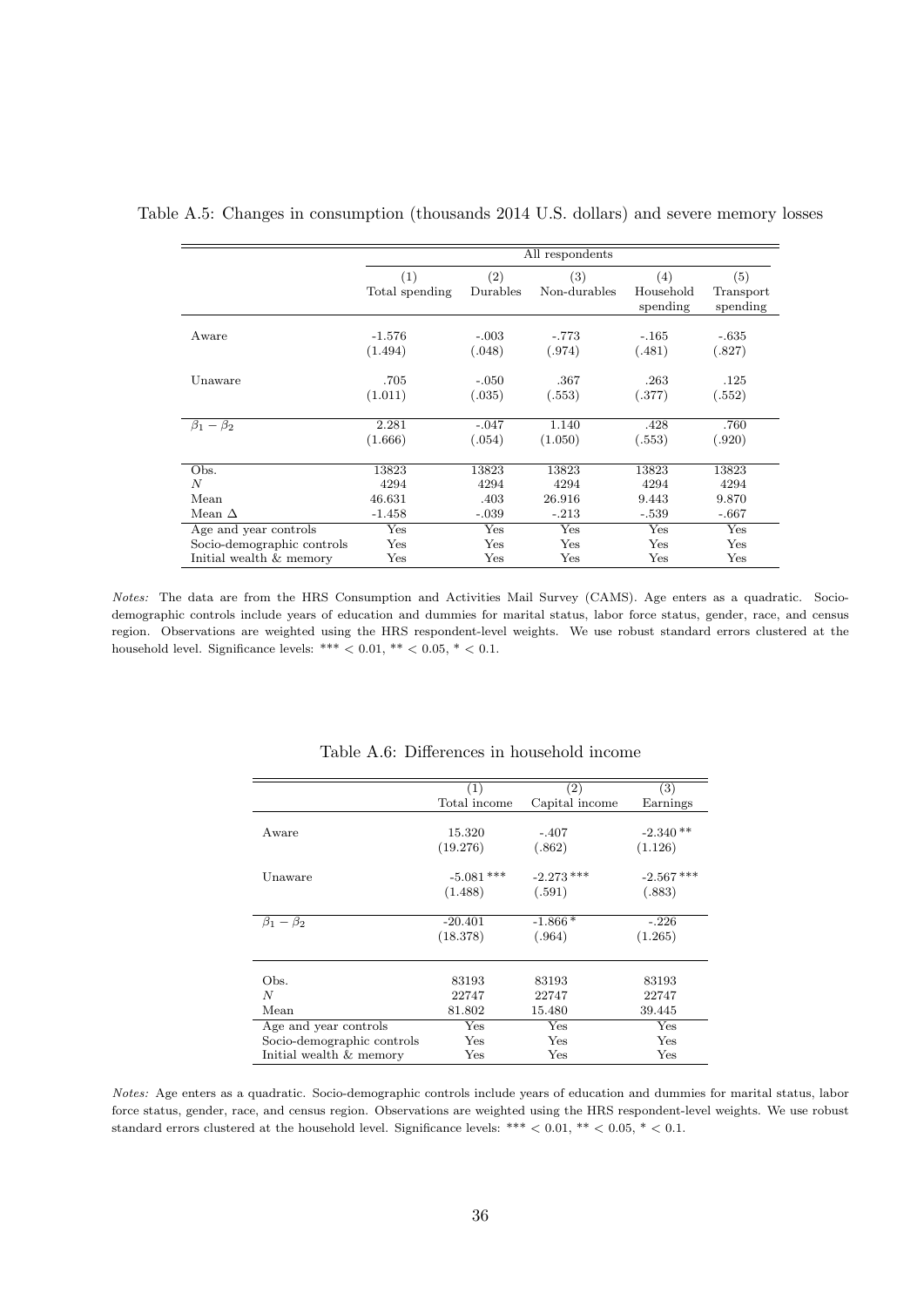|                              | All respondents     |                          |                          |                       | Respondents with memory losses |                       |
|------------------------------|---------------------|--------------------------|--------------------------|-----------------------|--------------------------------|-----------------------|
|                              | (1)                 | (2)                      | (3)                      | (4)                   | (5)                            | (6)                   |
| Severe mem. loss             | $-2.309$<br>(4.368) | $-23.054$ ***<br>(4.628) |                          |                       |                                |                       |
| Aware                        |                     |                          | $-10.363$<br>(8.912)     |                       |                                |                       |
| Unaware                      |                     |                          | $-27.323$ ***<br>(4.994) | $-16.194*$<br>(8.771) | $-19.293*$<br>(10.291)         | $-10.377$<br>(16.266) |
| $\beta_1-\overline{\beta_2}$ |                     |                          | $-16.959*$<br>(9.213)    |                       |                                |                       |
| Obs.                         | 83193               | 83193                    | 83193                    | 20231                 | 14270                          | 5961                  |
| $\boldsymbol{N}$             | 22747               | 22747                    | 22747                    | 13926                 | 9970                           | 4311                  |
| Mean $W$                     | 423.7               | 423.7                    | 423.7                    | 385.9                 | 342.1                          | 490.8                 |
| Mean $\Delta W$              | 4.7                 | 4.7                      | 4.7                      | 1.3                   | $-2.5$                         | 10.5                  |
| Age and year controls        | Yes                 | Yes                      | Yes                      | Yes                   | Yes                            | Yes                   |
| Socio-demographic controls   | Yes                 | Yes                      | Yes                      | Yes                   | Yes                            | Yes                   |
| Initial wealth & memory      | No                  | No                       | Yes                      | Yes                   | Yes                            | Yes                   |
| Financial resp. (FR)         | Yes                 | Yes                      | Yes                      | Yes                   | Only FR                        | Non FR                |

Table A.7: Changes in total wealth (thousands 2014 U.S. dollars) and occurrence of severe absolute memory losses

Notes: This table replicates Table [3](#page-26-0) except for the use of the absolute definition of memory loss. Age enters as a quadratic. Socio-demographic controls include years of education and dummies for marital status, labor force status, gender, race, and census region. Observations are weighted using the HRS respondent-level weights. We use robust standard errors clustered at the household level. Significance levels: \*\*\* < 0.01, \*\* < 0.05, \* < 0.1.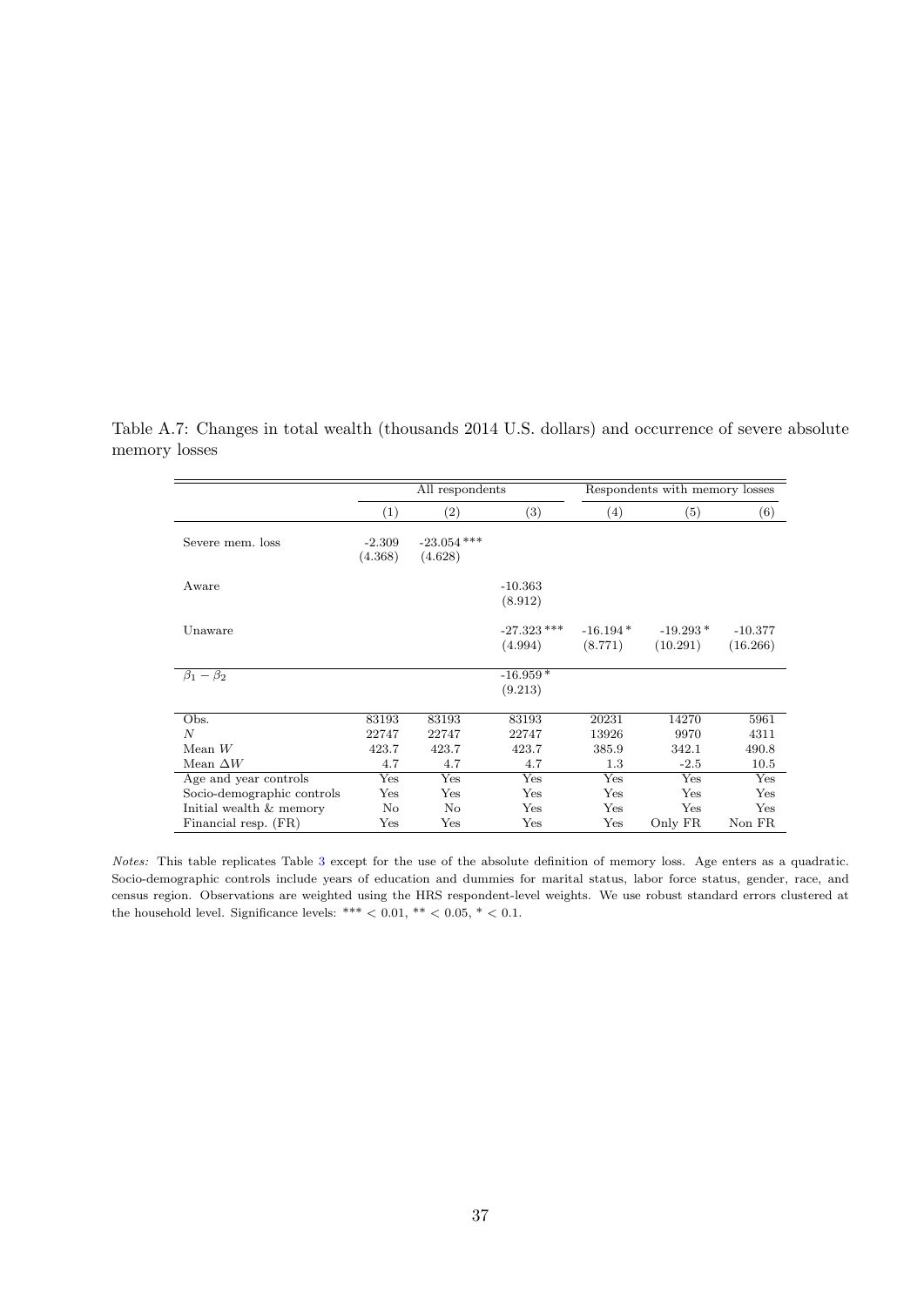|                            |          | All respondents |               | Respondents with memory losses |           |          |
|----------------------------|----------|-----------------|---------------|--------------------------------|-----------|----------|
|                            | (1)      | (2)             | (3)           | $\left( 4\right)$              | (5)       | (6)      |
| Severe mem. loss           | $-2.289$ | $-22.304$ ***   |               |                                |           |          |
|                            | (4.005)  | (4.199)         |               |                                |           |          |
| Aware                      |          |                 | $-16.885**$   |                                |           |          |
|                            |          |                 | (7.216)       |                                |           |          |
| Unaware                    |          |                 | $-24.051$ *** | $-5.903$                       | $-11.109$ | 4.165    |
|                            |          |                 | (4.477)       | (6.667)                        | (8.015)   | (12.960) |
| $\beta_1-\beta_2$          |          |                 | $-7.166$      |                                |           |          |
|                            |          |                 | (7.122)       |                                |           |          |
| Obs.                       | 83193    | 83193           | 83193         | 20231                          | 14270     | 5961     |
| N                          | 22747    | 22747           | 22747         | 13926                          | 9970      | 4311     |
| Mean $W$                   | 423.7    | 423.7           | 423.7         | 385.9                          | 342.1     | 490.8    |
| Mean $\Delta W$            | 4.7      | 4.7             | 4.7           | 1.3                            | $-2.5$    | 10.5     |
| Age and year controls      | Yes      | Yes             | Yes           | Yes                            | Yes       | Yes      |
| Socio-demographic controls | Yes      | Yes             | Yes           | Yes                            | Yes       | Yes      |
| Initial wealth & memory    | No       | No              | Yes           | Yes                            | Yes       | Yes      |
| Financial resp. (FR)       | Yes      | Yes             | Yes           | Yes                            | Only FR   | Non FR   |

Table A.8: Changes in total wealth (thousands 2014 U.S. dollars) and occurrence of relative memory losses (decline of 15% or more in the memory score)

Notes: This table replicates Table [3](#page-26-0) except for the use of the milder definition of memory loss (decline of least 15% in memory score). Age enters as a quadratic. Socio-demographic controls include years of education and dummies for marital status, labor force status, gender, race, and census region. Observations are weighted using the HRS respondent-level weights. We use robust standard errors clustered at the household level. Significance levels: \*\*\*  $< 0.01$ , \*\*  $< 0.05$ , \*  $< 0.1$ .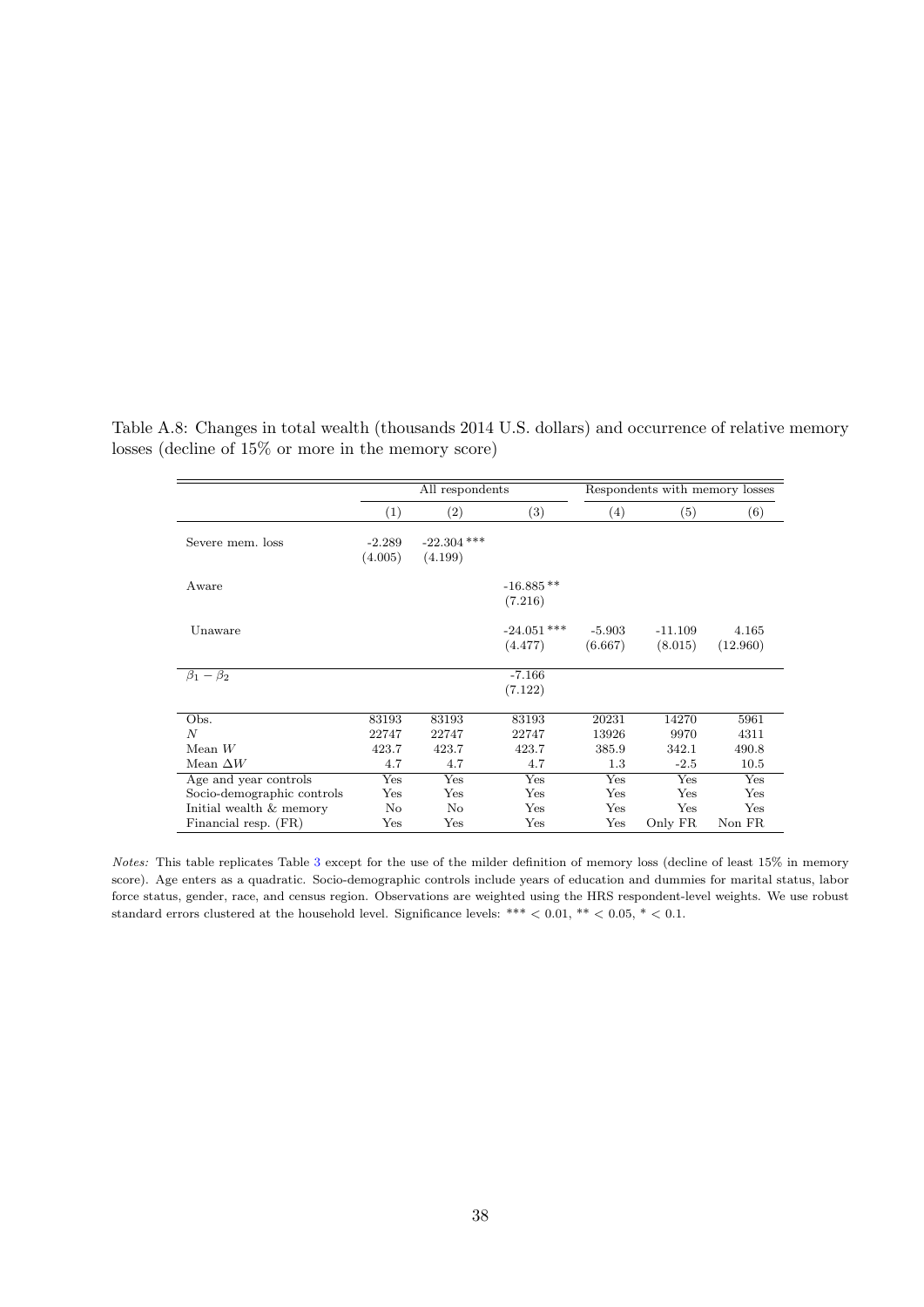|                         | All respondents     |                          |                          | Respondents with memory losses |                          |                      |
|-------------------------|---------------------|--------------------------|--------------------------|--------------------------------|--------------------------|----------------------|
|                         | (1)                 | $\left( 2\right)$        | (3)                      | (4)                            | $\left( 5\right)$        | (6)                  |
| Severe mem. loss        | $-4.766$<br>(4.742) | $-23.928$ ***<br>(4.698) |                          |                                |                          |                      |
| Aware                   |                     |                          | $-7.447$<br>(8.840)      |                                |                          |                      |
| Unaware                 |                     |                          | $-29.574$ ***<br>(5.150) | $-20.772**$<br>(9.044)         | $-27.404$ **<br>(11.141) | $-6.387$<br>(14.829) |
| $\beta_1-\beta_2$       |                     |                          | $-22.127**$<br>(9.281)   |                                |                          |                      |
| Obs.                    | 83193               | 83193                    | 83193                    | 20231                          | 14270                    | 5961                 |
| $\boldsymbol{N}$        | 22747               | 22747                    | 22747                    | 13926                          | 9970                     | 4311                 |
| Mean                    | 423.7               | 423.7                    | 423.7                    | 385.9                          | 342.1                    | 490.8                |
| Mean $\Delta$           | 4.7                 | 4.7                      | 4.7                      | 1.3                            | $-2.5$                   | 10.5                 |
| Age and year controls   | Yes                 | Yes                      | Yes                      | Yes                            | Yes                      | Yes                  |
| Initial wealth & memory | No                  | No                       | $_{\rm Yes}$             | Yes                            | Yes                      | Yes                  |
| Financial resp. (FR)    | $_{\rm Yes}$        | Yes                      | Yes                      | Yes                            | Only FR                  | Non FR               |

Table A.9: Changes in total wealth (thousands 2014 U.S. dollars) and occurrence of relative memory losses (decline of 25% or more in the memory score)

Notes: This table replicates Table [3](#page-26-0) except for the use of the stricter definition of memory loss (decline of 25% or more in memory score). Age enters as a quadratic. Socio-demographic controls include years of education and dummies for marital status, labor force status, gender, race, and census region. Observations are weighted using the HRS respondent-level weights. We use robust standard errors clustered at the household level. Significance levels: \*\*\* < 0.01, \*\* < 0.05, \* < 0.1.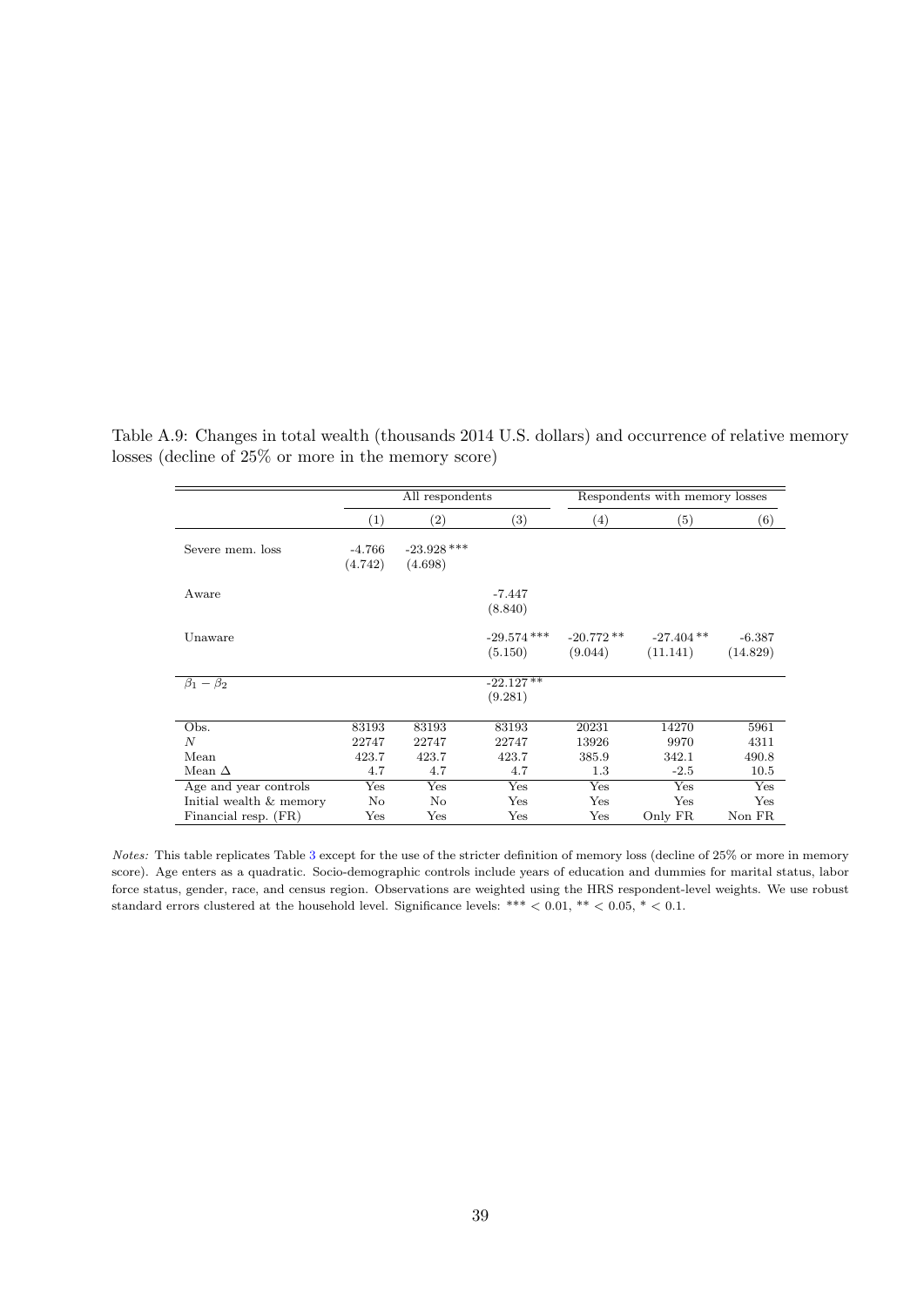|                            | (1)           | $\left( 2\right)$      | $\left(3\right)$ |
|----------------------------|---------------|------------------------|------------------|
|                            |               |                        |                  |
| Aware                      | -4.979        | 10.617                 | $-4.094$         |
|                            | (9.451)       | (9.615)                | (9.445)          |
| Unaware                    | $-26.527$ *** | $-23.562$ ***          | $-26.185$ ***    |
|                            | (5.597)       | (5.389)                | (5.592)          |
| $\beta_1 - \beta_2$        | $-21.548$ **  | $-34.178$ ***          | $-22.090**$      |
|                            | (10.048)      | (10.582)               | (10.046)         |
|                            |               |                        |                  |
| Obs.                       | 57514         | 57514                  | 57514            |
| N                          | 16551         | 16551                  | 16551            |
| Mean                       | 380.665       | 380.665                | 380.665          |
| Mean $\Delta$              | 3.138         | 3.138                  | 3.138            |
| Age and year controls      | Yes           | $\bar{\chi}_{\rm{es}}$ | Yes              |
| Socio-demographic controls | Yes           | Yes                    | Yes              |
| Initial wealth & memory    | Yes           | Yes                    | Yes              |
| Initial health             | No            | Yes                    | No               |
| Health change              | No            | No                     | Yes              |

Table A.10: Changes in total wealth (thousands 2014 U.S. dollars) and occurrence of memory losses, health controls included

Notes: Age enters as a quadratic. Socio-demographic controls include years of education and dummies for marital status, labor force status, gender, race, and census region. Health controls include self-reported health number of activity of daily living limitations at  $t-1$  or changes between t and  $t-1$ . Observations are weighted using the HRS respondent-level weights. We use robust standard errors clustered at the household level. Significance levels: \*\*\*  $< 0.01,$  \*\*  $< 0.05,$  \*  $< 0.1$ .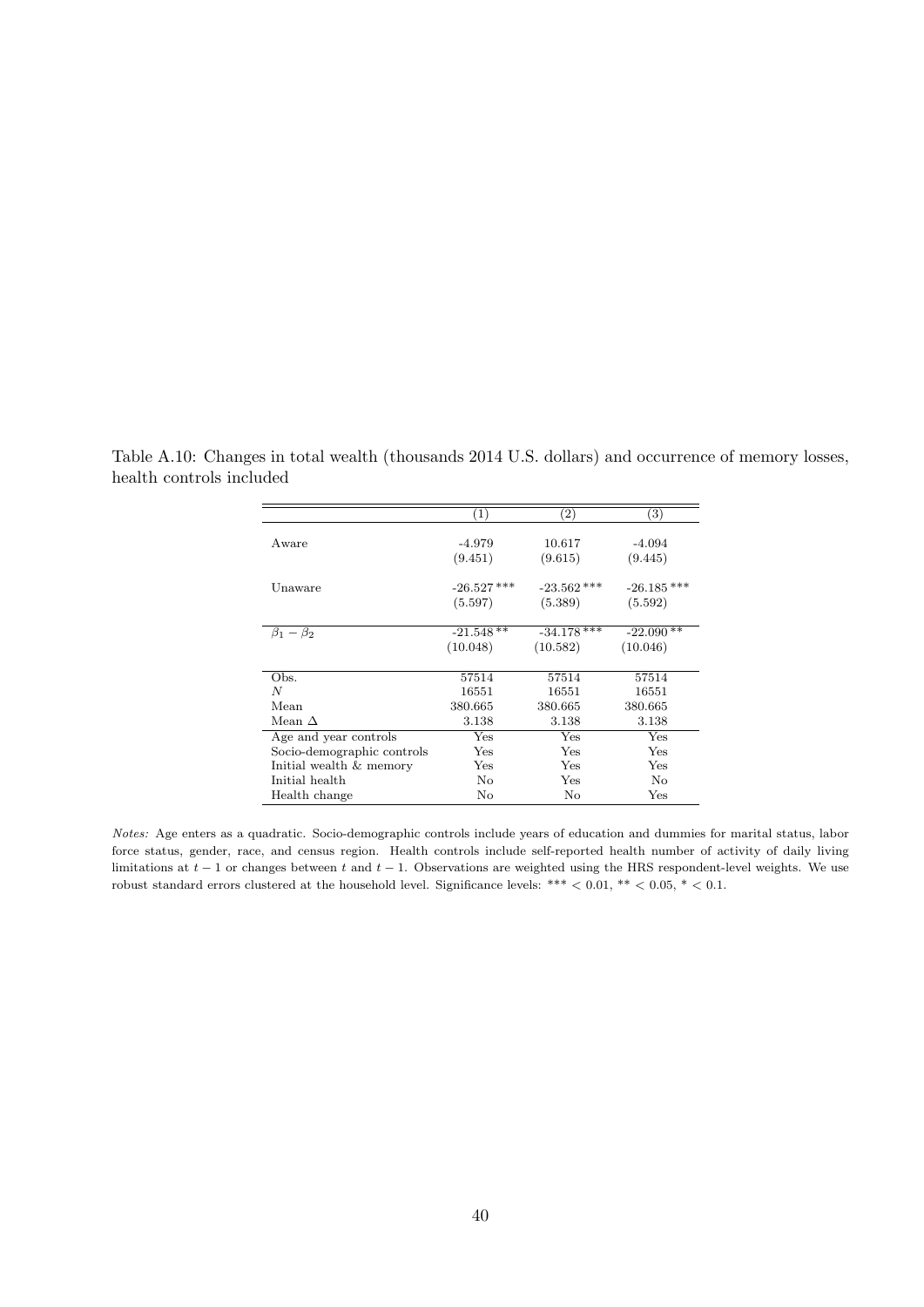

Figure A.1: Longitudinal profiles of assessed vs. self-rated memory by HRS cohort

Notes: This figure compares the average longitudinal profile of the word recall test (assessed memory) and of the self-rated memory of the first three HRS cohorts.



Figure A.2: Age profiles HRS, fixed effects

Notes: This figure compares the same average age-profile of the three indices presented in Figure [4,](#page-32-1) namely the total score in the immediate and delayed recall tasks (in black), the self-rated memory score (in red) and the share of respondents rating their memory as "good" or "very good" (in green), but uses the residuals from a fixed effect regression without controls.